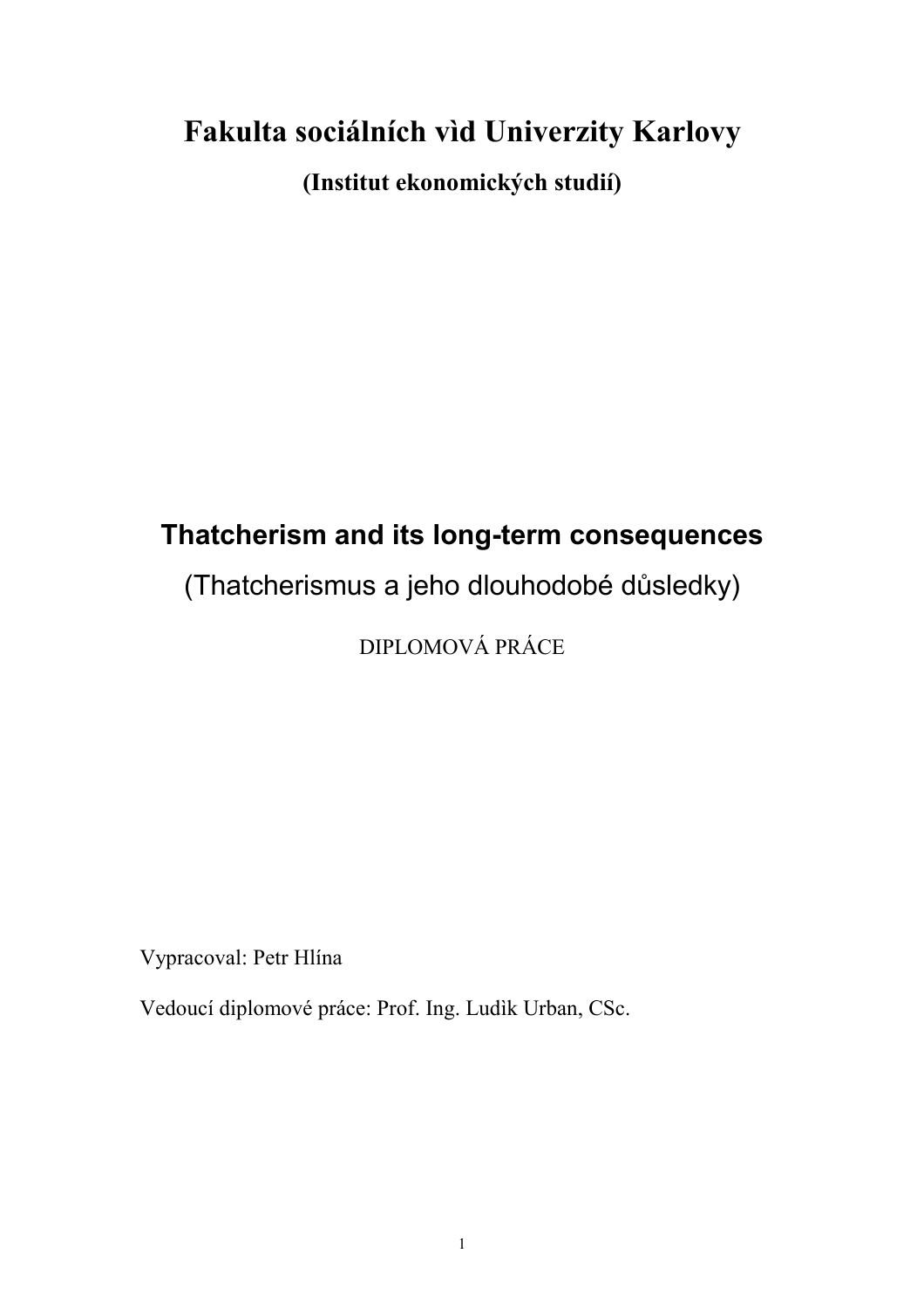Praha 1998

*Prohlašuji, že jsem diplomovou práci vypracoval samostatnì s použitím uvedené literatury.*

> ................................ Praha, 18. 12. 1997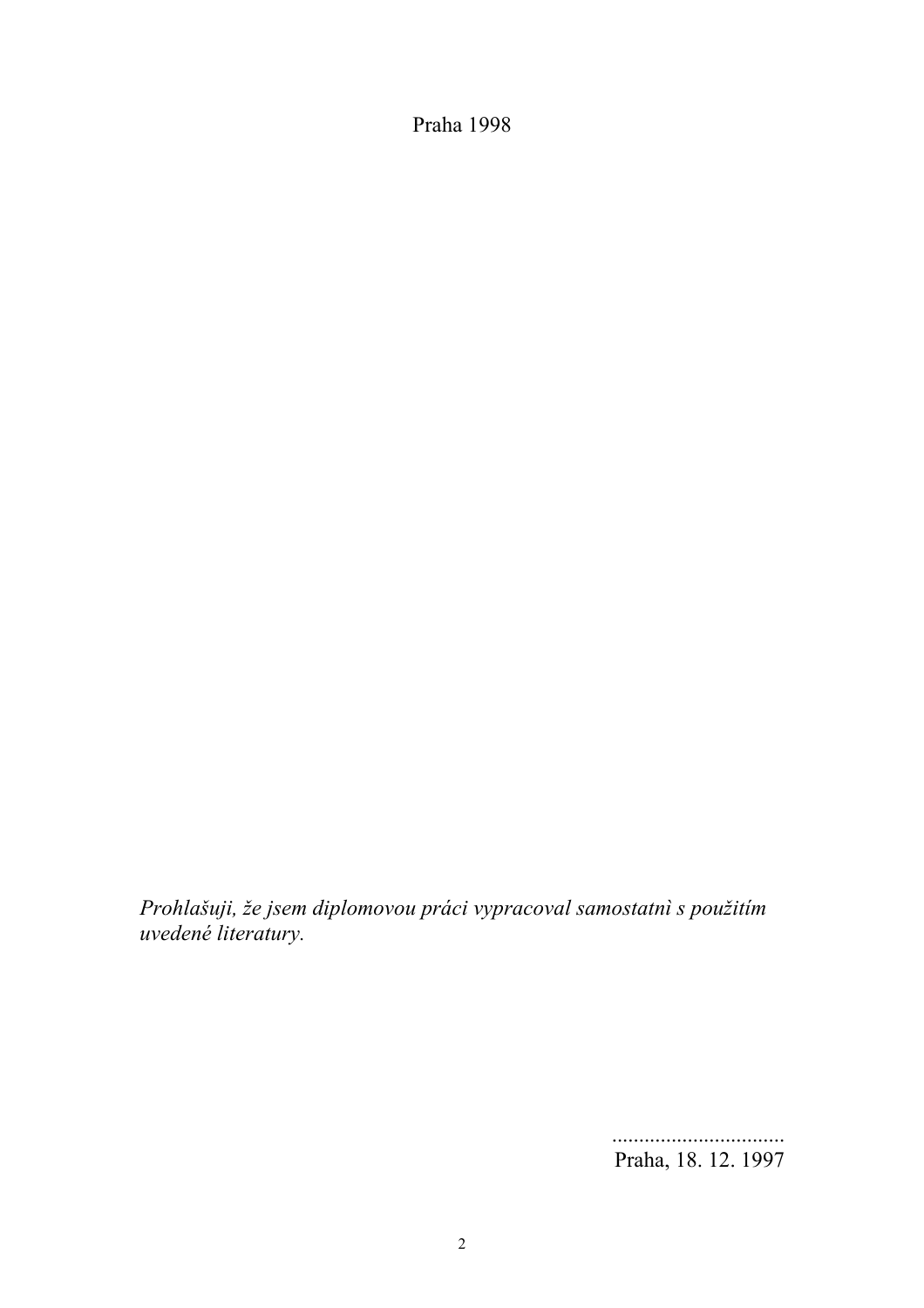## **Abstract**

Margaret Thatcher was Britain's longest-lasting prime minister in the 20th century, the wartime Churchill apart. At the same time she was adored by some people and hated by the others but all of them had to cope with the radical transformation of the British society, which she undertook. Even today the legacy of Thatcherism is alive.

Mrs Thatcher came to power when the UK was in a particularly unsatisfactory economic shape - high inflation was combined with stagnating economy, rising unemployment and social unrest. The British companies, many of them being state-owned, were known for poor productivity and lack of competitiveness. Thatcher's economic programme, ideologically resulting from monetarism, supply-side economics and traditional British conservative values, was based on tight monetary policy (designed to conquer inflation), privatisation, deregulation, trade union reform and tax reform.

Whereas the results of the anti-inflation policy are inconclusive, the other cornerstones of Thatcherism (intended to boost the supply-side) had far-reaching effects. M. Thatcher privatised not only the traditional industries, nationalised by the previous Labour governments, but also the utilities, long considered to be "natural monopolies". Privatisation was accompanied by deregulation, i.e. opening up most industries to competition and relaxing the restrictions on trade and investment. The taxes, notably the marginal rates that had reached unthinkable levels in the Labour era, were cut and the relative burden was shifted from direct to indirect taxes, especially the VAT.

M. Thatcher's reform of the trade unions, which had been exceptionally militant and radical in the UK, merits respect. In a series of labour laws she made the unions liable for the actions of their members and easier to sue for damages when strikes were called illegally. Secondary picketing and the closed shop were outlawed, the balance of power was shifted from union leaders to individual members.

The result of the Thatcherite policies was a fast productivity growth, thanks to which the relative economic decline of the UK was stopped. The companies were effectively forced to be more competitive or to close down. The businesses had to cope with competitive pressures, on the other hand, they could benefit from a deregulated labour market, lower taxes and a liberal financial and trading system. For the same reasons, Britain became a magnet for foreign direct investment. The privatised companies also experienced a rapid improvement in productivity and efficiency. By creating a proper incentive structure, M. Thatcher succeeded in reviving entrepreneurship in the British society.

An immediate effect of Thatcher-forced restructuring was high unemployment, for which M. Thatcher was often criticised. However, most jobs were lost in unproductive industries or, as productivity improved, fewer people could do the same amount of work. The trade union reform, combined with social security reform and liberalisation, created favourable conditions for creating vacancies elsewhere in the economy, chiefly in services. Despite the fact that M. Thatcher was often blamed for high unemployment, from today's point of view a contrary may be justified. The evidence is the unemployment rate at historically low levels, a striking fact in comparison with other European countries.

Further criticism of M. Thatcher was aimed at lack of state interest in improving education and training, insufficient promotion of R&D, failing to encourage longer-term management, selling out national property to foreigners, deindustrialisation of the UK and poor cooperation at the EC level. However, Thatcher's programme, defending a hands-off liberal approach was very coherent. The government did not adopt any specific schemes to promote R&D, to keep some "special" industries in British hands or to keep some manufacturing sectors in Britain. And that was the major strength of the programme, thanks to which Britain became so much different from the rest of Europe.

By facing competition, both domestic and foreign, the businesses in the UK have learned to be competitive. Quite logically, there is no other way to do so. The fact that in many industries the foreign companies predominate is not relevant. The benefit to the British society does not depend on the nationality of a business. In particular, the British services sector was a big beneficiary of the reforms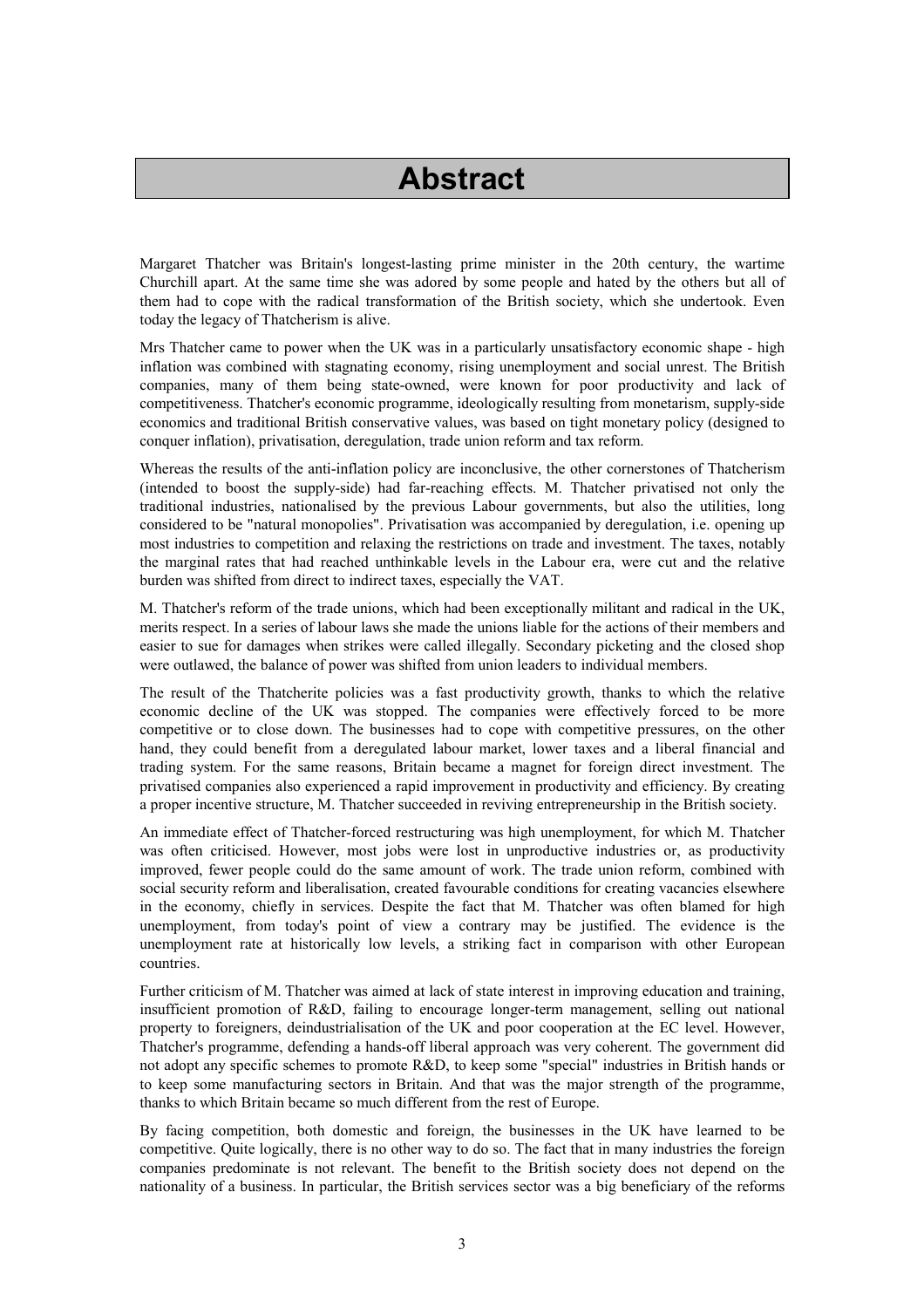and now its competitive position is very strong, taking into account that this sector has long been thwarted by state involvement in many other countries.

## **Table of Contents**

| <b>1. LIST OF TABLES</b>                                                                                                                                                                                                            | 6                                      |
|-------------------------------------------------------------------------------------------------------------------------------------------------------------------------------------------------------------------------------------|----------------------------------------|
| <b>2. INTRODUCTION</b>                                                                                                                                                                                                              | 7                                      |
| 2.1 Background                                                                                                                                                                                                                      | 7                                      |
| 2.2 Predecessors of Thatcherism                                                                                                                                                                                                     | 8                                      |
| 2.3 Ideologic sources of Thatcherism<br>2.3.1 Monetarism                                                                                                                                                                            | 9<br>10                                |
| <b>3. THATCHER'S ECONOMIC PROGRAMME</b>                                                                                                                                                                                             | 10                                     |
| 3.1 Controlling the inflation and monetary policy<br>3.1.1 First phase - early monetarism<br>3.1.2 Second phase - pragmatic monetarism<br>3.1.3 Third phase - pragmatism                                                            | 11<br>11<br>12<br>13                   |
| 3.2 Tax reform                                                                                                                                                                                                                      | 14                                     |
| 3.3 Reducing government expenditure                                                                                                                                                                                                 | 16                                     |
| <b>3.4 Privatisation</b><br>3.4.1 Reasons for privatisation<br>3.4.2 Process of privatisation<br>3.4.3 Consequences                                                                                                                 | 17<br>18<br>19<br>20                   |
| 3.5 Trade union reform<br>3.5.1 The Employment Act 1980<br>3.5.2 The Employment Act 1982<br>3.5.3 The Trade Union Act 1984<br>3.5.4 The Employment Act 1988<br>3.5.5 The Employment Act 1990<br>3.5.6 Summary of trade union reform | 22<br>22<br>23<br>24<br>24<br>24<br>25 |
| 3.6 Deregulation<br>3.6.1 Financial services deregulation                                                                                                                                                                           | 27<br>28                               |
| <b>4. MRS THATCHER AND THE EC</b>                                                                                                                                                                                                   | 29                                     |
| 4.1 Against the Social Charter                                                                                                                                                                                                      | 30                                     |
| <b>4.2 Monetary aspects</b>                                                                                                                                                                                                         | 31                                     |
| <b>5. ASSESSMENT OF MRS THATCHER'S REFORMS</b>                                                                                                                                                                                      | 32                                     |
| 5.1 Productivity growth                                                                                                                                                                                                             | 33                                     |
| 5.2 Unemployment                                                                                                                                                                                                                    | 34                                     |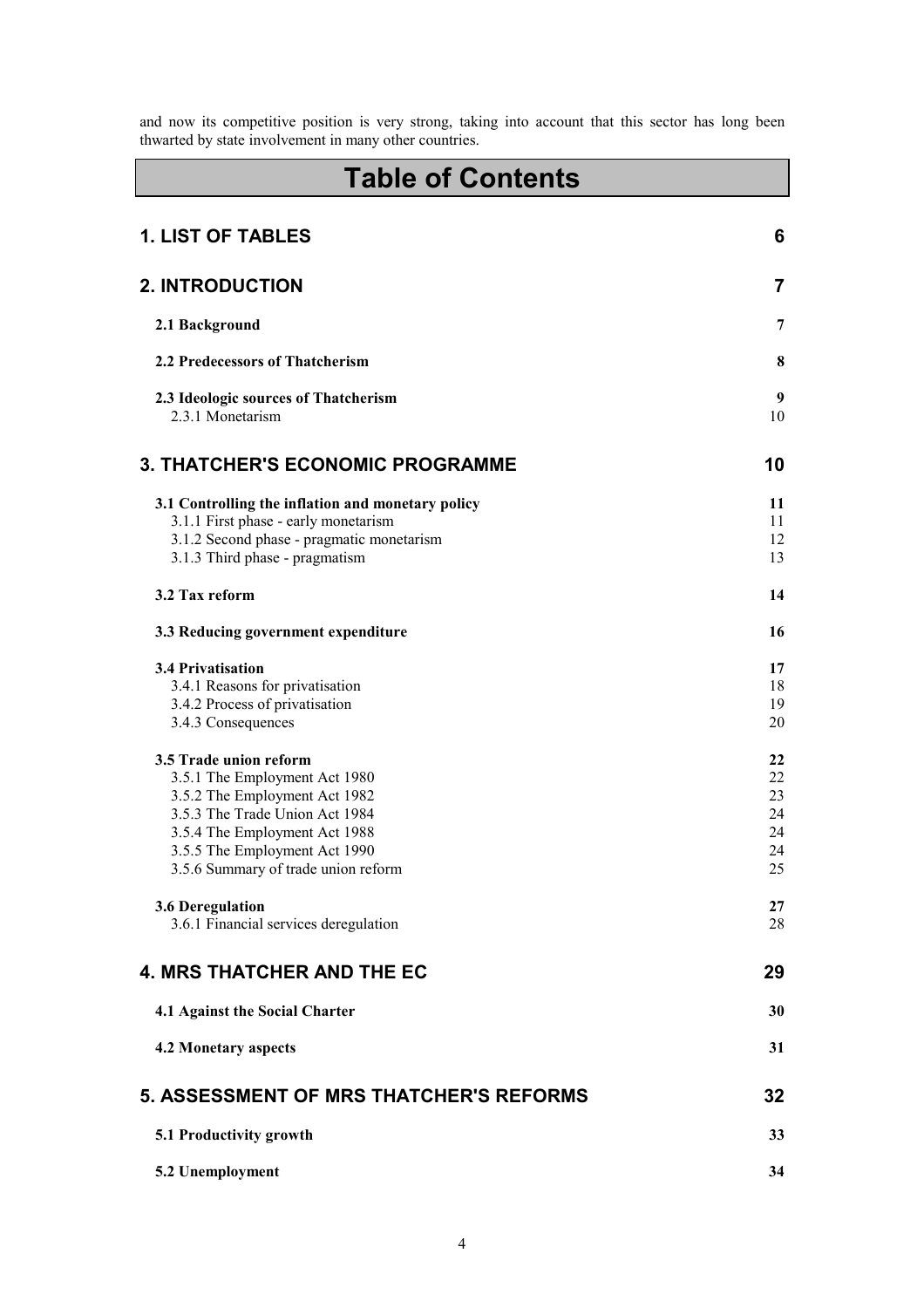| <b>6. BRITISH DIFFERENCE FROM THE REST OF EUROPE</b>                  | 36       |
|-----------------------------------------------------------------------|----------|
| 6.1 Britain is different                                              | 36       |
| <b>6.2 Education and training</b>                                     | 38       |
| 6.2.1 Causes of a poorer performance of the British education         | 38       |
| 6.2.2 The issue is not simple                                         | 39       |
| 6.3 Short-termism in the UK                                           | 40       |
| 7. COMPETITIVE POSITION OF NOWADAYS' BRITAIN                          | 41       |
| 7.1 What is competitiveness?                                          | 41       |
| 7.2 Structural change                                                 | 42       |
| 7.3 Inward and outward investment                                     | 44       |
| 7.4 Research and development                                          | 45       |
| 7.4.1 Argument: Thatcher did not promote enough R&D                   | 45<br>46 |
| 7.4.2 Argument: Thatcher's approach was consistent with her programme |          |
| 7.5 Industrial policy of Mrs Thatcher                                 | 48       |
| <b>8. SERVICES VS. MANUFACTURING</b>                                  | 49       |
| 8.1 The services sector                                               | 49       |
| 8.2 Deindustrialisation                                               | 51       |
| 8.2.1 Decentralisation                                                | 52       |
| 8.2.2 Deindustrialisation is not a tragedy                            | 53       |
| 9. BRITISH BUSINESS IN THE 1990'S                                     | 54       |
| 9.1 Successful examples                                               | 55       |
| 9.2 Internationalisation                                              | 57       |
| 9.3 Improvements are still possible                                   | 57       |
| <b>10. CONCLUSION</b>                                                 | 58       |
| 10.1 Record of M. Thatcher's policies                                 | 58       |
| <b>10.2 Positive consequences</b>                                     | 59       |
| <b>11. REFERENCES</b>                                                 | 61       |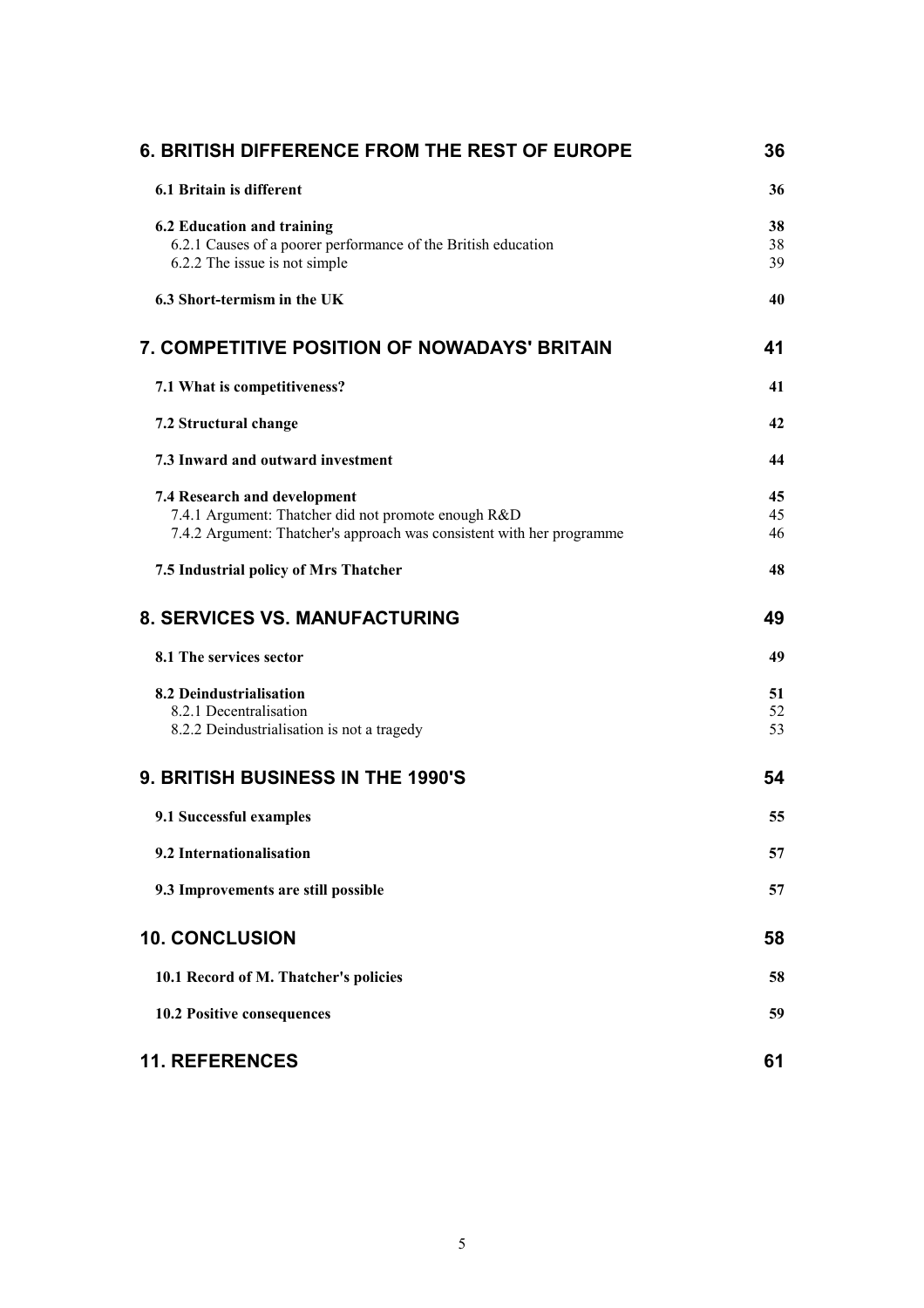## <span id="page-5-0"></span>**1. List of Tables**

| TABLE 1. INFLATION RATE 1980 - 1997                              | 14 |
|------------------------------------------------------------------|----|
| TABLE 2. CORPORATE TAX RATES ON PROFIT (%)                       | 16 |
| <b>TABLE 3. MAJOR BRITISH PRIVATISATIONS</b>                     | 20 |
| TABLE 4. PERCENTAGE SHARES OF GDP AT FACTOR COST                 | 26 |
| TABLE 5. MANUFACTURING PRODUCTIVITY GROWTH                       | 34 |
| TABLE 6. UNEMPLOYMENT RATE 1979 - 1997                           | 35 |
| TABLE 7. HOURLY WAGE COSTS (\$, 1993)                            | 42 |
| TABLE 8. DEPLOYMENT OF THE LABOUR FORCE (%)                      | 43 |
| TABLE 9. FDI IN THE UK IN 1993 (SECTORAL BREAKDOWN)              | 45 |
| TABLE 10. R&D EXPENDITURE (% OF GDP)                             | 47 |
| TABLE 11. AVERAGE STATE SUBSIDIES TO INDUSTRY (% OF GDP)         | 48 |
| <b>TABLE 12. SHARE OF MANUFACTURING IN GDP</b>                   | 51 |
| TABLE 13. TAXES AS A PERCENTAGE OF GDP (1991)                    | 54 |
| <b>TABLE 14. LABOUR PRODUCTIVITY IN MANUFACTURING</b>            | 55 |
| TABLE 15. BIG BRITISH FIRMS' SHARE OF SELECTED GLOBAL INDUSTRIES | 56 |
| <b>TABLE 16. THE LATEST ECONOMIC INDICATORS</b>                  | 59 |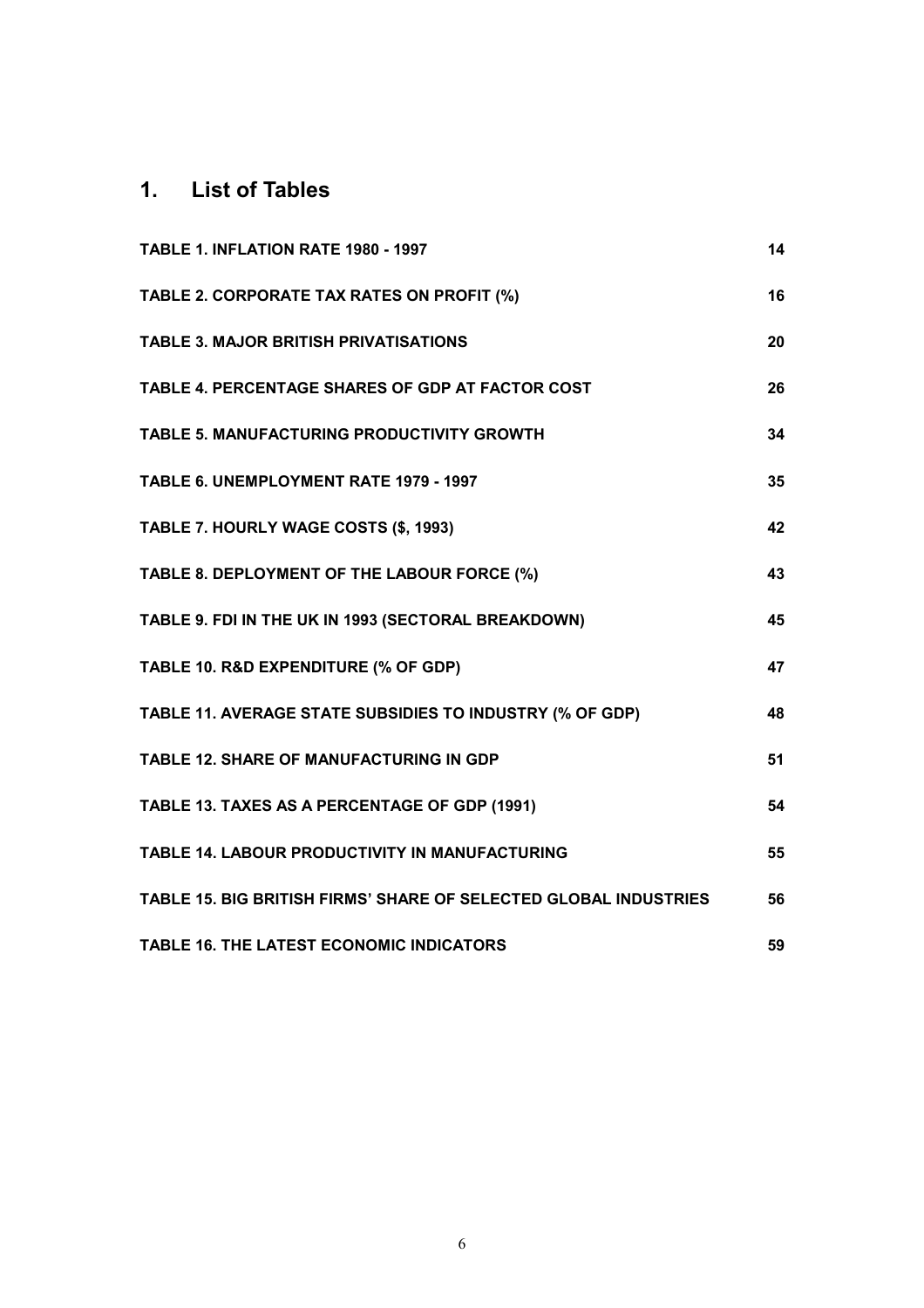## <span id="page-6-0"></span>**2. Introduction**

Margaret Thatcher was elected Prime Minister of the UK in May 1979. After her election the British economic policy changed radically. During her premiership, which lasted for more than a decade, Margaret Thatcher, as a strong leader, undertook many reforms that significantly shaped the economic environment of Great Britain. The Conservative rule was not only a short-term swing from normal (at that time) governmental policies - it fundamentally changed the prevailing ideology and had a long-term impact on the economy, which is evidenced even now when Tony Blair's "New Labour" is in power.

The economic programme of M. Thatcher, sometimes referred to as the return to the *laissez-faire* policies, consisted mainly in deregulation, privatisation and increasing labour-market flexibility. An emphasis was also given to fighting inflation (instead of unemployment) and reducing the role of the state in the economy. All of these are the main factors determining the external environment of businesses. Consequently, the reforms did not bring only the macro-economic results but also, what is probably even more important, large positive micro-economic effects.

## <span id="page-6-1"></span>*2.1 Background*

In the 1970's the Western economies had to face situations that were unknown to and inexplicable for the prevailing economic theory. The main problems were stagflation (state of inflation without a corresponding increase of demand and employment) and foreign trade imbalance. Great Britain did not avoid these problems, on the contrary, they hit the UK more seriously than other countries because of the bad state of the British economy. Whereas before the World War II and shortly afterwards the UK belonged among world powers, the position of the UK deteriorated since the 1950's. The situation that was in the UK in the 1970's is sometimes called in the economic literature the "British disease".

A part of the problems can be blamed on the oil shock in 1973/74 but most of the reasons lay with the state of the British economy and governmental economic policies. In the 1970's the Keynesian therapies (very popular after the War) proved to be incapable to deal with rising inflation and economic stagnation. The economic policy concentrated on reaching full employment mainly by the means of fiscal policy aimed at aggregate demand. To be able to finance these policies the government had to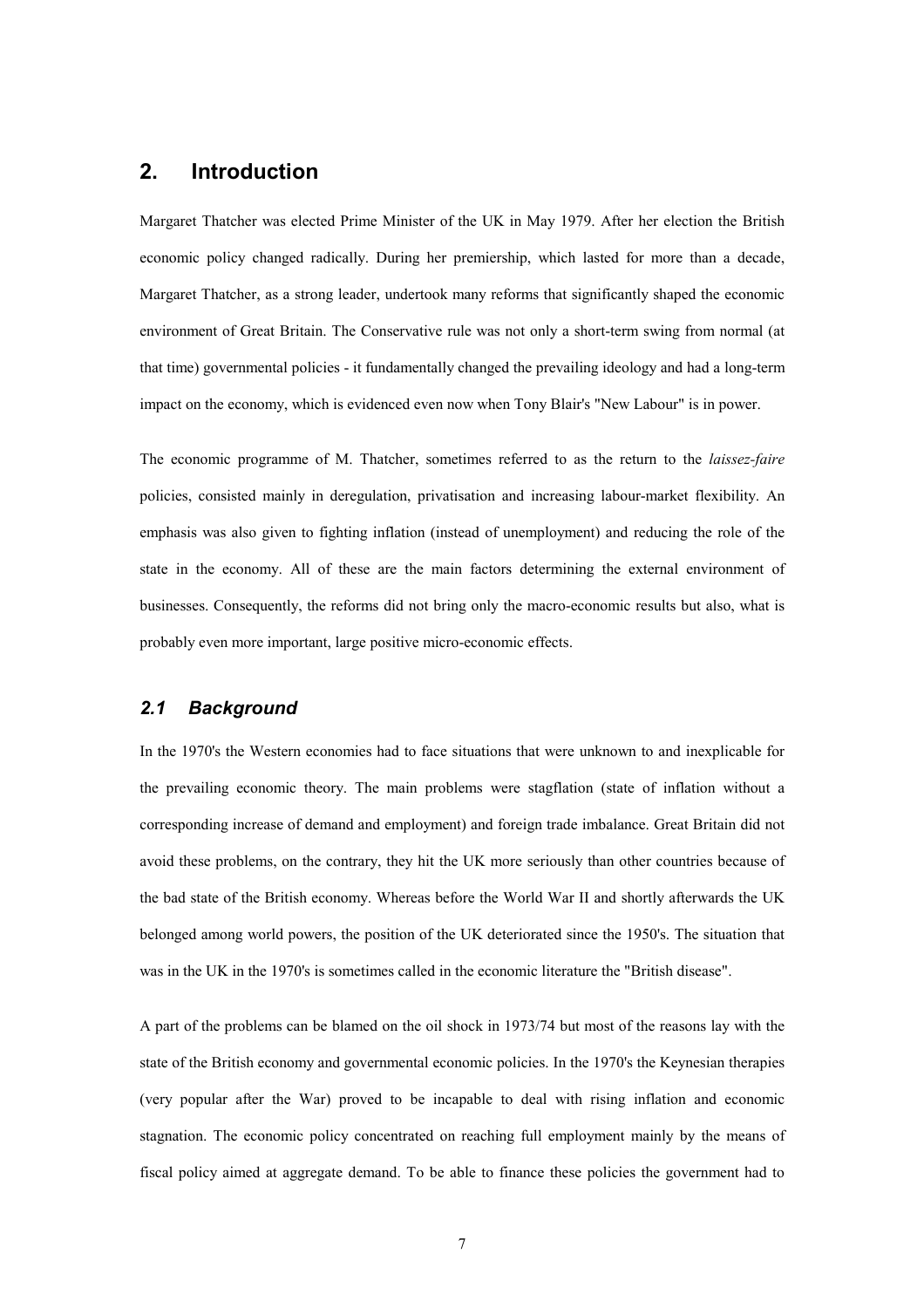impose high taxes, however, not high enough to avoid increasing budget deficit. State involvement in the economy was also high, above all there were many state companies that operated inefficiently and often received big state subsidies. Private sector was thwarted by high taxes and too vast public sector. Fiscal policy was short-term oriented, the government tried to balance every economic swing by the so called fine tuning but its undertakings rather tended to increase the disequilibria because of inaccuracy and time lags of the decisions.

In the micro-economic field the negative role of the government was caused by excessive regulation of the industry and by the wrong income policy that allowed too high wage increases not corresponding to the growth to labour productivity. A very important fact that was specific for the British situation was the power of trade unions. Trade unions were so powerful that they had direct negative influence in terms of the rising unemployment and low productivity of labour. Any possible reform was expected to be very difficult because the trade unions were closely linked to Labour party, they affected the Party's programme and significantly financed the Party.

## <span id="page-7-0"></span>*2.2 Predecessors of Thatcherism*

It would be unfair to claim that Margaret Thatcher was the first person to try to heal the British economy. She changed Great Britain significantly but her ideas were not brand new. She had at least two predecessors who realised the need for change and who tried to come up with some curative programmes but who, unfortunately for them, failed.

The 1970 general elections were won by the Conservative party that promised to reduce the role of the state in all spheres of life with the exception of public order, reduce public expenditure, revive competition, reduce growing power of trade unions and stop subsidising unhealthy industry. The Conservative pre-election campaign was clearly influenced by Thatcher's speech from annual conference in Blackpool in 1968. The Prime Minister Edward Heath tried to undertake reforms for two years but than he gave up. He did not succeed in breaking the power of trade unions, which was the most difficult but crucial element of the reform, and he also did not fulfil his promise not to support big companies in bad economic and financial shape. In 1972 E. Heath's government helped to save Upper Clyde Shipbuilders and Rolls-Royce and returned to the well-tried policy of consensus, i.e. agreeing on major social issues with the Labour party (and trade unions). The consequence of this reversal was the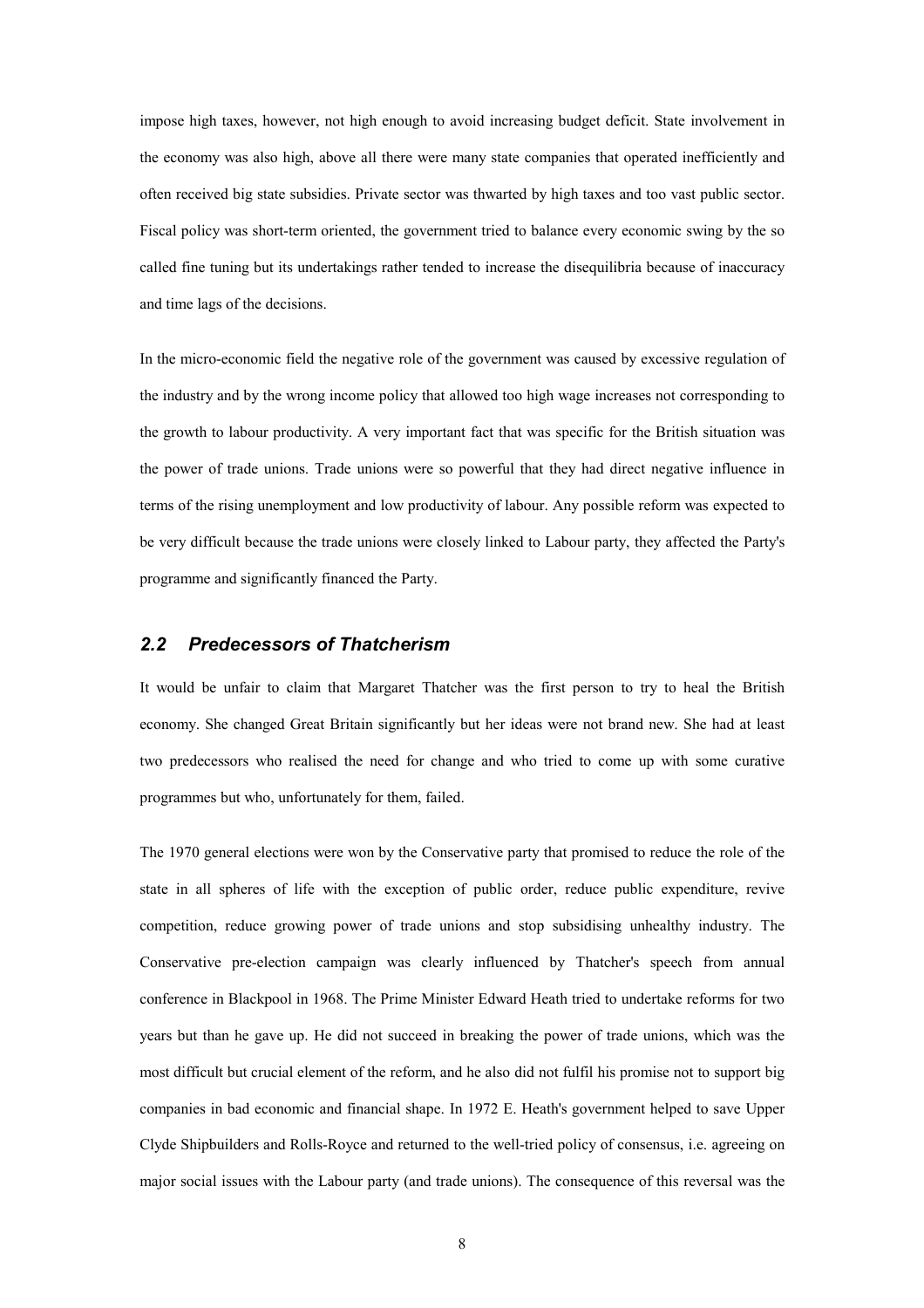lost election in 1974 and a growing opposition inside the Conservative party, which, in the end, resulted in the victory of Margaret Thatcher's wing.

The other experiment was undertaken by the Labour government in the period 1975 - 1979. The Prime Minister James Callaghan had to deal with high inflation, weak public sector and falling pound. The traditional Keynesian therapy aimed at reaching full employment brought the danger of hyperinflation and collapse of the economy. That is why Callaghan decided in 1976 for radical cuts in public expenditure, tighter monetary policy and the exchange rate recommended by the IMF. The Labour government initiated the first steps of Thatcherism, which was a tragedy for some members of the Labour party and trade unions. The new economic policy resulted in rising unemployment and the government did not get inflation under the control. The winter of 1978/79, sometimes called the "winter of discontent" was a period of many strikes demanding especially wage increases in line with inflation (about 25%) and of overall social discontent. It did not contribute to Labour popularity before the elections and presented an advantage for M. Thatcher who basically agreed with Callaghan's reforms but was more consistent.

The 1979 elections were not won by Thatcherism, which was in the process of creation. Neither was the Conservative programme totally new - in fact it was quite similar to the programme that brought Edward Heath to Downing Street in 1970. The Conservatives emphasised these main points: control of inflation and of the power of trade unions, renewal of individual responsibility, support of parliament and order (a response to the social disorder of the winter 1978/79), support for ownership of houses, better education and health-care, and increasing the striking power of Great Britain.

## <span id="page-8-0"></span>*2.3 Ideologic sources of Thatcherism*

There are several sources that influenced Thatcher's reforms. Her economic theories were drawn mainly from monetarism and supply-side economics. Thatcher's emphasis on traditional values of the British society was derived from traditional conservatism. The main goal was the renewal of such values as family life or attitude towards work and entrepreneurship. M. Thatcher tried to change this attitude and find incentives to work more. She also wanted to reduce government power over such decisions.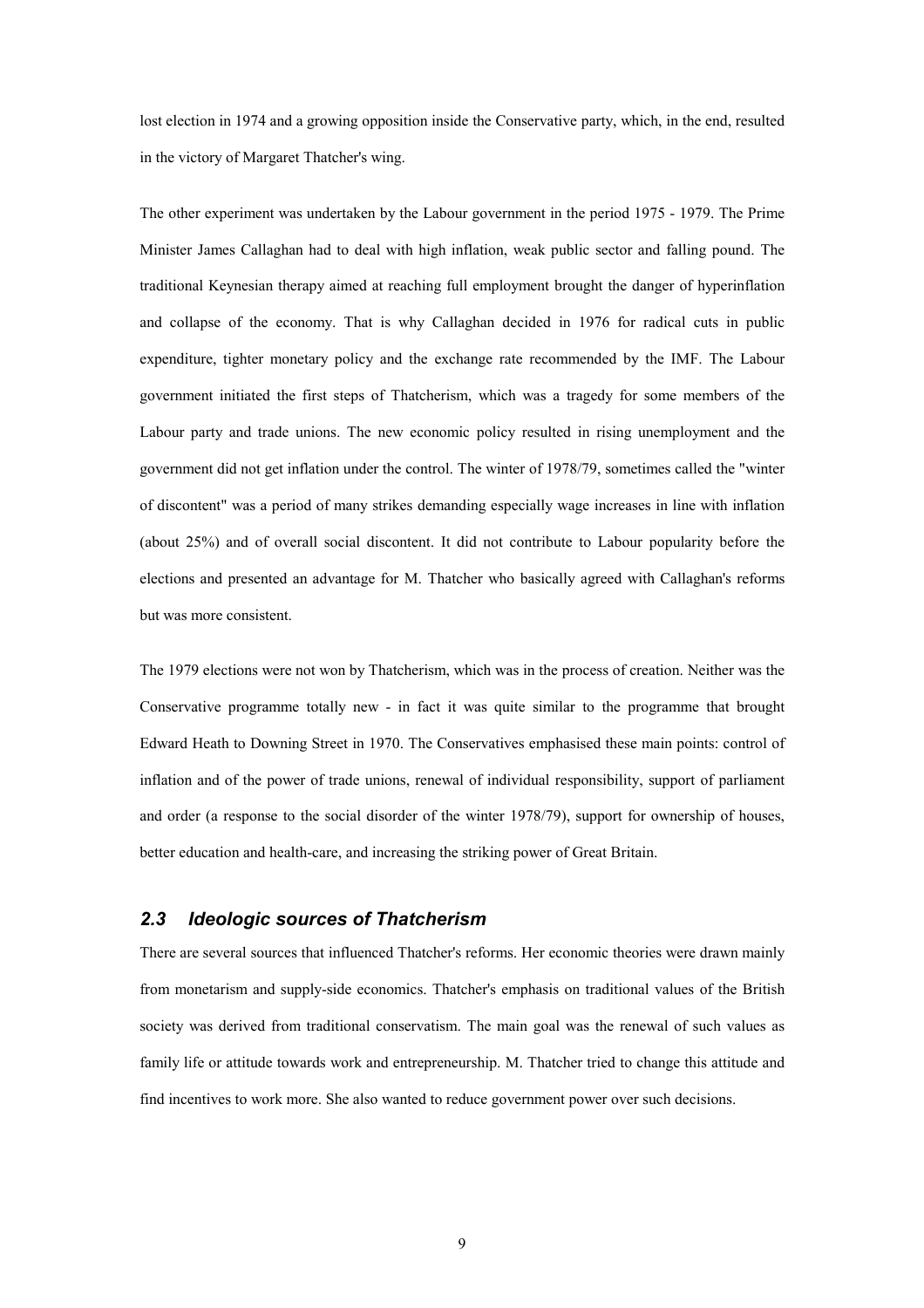#### <span id="page-9-0"></span>**2.3.1 Monetarism**

Among economic theories that influenced M. Thatcher's reforms, monetarism was the most important. Monetarism partly represented a return to pre-Keynesian ideas: quantitative theory of money, i.e. belief that the rate at which the prices rise in the economy depends on the amount of money in circulation. These ideas were most often associated with Milton Friedman but there were also other famous economists (e.g. F.A. von Hayek) that influenced M. Thatcher and her government.

According to monetarism the economy can flourish only in the case of low inflation - that is the most important condition for the private sector to grow and develop. Keynesian aggregate demand stimulation will, according to monetarism, only crowd-out private investment and generate inflation. The inflation can be controlled only through the growth of money supply which should be related to the growth of real GDP. The governments should have low and balanced budgets that would ensure only the necessities that the state must provide. For other things, individuals and free markets can do better and more efficiently than the state bureaucracy. Individual responsibility for everyone's destiny should be encouraged and the government should not try to reach an artificial equality in the society. Under monetarist principles balance-of-payments problems do not exist because the exchange rate is floating freely.

## <span id="page-9-1"></span>**3. Thatcher's economic programme**

M. Thatcher's government identified the most serious problem and cause of bad economic performance of Great Britain as a lack of low international competitiveness. M. Thatcher saw the root problem in low productivity of the British industry, even though some lateral problems (strikes, price competitiveness or international recession) seemed to be equally serious. The excessive power of the unions and their restrictive policies led to hidden unemployment that thwarted further economic development. *(Thatcher, 1996, p. 70)* The previous Labour policies supporting the demand led only to higher inflation (not to more jobs) and protection of jobs in the declining industries led to the lack of efficiency. Altogether, Britain had to cope with low growth and productivity, little competitiveness and rising unemployment that was further aggravated by labour market rigidities and over-powerful trade unions.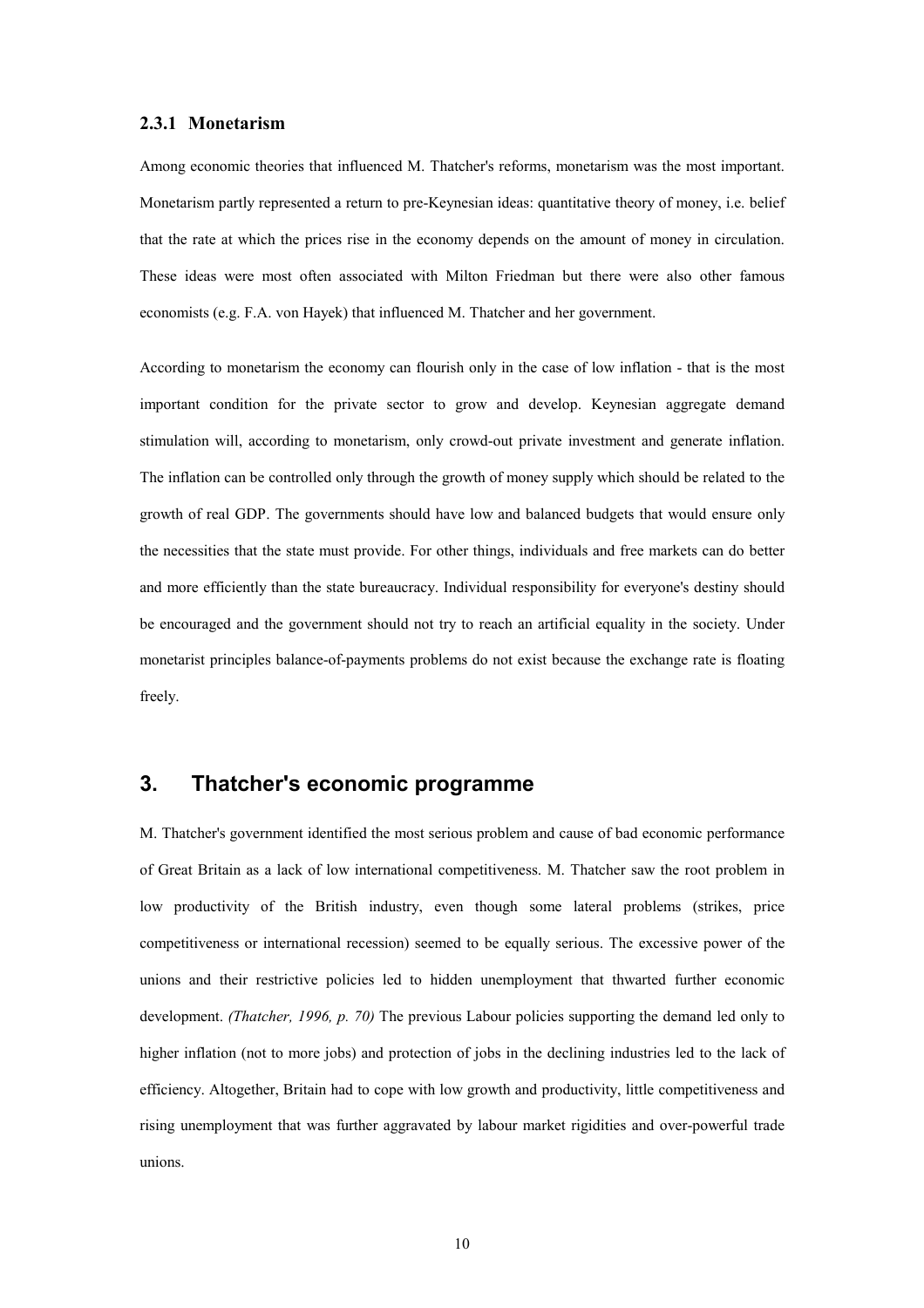The main points of the economic part of the 1979 manifesto that was supposed to be a solution to the problems mentioned above were:

The first and the most important goal was reducing the inflation rate. The main tool that was used was a restrictive monetary policy and keeping the budget deficit under the control and later reducing it. The anti-inflation policy was given a priority especially in the period till 1982 when it already brought some results.

Other reforms were a part of the supply-side programme. Their ideology was derived from economic liberalism and political conservatism. A general goal was strengthening the role of the market forces and reducing the role of the state while encouraging economic liberties of the people. One part of supply-side reforms was aimed at increasing incentives to work. The tool that was used was a shift in the tax burden from excessive direct taxes onto indirect taxes (especially VAT). The other part of supply-side reforms was aimed at increasing labour productivity and economic efficiency. The tools included reducing the power of trade unions and weakening the role of the state in the economy, especially by privatisation and reducing public expenditure. Deregulation in private sector was to increase economic efficiency. These reforms were carried out after 1979 (e.g. tax reform) but the main emphasis was given to them only when the inflation rate fell and M. Thatcher strengthened her political position, which was roughly after 1982.

## <span id="page-10-0"></span>*3.1 Controlling the inflation and monetary policy*

Reducing the inflation rate was a high priority for Thatcher's Cabinet. However, the approach that her government applied was not the same during the entire Thatcher period. In fact, economists distinguish three phases.

#### <span id="page-10-1"></span>**3.1.1 First phase - early monetarism**

The first phase is called "early monetarism". In this period M. Thatcher and her ministers attempted to implement monetarist policies in their pure form. They believed that controlling the supply of money would eliminate inflation and the publicly announced goals of the monetary policy would positively influence the inflation expectations, especially the wage increases. The tool used to achieve these goals was the government control of the money aggregate M3. Sterling M3 consisted of notes and coins and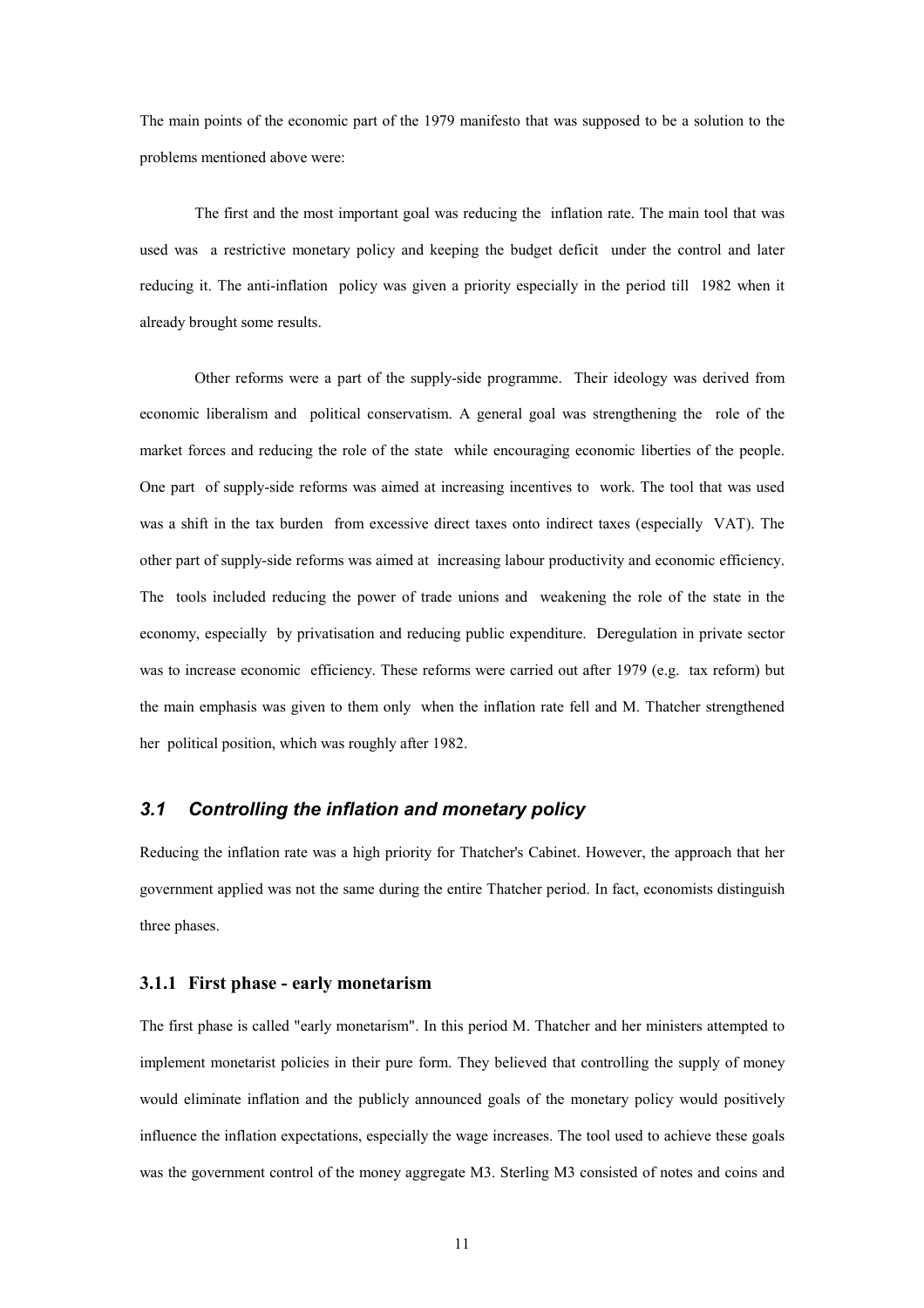all sterling sight and time deposits with the banks, plus sterling certificates of deposits. *(Smith, 1988, p. 10)* However, any money aggregate is hard to define with accuracy and thus hard to control.

The results of this first phase were inconclusive because of internal and external causes. The government expected considerable wage decreases as a response to the tight monetary policy but this did not happen. The wage negotiations led by the trade unions changed too slowly to reflect the change in monetary policy. Furthermore, monetary restriction brought about high interest rates which adversely affected mortgage payments leading to higher inflation. The overthrow of the Shah in Iran in 1979 led to the second oil shock, which also contributed to higher inflation and more aggressive wage demands.

Another cause of the relative failure of the monetarist policies in the first Thatcher years was the strong pound. Both high domestic interest rates and the discoveries of the North Sea oil led to appreciation of the pound. In the mid-1970's the exchange rate was 1.50\$ but then in 1980-81 it jumped to 2.40 - 2.50\$. The high wages and the strong currency weakened competitiveness of the British economy and led to the fall of GDP and rise in unemployment. Throughout 1981 the government stuck to its tight monetary and fiscal policies even during the recession. This created a large group of critics but there were supporters as well. When Professor Geoffrey Maynard discussed the first years of Thatcherism he said: "there are ...signs, particularly in the greatly improved productivity performance of British industry in recent years which suggest that a real and much needed transformation has taken place and can bode well for the future". *(Thomas, 1992, p. 94)* Other supporters also emphasise especially the fact that the government did not succumb and rising economic pressure forced fast transformation of the British industry despite the short-term losses.

#### <span id="page-11-0"></span>**3.1.2 Second phase - pragmatic monetarism**

The second phase was called pragmatic monetarism. The government decided that it was not worth setting targets for M3 that are not achievable. In 1982 the Cabinet selected also other indicators to be watched: one narrower than M3 (M1 - consisting mainly of notes and coins and bank current accounts) and one broader (private sector liquidity, PSL - apart from M3 including some building society accounts). *(Smith, 1988, p. 12)* The government made the targets of the aggregates more realistic and the policy was to be more responsive to real economic circumstances. The main idea was to have more goals at the same time instead of having just one that is pursued at any cost. This policy change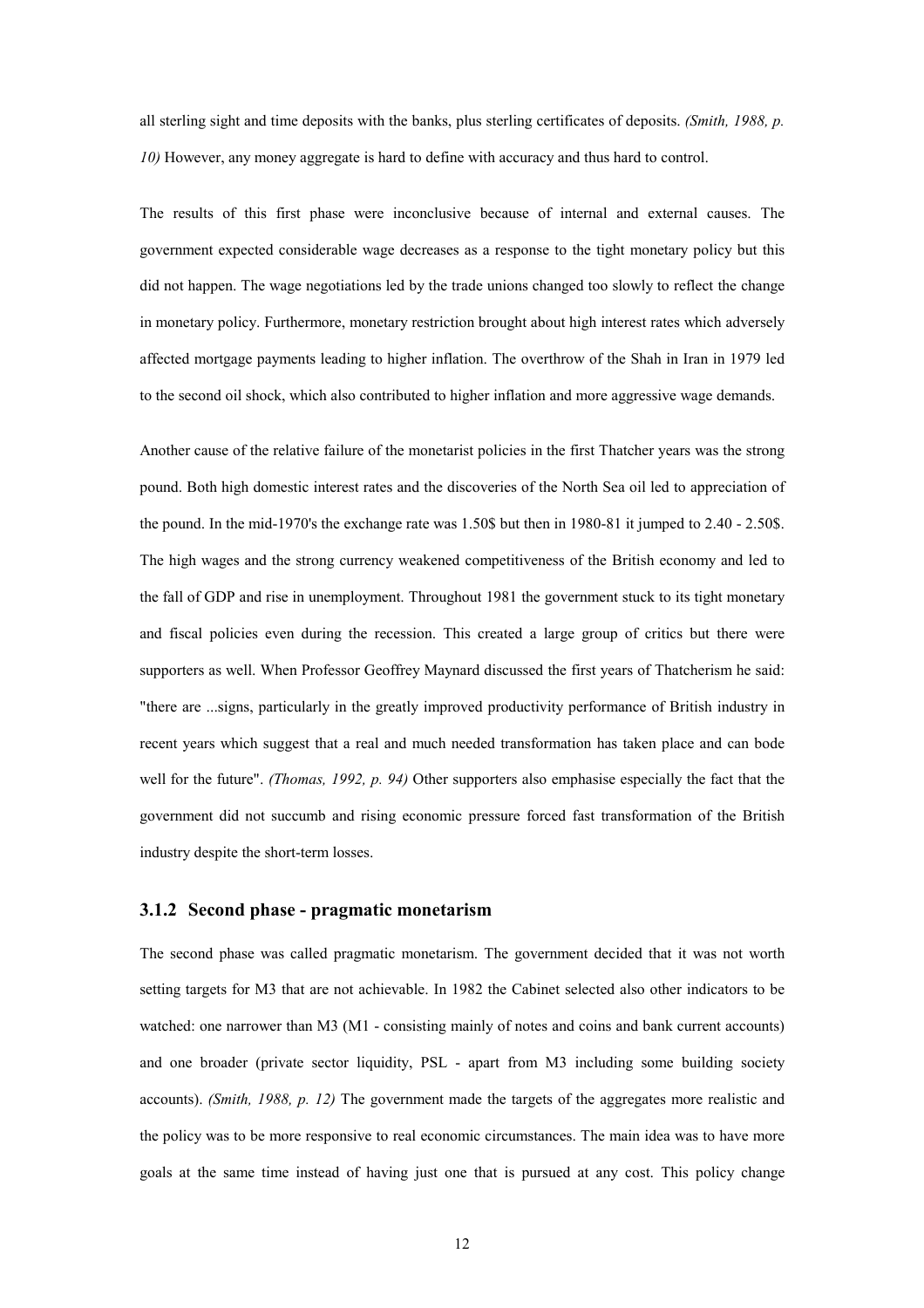produced a wave of discontent among the strict monetarists. The interest rates were reduced and the overall monetary policy was eased. Thatcher's government also made some effort to depreciate the pound to help the British exporters. Although the economy was not doing very well in 1982 yet and M. Thatcher's poll rating was very low, the successful outcome of the Falklands War diverted the public attention from the economy and the Conservatives obtained a large majority in the 1983 elections. This strengthened the position of Margaret Thatcher. This was very important because the economy had still many problems at that time: GDP had fallen, unemployment had risen to over 3 million, effective taxation of the lower-income groups had risen and public expenditure had not been limited. "By 1983 Britain, for the first time since the Industrial revolution became a net importer of manufactured goods." *(Thomas, 1992, p. 97)* In brief, there were many things left to be solved.

## <span id="page-12-0"></span>**3.1.3 Third phase - pragmatism**

The third phase is called pragmatism or sometimes reverse monetarism. The economic climate had been relatively stable until 1984. In January 1985 the Cabinet had to face another sterling crisis - the exchange rate dropped to 1.12\$ at that time. The government had to face a dilemma then: either to allow this rapid depreciation leading to a rising price of imports and consequently to higher inflation or to allow high interest rates that have negative influence on investment and growth. In October 1985 the target aggregate was abandoned, then it was shortly used in 1986 again but the next year it was abandoned forever. After 1988 the monetary authorities were more interested in M4 ( $M3 +$ all deposits in banks and building societies) and in the narrowest aggregate M0 (coins and notes, cash base). In other words the monetary policy returned to the old model known from the 1950's and 1960's - the interest rates, at least in part, depended on the exchange rate. In 1987 the Chancellor of the Exchequer Nigel Lawson advocated in his speech at the IMF managed floating of the main currencies. In fact this was an end of the process during which the monetary policy of the Thatcher government changed from setting firm monetary targets (monetary aggregates) to managing the exchange rate. The reason for this shift in policy "lay in an increasing concern that exchange rate volatility affected adversely the trade performance of UK industry, and an acceptance of the view that exchange rate depreciation was the main mechanism through which inflation was transmitted to the domestic economy"*. (Curwen, 1990, p. 330)*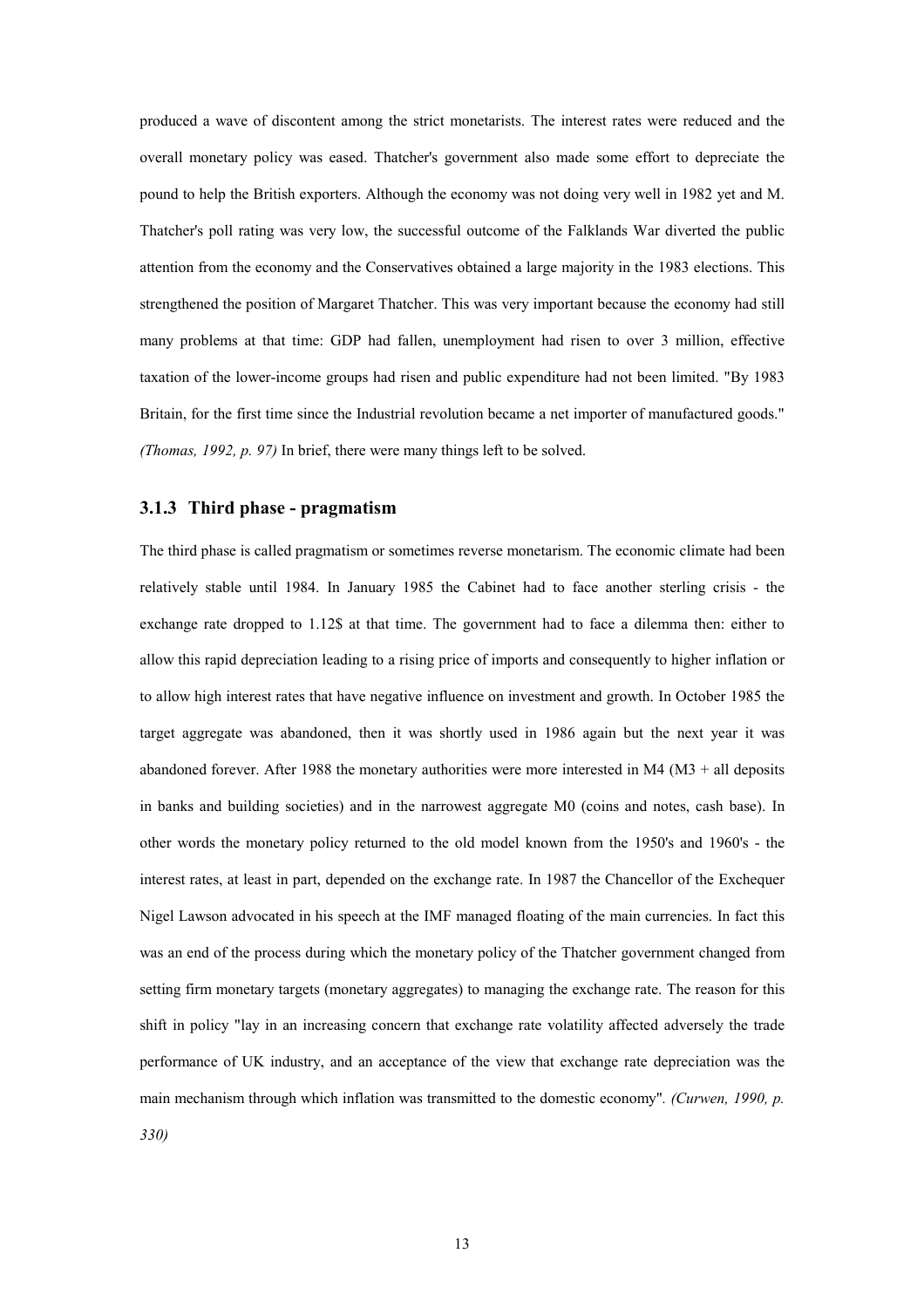M. Thatcher and her Conservative party were always able to show themselves as the party of sound money, whereas the Labour party was shown as the inflation option. In fact, the Conservative government made lots of effort to fight inflation but, to remain objective, they were not always successful. When M. Thatcher was elected for the first time, in May 1979, the retail price index rose 10.3%, then it reached 21.9% in August 1980, from when it fell, reached single figures in April 1982 and the lowest point of 2.4% July 1986. After 1986 inflation was rising. The most important factor that was to blame was the boom of the economy shortly before and after the general elections in 1987 and loose monetary policy - the government was stimulating an already over-heated economy in 1988 by allowing rapid growth of the money supply and lowering taxes. The inflation rate at the end of 1988 was 6.5% and it reached double figures again in May 1990, which was much above major competitors. Another negative effect of this policy was a considerable balance-of-payments deficit. *(Thomas, 1992, p. 117)* The annual inflation rates during and after M. Thatcher are summarised in *Table 1*.

| Year | <b>Inflation rate</b> |
|------|-----------------------|
|      | $\frac{6}{6}$         |
| 1980 | 19.0                  |
| 1981 | 11.0                  |
| 1982 | 8.0                   |
| 1983 | 5.0                   |
| 1984 | 5.0                   |
| 1985 | 6.0                   |
| 1986 | 3.0                   |
| 1987 | 4.0                   |
| 1988 | 6.5                   |
| 1989 | 7.5                   |
| 1990 | 10.2                  |
| 1991 | 4.2                   |
| 1992 | 3.7                   |
| 1993 | 1.6                   |
| 1994 | 2.5                   |
| 1995 | 3.4                   |
| 1996 | 2.4                   |
| 1997 | $2.9*$                |

<span id="page-13-1"></span>**Table 1. Inflation rate 1980 - 1997**

*Source: Jewell (1993), p. 123*

 *OECD Economic Outlook, June 1997, p. A19*

\* forecast

## <span id="page-13-0"></span>*3.2 Tax reform*

One of the biggest problems of the British economy before the year 1979 was the high rate of taxation (both marginal and average). The taxation rate reached an unbelievable 83% for employment revenues and 98% for non-employment revenues. The combination with high social benefits caused many people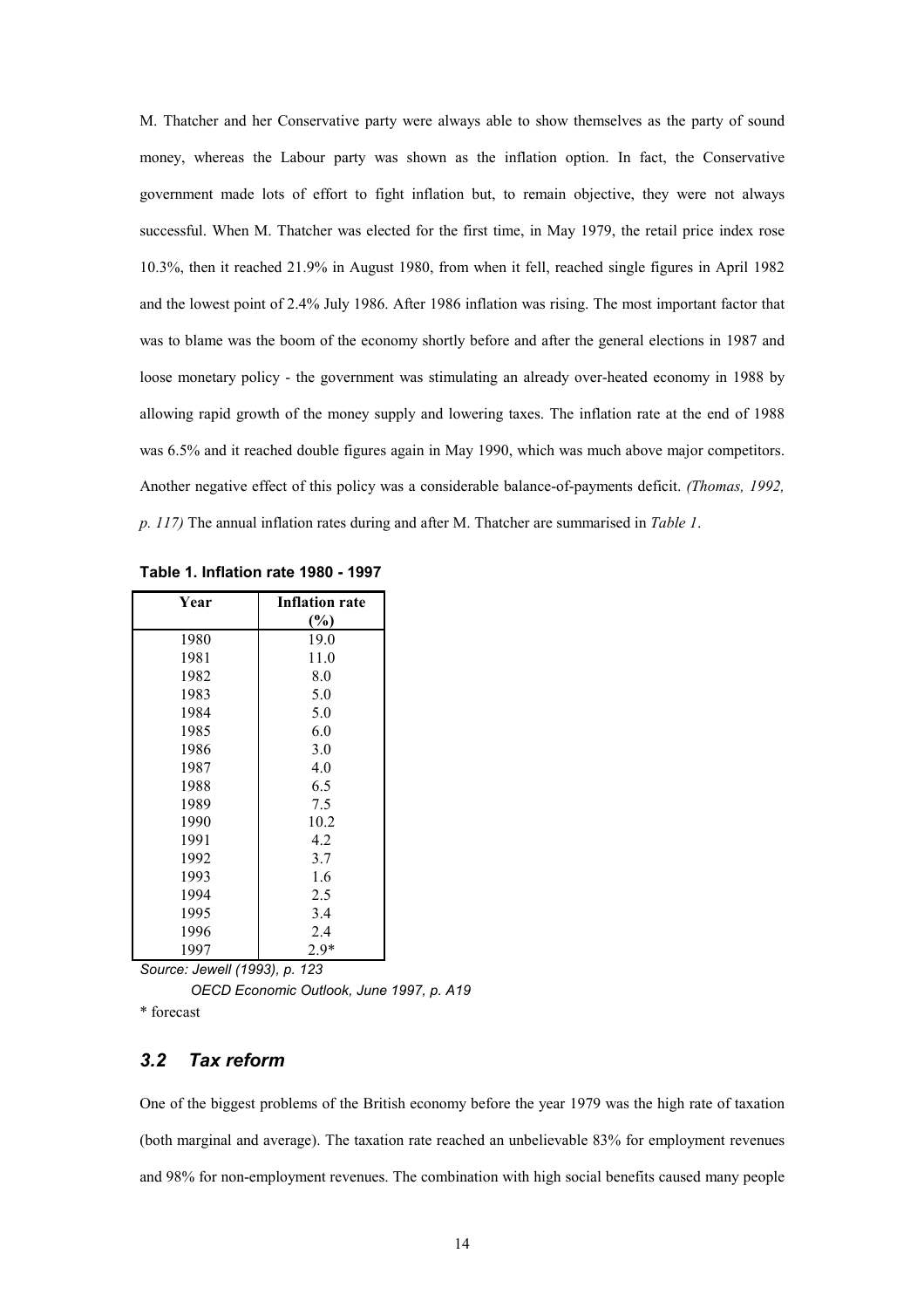to lose economic incentives to work and they found themselves in the so called "poverty" or "unemployment trap".

As early as in May 1979 the government promised to cut the maximum tax rate from revenues from 83% to 60% and to cut the standard rate from 33% to 30%. As a compensation (both to finance these tax cuts and to prevent significant increases in the money supply) it was decided to raise the VAT from 8% and 12.5% to a single rate of 15%. VAT for food and other necessities remained zero. This reform was also meant to extend the choice: the people could now choose more freely whether to save or spend instead of allowing the government to do it for them.

The main reason leading to tax cuts was to find incentives for people to work more and escape from the "traps". Another reason was deduced from supply-side economics theories and the Laffer curve, which stated that tax cuts would consequently lead to higher tax revenues. In this case it seems that the assumptions were right. Comparison of proportional tax revenues from 1% and 5% of the richest Britons in the fiscal year 1978/79 and in the later years shows that later tax revenues were eventually higher despite significant tax cuts. For example, tax revenues from the 5% of the richest were 24% of the total in 1978/79 but 26.1% in 1984/85. However, there are some economists who claim that the positive incentive effect of tax cuts is cancelled out by the wealth effect, i.e. that high net incomes may lead to more leisure (or perhaps less tax avoidance). It seems that this was not the case in the UK where the rates of taxation before M. Thatcher were too high and that is why the positive incentive effect was dominant. The tax reforms led to higher income inequalities, which was in harmony with the goal of improving motivation. The benefit of higher income inequalities is obvious especially in the long-run.

Further tax cuts were adopted in the years 1986 to 1988. The base rate fell gradually from 29% to 27% and finally to 25%. The maximum tax rate fell in 1988 to 40%. The tax rate for corporations fell from 52% to 51% in 1983 and later it fell gradually until it reached 35%. An international comparison of corporate tax evolution between 1979 and 1990 is shown in *Table 2*, showing that the British tax cuts were really remarkable. No further tax cuts were carried out because the government feared overheating of the economy. Besides taxes it is social benefits that determine the supply of labour. Some of these benefits were reduced or cancelled to increase motivation to work but most of them remained. This led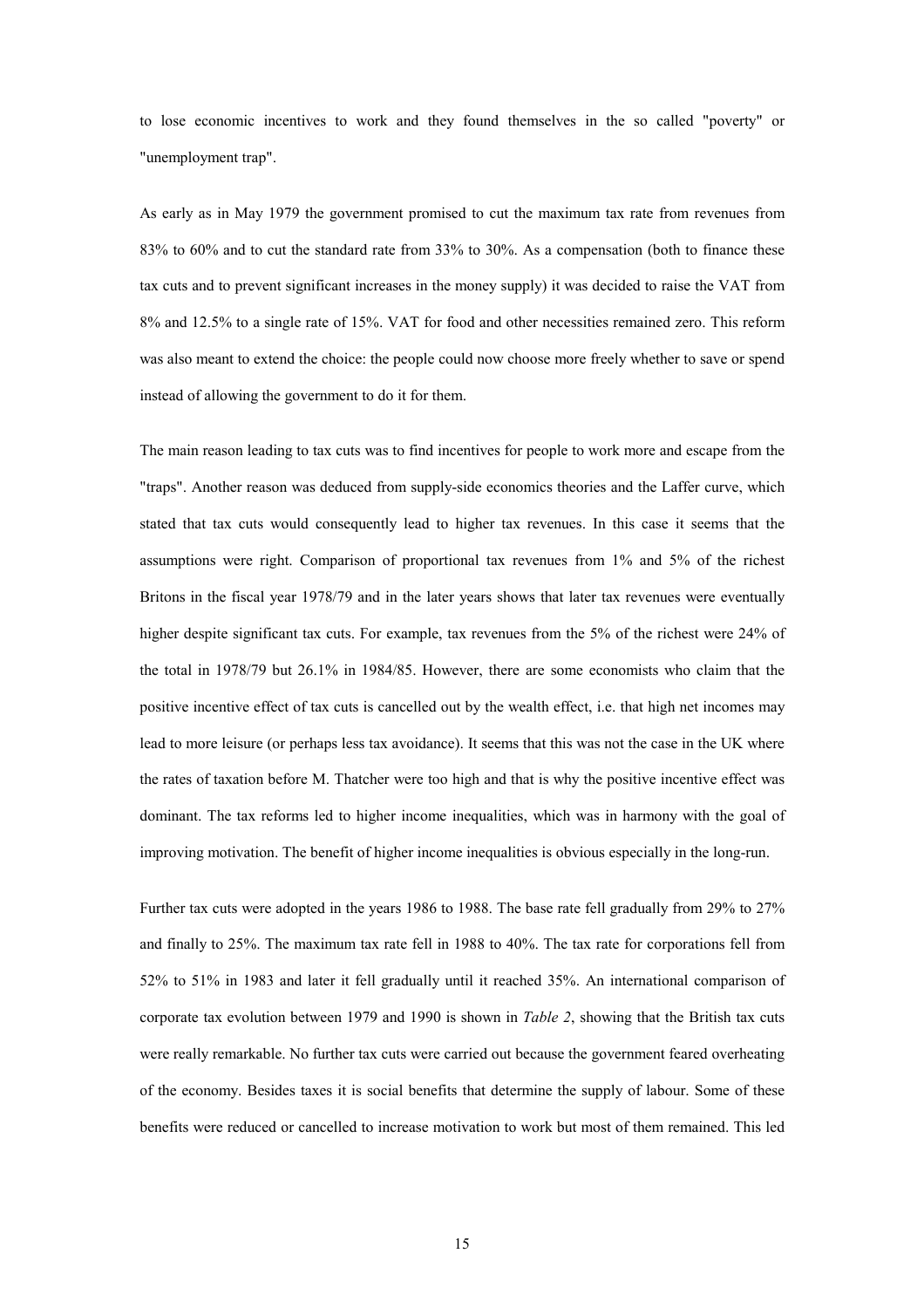some critics "to note that the rich need more money to encourage them to work harder, while the poor need less!" *(Thomas, 1992, p. 121)*

| <b>Country</b> | 1979 | 1990 |
|----------------|------|------|
| <b>UK</b>      | 52   | 35   |
| France         | 50   | 42   |
| Germany        | 56   | 56   |
| Italy          | 36   | 47   |
| Japan          | 55   | 56   |
| <b>USA</b>     |      | 40   |

<span id="page-15-1"></span>**Table 2. Corporate tax rates on profit (%)**

*Source: Cook et al. (1995), p. 150*

## <span id="page-15-0"></span>*3.3 Reducing government expenditure*

Reducing government expenditure, privatisation and trade union reform were a part of Thatcher's programme that came later. In the 1979 general elections the Conservatives argued that excessive government spending requiring excessive government borrowing and higher taxation increased inflation pressures, reduced incentives to work and crowded out private investment. All of this should have been avoided. However, in the field of public expenditure M. Thatcher had to face many opponents both in the Cabinet and the Conservative party, who believed more in the Keynesian stimulation of the aggregate demand. As Britain went through an economic crisis the opposition against M. Thatcher was stronger. This development led to two government reshuffles in 1981 and 1982, which helped M. Thatcher and her supporters to regain their positions.

After the elections in 1979 some expenditures were raised - especially on law and order and defence. Expenditure on welfare and health-care remained at the same level, as promised in the election campaign. The government planned significant rationalisation of industry subsidies and public sector borrowing. The Cabinet planned to lower the public expenditure to the level of the fiscal year 1977/78 in real terms. This goal was planned to be achieved in 1982/83.

As a matter of fact these goals were never accomplished. One of the reasons was the acts of the preceding government that the present government had to fulfil, the other reason was the economic crisis resulting from restructuring the British economy, which brought high unemployment and economic difficulties for many companies, some of which the British government, despite the preelection rhetoric, bailed out. As an example one may look at the case of the car manufacturer British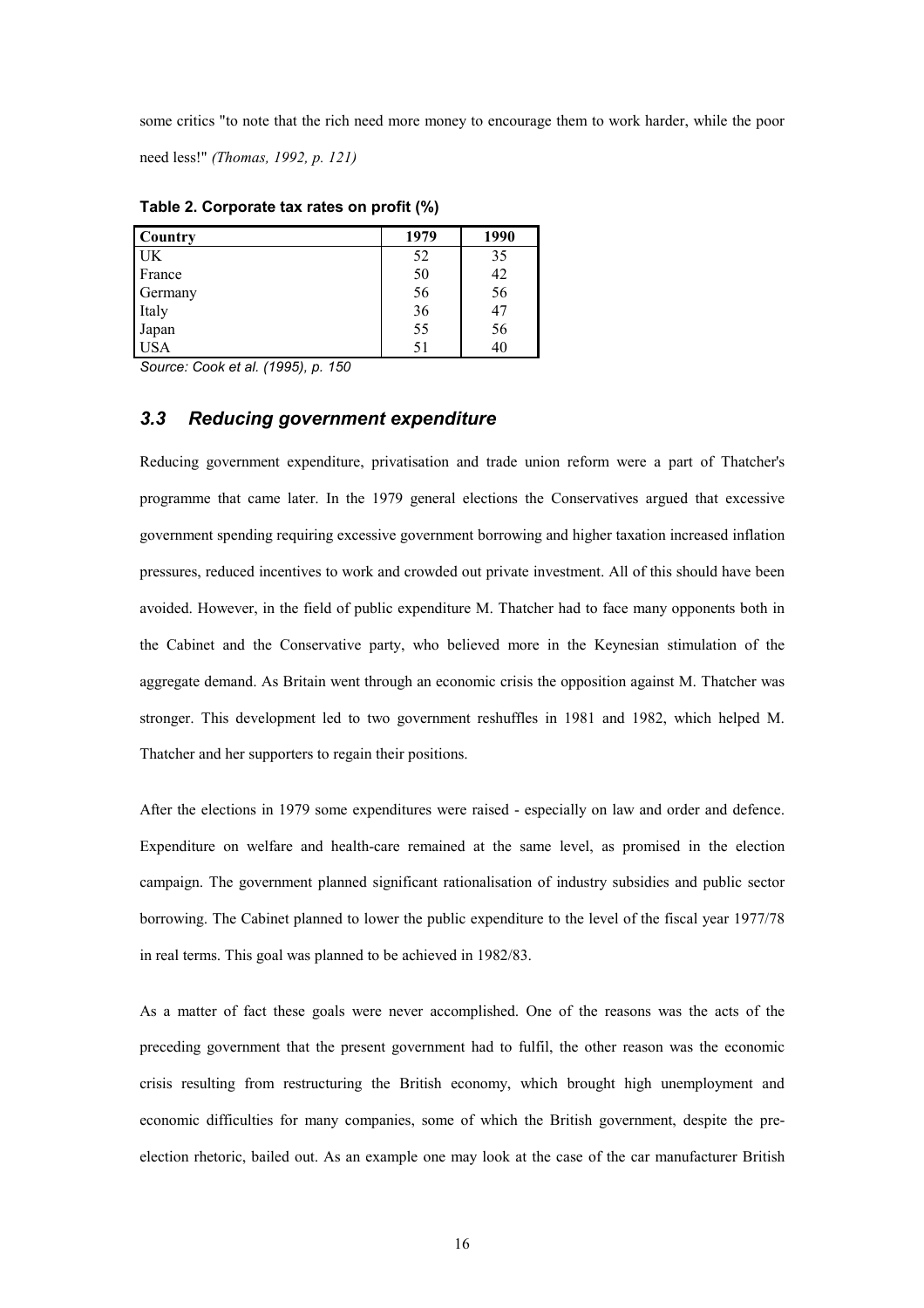Leyland employing about 150 000 people. The company was close to a bankruptcy but it was finally saved by the government by a subsidy of almost  $\epsilon$  1 billion, which raised the share of public expenditure on GDP by about 3%. In spite of this fact there were economists who, given the seriousness of the recession, appreciated the results the government had achieved. To cite one of them: "the Government did remarkably well ...to limit the overall level of growth and overall spending as much as it did in the first half of the 1980's". *(Riddell, 1989, p. 33)* Then there were many economists on both sides, one criticised Thatcher's government for not being able to limit spending, the other one emphasised an anti-social character of government's meanness.

As it was impossible to reach the goal of reducing the public expenditure in real terms the strategy was changed in 1982/83. The government set the goal of keeping the real public expenditure at a constant level. However, even this modification did not help and public expenditure grew by about 1.5% - 2% a year. Since the economy grew as a whole (GDP) the relative share of public expenditure to GDP diminished slightly. In November 1986 this favourable development was chosen as a government goal. During the economic recovery of the second half of the 1980's tax revenues increased, borrowing decreased and revenues from privatisation became significant. The government could afford to spend more in real absolute terms and still boast that the relative size of public expenditure was diminishing. The share of public expenditure in GDP fell from 46.8% in the fiscal year 1982/83 to 43.2% in 1986/87, and further to 39.5% in 1990.

## <span id="page-16-0"></span>*3.4 Privatisation*

Today, M. Thatcher considers privatisation, together with tax reforms, a cornerstone of her economic programme. To her, privatisation was a means to reverse harmful tendencies to socialism, it reduced the role of the state and strengthened the position of ordinary people. *(Thatcher, 1996, p. 463)* Even though privatisation was the main part of the programme of pushing back the frontiers of the state, there were other policies designed to help this development. It included opening up state monopolies to outside competition (deregulation), e.g. by relaxing licensing restrictions (e.g. in telecommunications) and contracting-out to the private sector services paid for out of public funds (e.g. refuse collection, street cleaning). *(Harvey, 1993, p. 228)*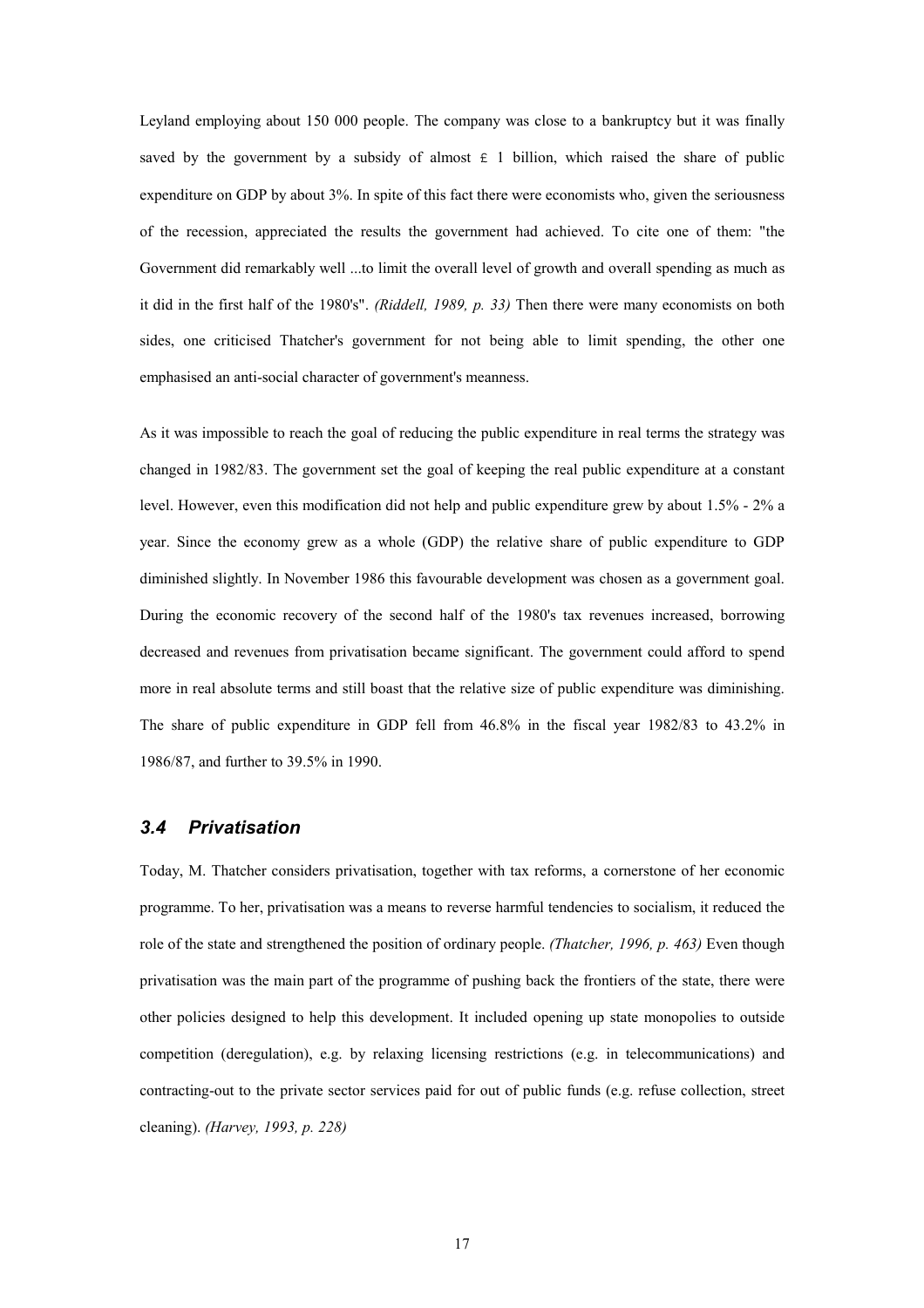## <span id="page-17-0"></span>**3.4.1 Reasons for privatisation**

One of the big problems of the British economy before 1979 was the low labour productivity. In particular the public companies had very often heavy losses and were strongly unionised. The privatisation programme was supposed to help increase the productivity and consequently contribute to a higher efficiency of the whole economy. Other reasons were more political: to raise large sums of money to finance the tax cuts and to spread share ownership. Thatcher's government tried to create a "share-holding democracy" or "peoples' capitalism" by enabling other parts of the population shareowning. This programme was also supported by the sale of council houses to tenants - "propertyowning democracy". Among the tools were encouraging small shareholders or employee buy-outs in some privatisation schemes. The reasons behind this were economic, ideologic and political - the government hoped that this programme would bring them more popular support, especially among traditionally Labour voters. And truly, there was a considerable popular support for this aspect of Thatcherism. The economic reasons were: reducing the power of the unions by involving the workers in the ownership and raising incentives by giving them a part of the profit. In 1990 around a quarter of the adult population (i.e. around 9 million people) owned some shares *(Thomas, 1992, p. 130)*, which is really remarkable. An effort to curb the power of public sector trade unions should also be mentioned.

To sum up, the reasons for privatisation were: 1) Efficiency of the privatised companies improved through competition in the market. 2) The burden on public expenditure was reduced since the public companies were often heavy loss-makers. 3) The management of the privatised companies gained freedom from detailed political control. Public enterprises were often used as instruments of macroeconomic policy, e.g. investment decisions were made to preserve jobs, hold prices to avoid inflation etc. After privatisation, profit became the major investment criterion again. 4) Private companies are, by nature, more resistant to trade union power than the government that is more likely to concede to wage demands. Moreover, the public sector unions are especially militant. 5) Mass privatisation created a property-owning democracy, which helped the Thatcher government and, overall, improved stability of the economy. *(Harvey, 1993, p. 529-530)*

Even M. Thatcher acknowledged that privatisation alone does not solve all the problems. Monopolies or near-monopolies (especially the so called natural monopolies, which are chiefly public utilities)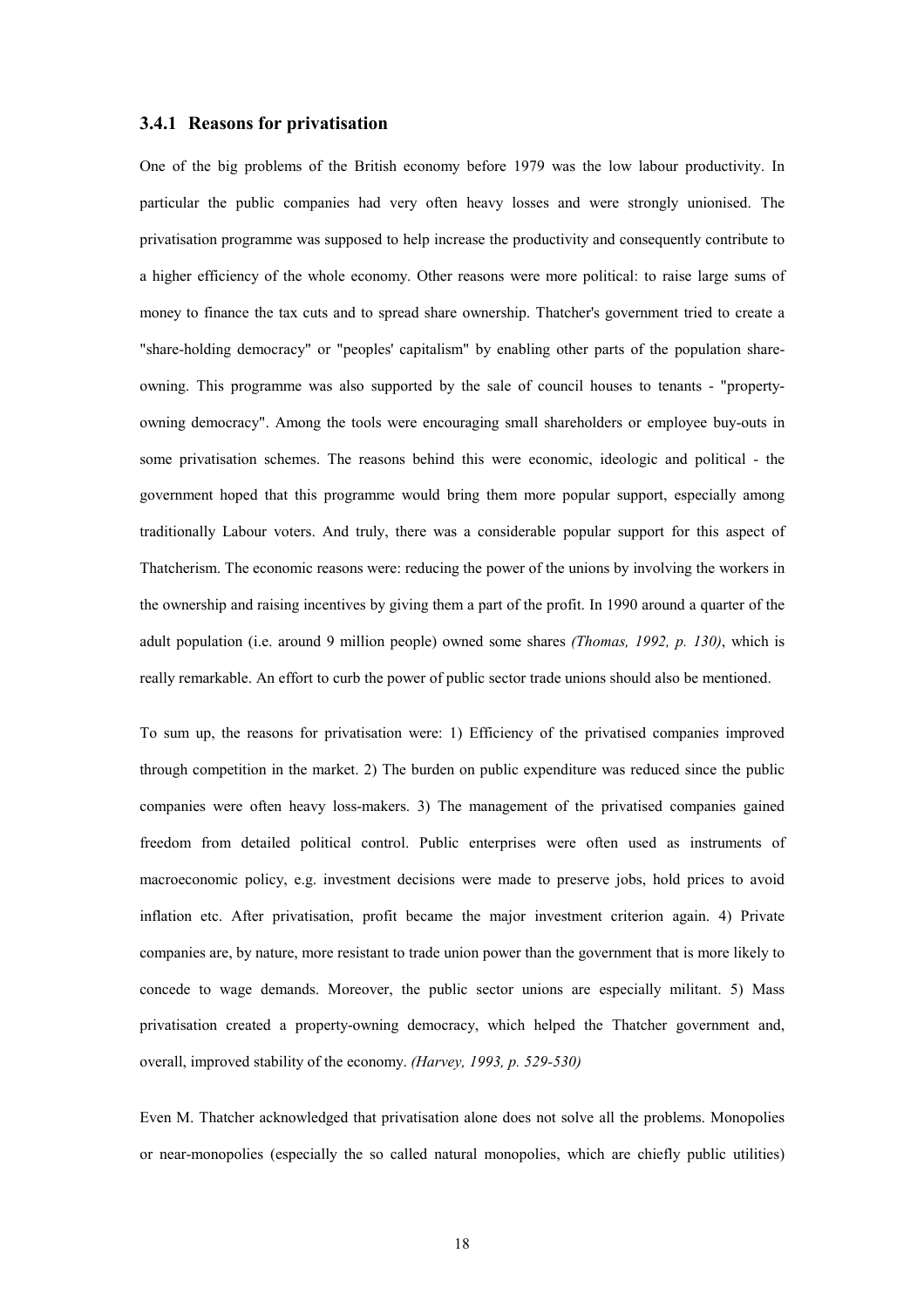retain their monopolist positions. The solution is to promote competition, e.g. by licensing other firms to provide the same product - this was the case of Mercury and bus companies. If competition is difficult to devise or is insufficient because one firm is too dominant, the responsibility may rest with a regulatory body. However, this kind of regulation should be careful, transparent and specific. To protect fair competition, customers and to prevent abuse of monopoly position, new regulatory bodies were set up, e.g. OFTEL (Office for Telecommunications) of OFGAS (gas industry).

#### <span id="page-18-0"></span>**3.4.2 Process of privatisation**

The government started to privatise immediately after 1979 but larger-scale privatisation schemes were adopted only when the economy came out of the recession, which was causing little credibility in the market and big losses in the nationalised industry. Even so, some companies were successfully privatised: e.g. British Aerospace, Cable and Wireless, Britoil etc. Privatisation became a central issue of the government after the 1983 election, when the government promised to privatise not only the industrial companies (e.g. British Steel, British Leyland) but also gas and electricity industries. Privatisation was one of the biggest successes of M. Thatcher and after 1983 it became a cornerstone of her political and economic agenda. As economic situation improved, privatisation programme became wider. The emphasis shifted from privatising manufacturing industry, which had been nationalised only because of socialist dogma, to privatising public utilities, where arguments were more difficult. *(Thatcher, 1996, p. 464)*

The former state companies were first restructured and then sold to private owners. That is why privatisation brought significant revenues to the budget. Between 1979 and 1988 the sale of public assets raised about  $\epsilon$  27 billion. *(Thomas, 1992, p. 100)* Moreover, it was highly probable that the privatised companies would bring later more revenues in the form of taxes because of their higher performance. The shares in the privatised companies were sold both to large investors and to the general public, which enabled M. Thatcher to gain a strong political support for her programme. Major British privatisations are summarised in *Table 3*.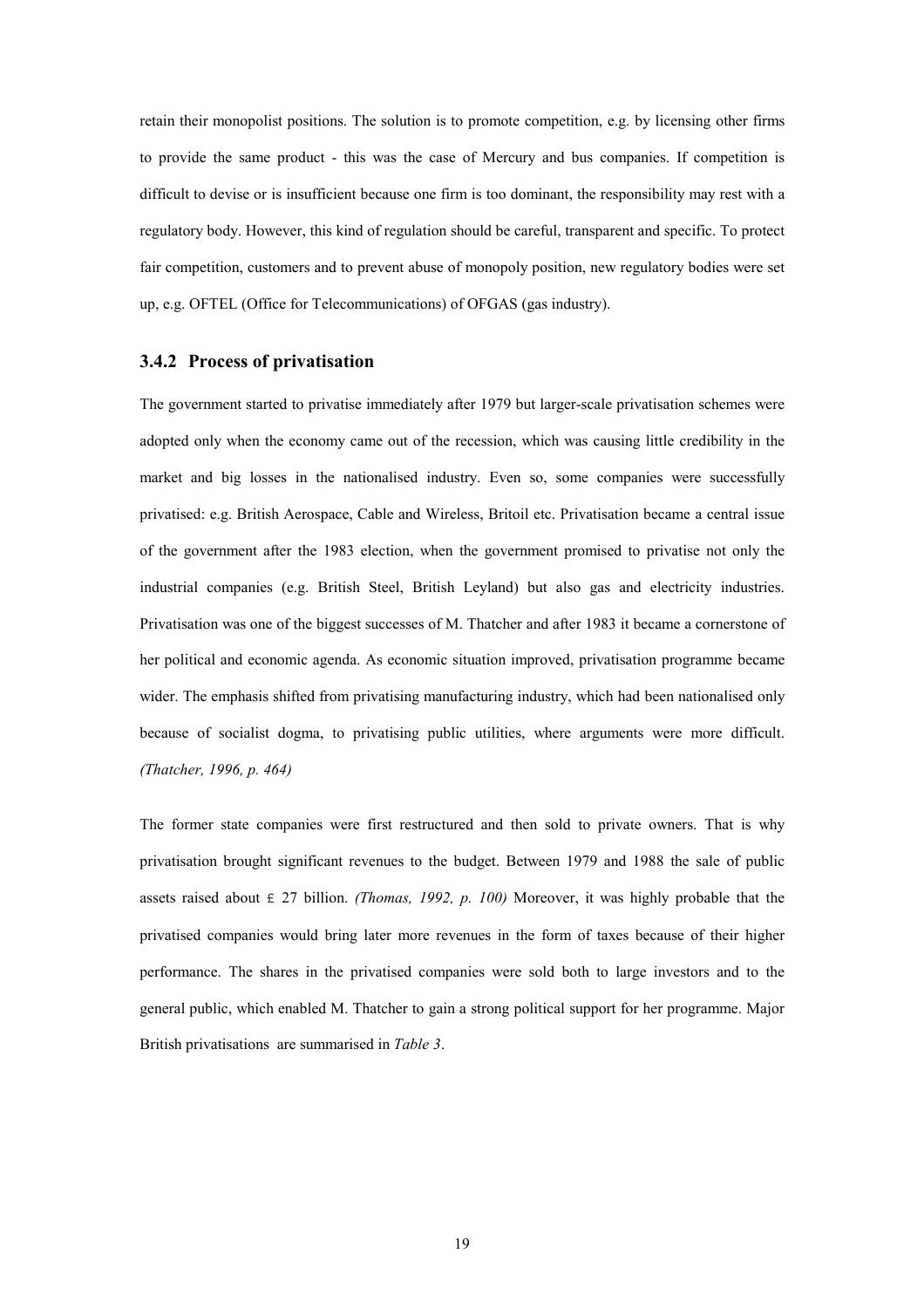| Organisation                      | Industry           | <b>Date</b> | <b>Method</b>                       | <b>Receipts</b><br>(Lm) |
|-----------------------------------|--------------------|-------------|-------------------------------------|-------------------------|
| Amersham International            | Radio chemicals    | 1982        | <b>Shares</b>                       | 64                      |
| <b>Associated British Ports</b>   | Port owner         | 1983        | <b>Shares</b>                       | 97                      |
| <b>British Aerospace</b>          | Aircraft           | 1981        | <b>Shares</b>                       | 390                     |
| <b>British Airports Authority</b> | Airports           | 1987        | <b>Shares</b>                       | 1,223                   |
| <b>British Airways</b>            | Airline            | 1987        | <b>Shares</b>                       | 854                     |
| <b>British Gas</b>                | Gas supply         | 1986        | Shares                              | 7,000                   |
| <b>British Petroleum</b>          | Oil company        | 1979        | <b>Shares</b>                       | 6,000                   |
| <b>British Rail Hotels</b>        | Hotels             | 1983        | Sold to trade                       | n.a.                    |
| <b>British Shipbuilders</b>       | Shipyards          | 1985        | Employee buy-out<br>and trade sales | n.a.                    |
| <b>British Steel</b>              | Steel production   | 1988        | <b>Shares</b>                       | 2,430                   |
| <b>British Telecom</b>            | Telecommunications | 1984        | <b>Shares</b>                       | 4,700                   |
| <b>Britoil</b>                    | North Sea oil      | 1982/85     | <b>Shares</b>                       | 1,053                   |
| Cable&Wireless                    | Telecommunications | 1981-5      | Shares                              | 1,021                   |
| Electricity companies             | Electricity supply | 1990-1      | Shares                              | n.a.                    |
| Jaguar                            | Car maker          | 1984        | <b>Shares</b>                       | n.a.                    |
| National Freight Company          | Road haulage       | 1982        | Employee buy-out                    | 354                     |
| Rolls-Royce                       | Aero engines       | 1987        | <b>Shares</b>                       | 1,032                   |
| Rover Group                       | Car maker          | 1988        | Sold to BA                          | 150                     |
| Royal Ordnance                    | Arms maker         | 1987        | Sold to BA                          | 186                     |
| Sealink                           | Ferries, harbours  | 1984        | Sold to British<br>Ferries          | n.a.                    |
| <b>Short Brothers</b>             | Aircraft           | 1989        | Sold to Canadian<br>company         | 30                      |
| Holdings of British               |                    | Various     | Shares sold to                      | n.a.                    |
| <b>Technology Group</b>           |                    |             | institutions and                    |                         |
| $-ICL$                            | Computers          |             | firms                               |                         |
| - Fairey                          | Engineering        |             |                                     |                         |
| - Ferranti                        | Electronics        |             |                                     |                         |
| - Inmos                           | Silicon chips      |             |                                     |                         |
| Water companies                   | Water supply       | 1989        | Shares                              | 1,903                   |

#### <span id="page-19-1"></span>**Table 3. Major British privatisations**

*Source: Jewell (1993), p. 87*

## <span id="page-19-0"></span>**3.4.3 Consequences**

The government privatised about fifty big companies, for example British Airways or British Telecom. That was over two-thirds of the industrial assets owned by the state in 1979. *(The Economist, Nov. 24 1990, "The Thatcher Record", p. 19)* In all cases efficiency and profitability of the privatised companies grew significantly. BT is a good example of that. After privatisation BT's investment doubled, the call prices in real terms were falling, the number of people waiting for a telephone dropped to a minimum and the quality of call-boxes also improved. *(Thatcher, 1996, p. 466)*

On top of that, the state companies felt threatened by possible privatisation and they had to behave more efficiently as well. Higher efficiency of the privatised companies was caused rather by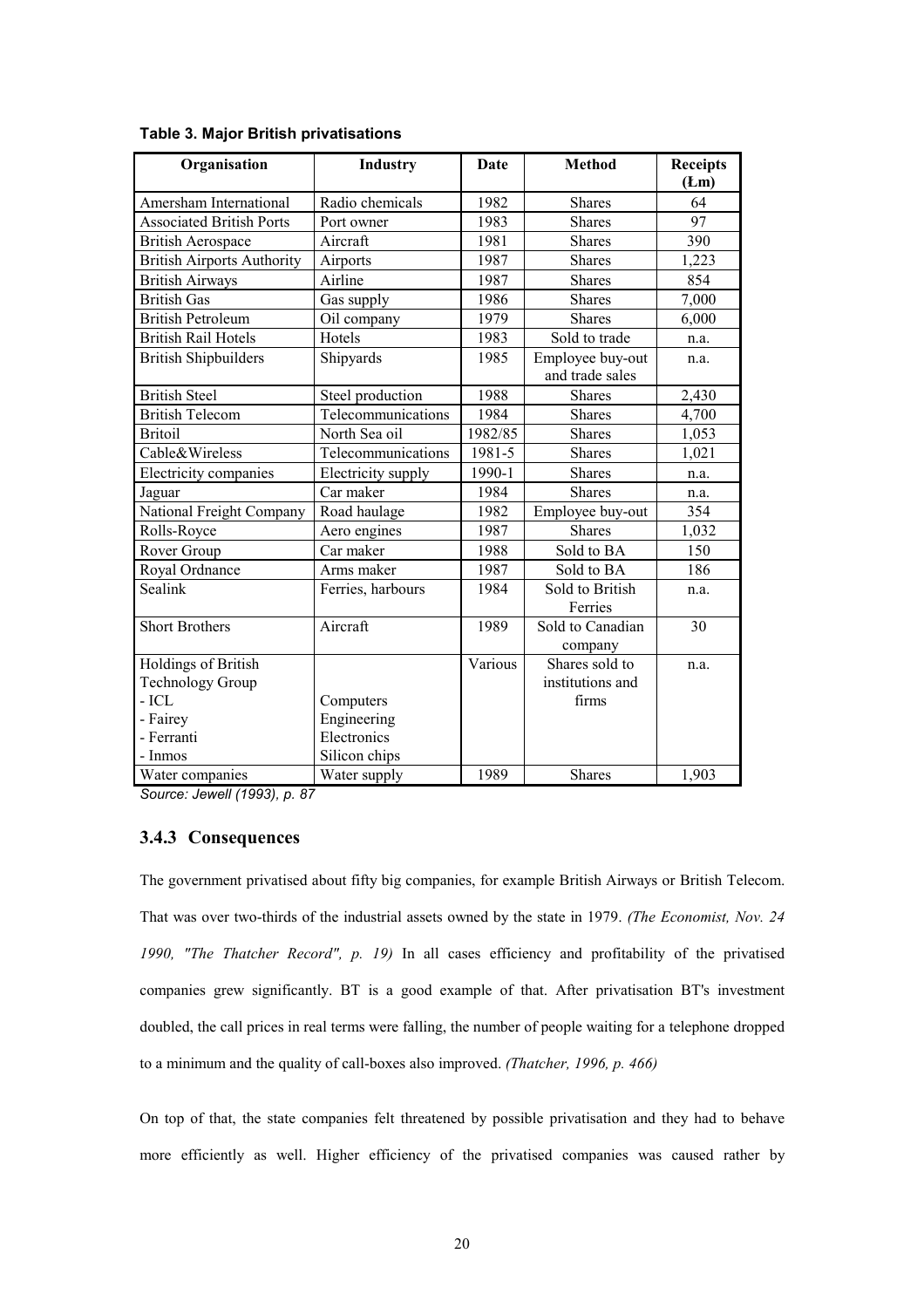government deregulation in the short-term. A competitive pressure was a matter of a longer term. The privatisation programme is probably the most famous reform that M. Thatcher had undertaken. The proportion of public and private sectors changed radically during her government. She privatised even those industries that had always been considered "natural monopolies", which were supposed to remain under public control. This concerns mainly the utilities, such as water and electricity. M. Thatcher changed the mood in the UK so much that even Labour party ceased demanding re-nationalisation of some privatised industries and supports their remaining in private hands. In M. Thatcher's own words, Britain was the first country to turn back on a path to socialism. After her reforms state involvement in the industry dropped by about 60%, a quarter of people own shares. Thatcher's privatisation programme became an inspiration for many countries, e.g. New Zealand or Czechoslovakia, and revived reputation of Britain as a nation of innovators and entrepreneurs. *(Thatcher, 1996, p. 470)*

The critics of the privatisation scheme emphasised mainly that the main motivation behind selling-off public assets was the need to find resources to finance the tax cuts. They give an example of British Telecom, British Airways or British Gas - in all cases the government only transformed a public monopoly into a private monopoly. However, supporters would respond that it was only the first necessary step before more liberal or totally free competition could be introduced in the market. The critics also questioned the argument that the change of ownership would necessarily improve performance. They said that public ownership was in fact similar to anonymous ownership by large institutional investors, such as pension funds or insurance companies. *(Thomas, 1992, p. 129)* However, the reality has shown that accountability of top management is much higher in private sector no matter who the owners are and the performance of the privatised companies has really improved.

Some critics were against privatisation in the industries that were important for defence or selfsufficiency (e.g. oil, nuclear and some parts of the defence industry). Especially strong resistance was to foreign ownership in these sectors. Today, with the globalisation of the world economy, these objections are less and less relevant. It is much more difficult to determine the nationality of a big multinational company and it is even more difficult to determine whose interests this company defends. Most often it is only the company's interests, not those of the nation (it is a question if it has ever been otherwise). The huge multinationals operate world-wide and look for the best comparative advantages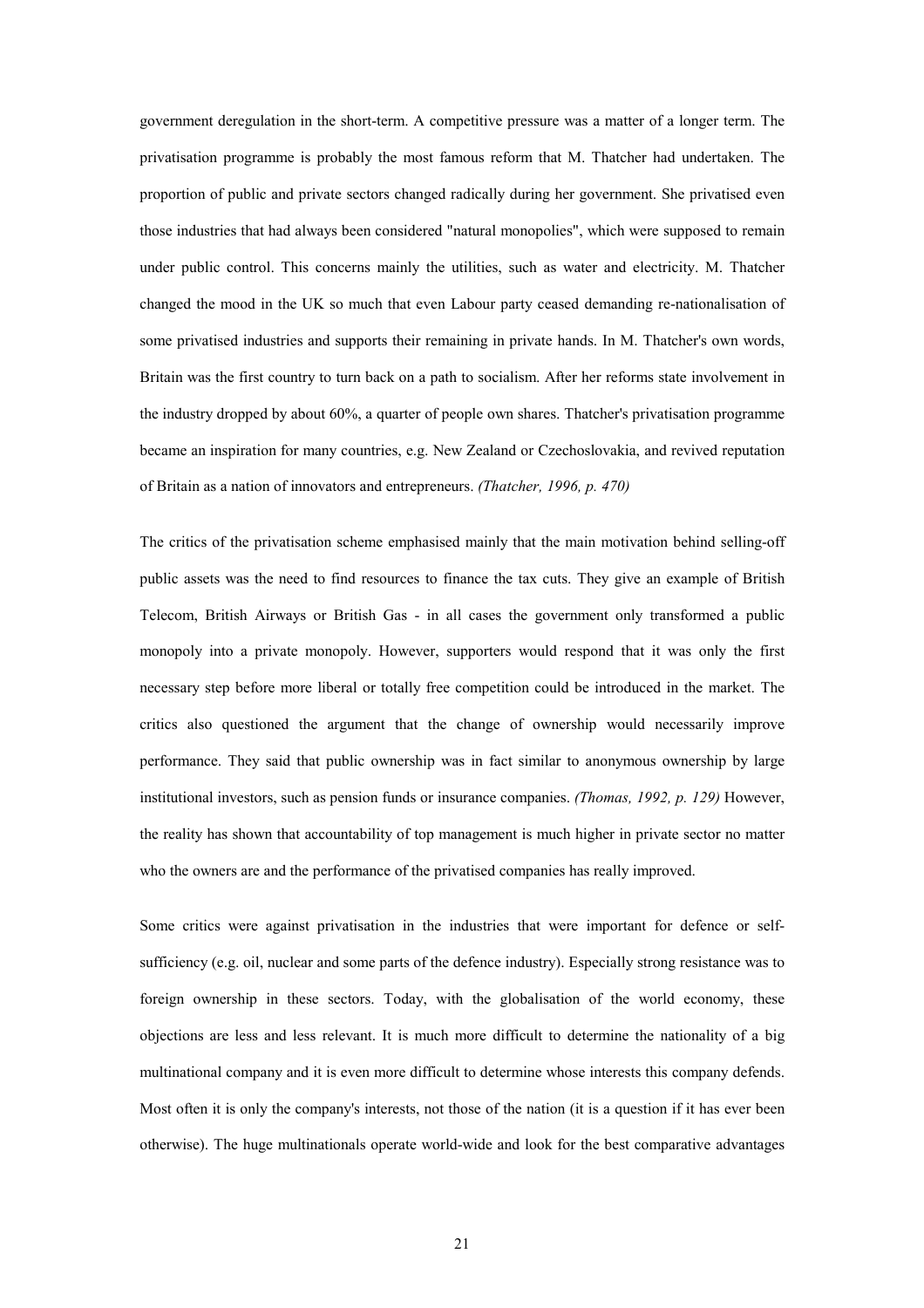of the nations. Any government's effort to limit their activities is rather harmful for the given country than the contrariwise.

## <span id="page-21-0"></span>*3.5 Trade union reform*

Reducing the almost unlimited power of the trade unions was a pillar in Thatcher's economic programme. Before 1979 the Conservative party was viewed as the party that could not manage good industrial relations. On the contrary, the Labour party was considered to be more able, thanks to its links with the trade unions, to create an atmosphere of consensus with minimal work-force resistance. However, the "winter of discontent" of 1978-79 accompanied by many strikes helped to change the public opinion in favour of the Conservative party. M. Thatcher wished to limit trade union power significantly, to tie the unions more to individual firms (as in the USA or Japan) and to break trade union involvement in politics (through Labour party). Trade union reform was done in several gradual steps.

#### <span id="page-21-1"></span>**3.5.1 The Employment Act 1980**

The 1980 Employment Act did not brought any break-through yet but some useful steps were undertaken. The principle of the closed shop was limited. This principle meant that the employer had to recognise the trade union as the only representative of the employees. It also meant that in some cases an employee had to be in the trade union, otherwise he could be dismissed because the union effectively decided who could and who could not be employed. After the Act the employee had a right to compensation if he was fired because he did not join the trade union. A new closed shop agreement was legal only if it was supported by a significant majority of 80% of the workers concerned in a secret vote. In other cases secret ballots were encouraged and financially supported by the government. The government did not attempt to ban the closed shop entirely because it feared a strong protest could put the whole reform into jeopardy and it preferred a step-by-step approach even though it considered it as a denial of individual liberty and of the rights of management.

The Act also limited the right to secondary industrial action - this was the right to strike for other causes than disputes with the employer, for example striking for the support of workers in another industry. The most serious, dangerous and often used in the 1970's was the case of the so called secondary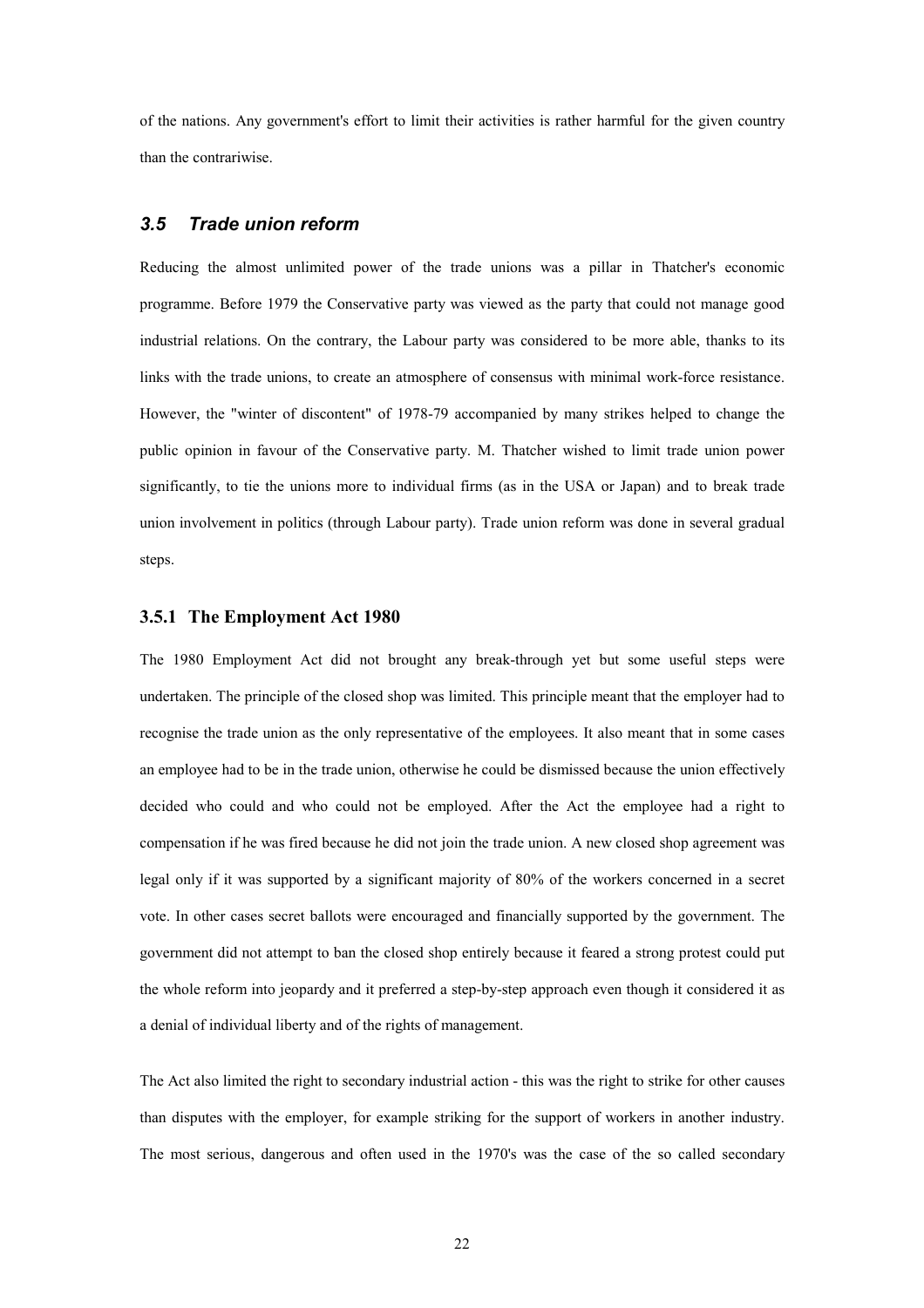picketing allowing the use of the pressure of a strike to force the employer to break the contracts with his business partners. The Act strengthened the position of the employer. It was no longer legal to picket a firm in which he or she was not employed in order to spread a strike or put pressure on workers or employers not directly connected to the existing strike. The employers adversely affected could after then ask the court for an injunction.

The third problem solved by the Act was the question of voting in trade unions. Before the Act it was mainly public voting that gave the unions the power to force the workers to vote for their suggestions. The Act enabled secret voting (and in some cases it was compulsory). Although the government supported financially the secret voting the trade unions were strongly against it.

### <span id="page-22-0"></span>**3.5.2 The Employment Act 1982**

Another law that limited the power of trade unions more deeply was the 1982 Employment Act. The Act restricted the trade union immunities. A legal action could be launched not only against single unionists but also against the whole trade union. It was also possible for any person whose business was affected to claim damages in the case of a strike. This was a radical change in the trade union legislation. Compulsory secret voting had to confirm regularly the closed shop by an 80% majority. Industrial action could be launched only against own employer and only if there were disputes between the work-force and their employer over such issues as the pay, conditions etc. It limited the legal definition of lawful trade disputes to those between an employer and his own workers - political strikes, for example against privatisation, were made illegal. Because of the approaching elections the Act did not deal with the matter of financing the political parties (trade unions were the major contributor to the Labour Party), although this was envisaged.

The 1980 and 1982 Acts were designed to weaken the power of the unions, increase individual liberties of the workers and transfer more power from the trade unions to management. The following legislation was meant rather to change the internal organisation of the unions themselves, especially the balance between the union leaders and rank and file trade unionists. The Conservative government wanted to place greater emphasis on the rights of individual trade union members and limit the rights of the trade unions as corporate bodies, which was in accordance with the Thatcherite principle of individualism. *(Dorey, 1991, p.9)*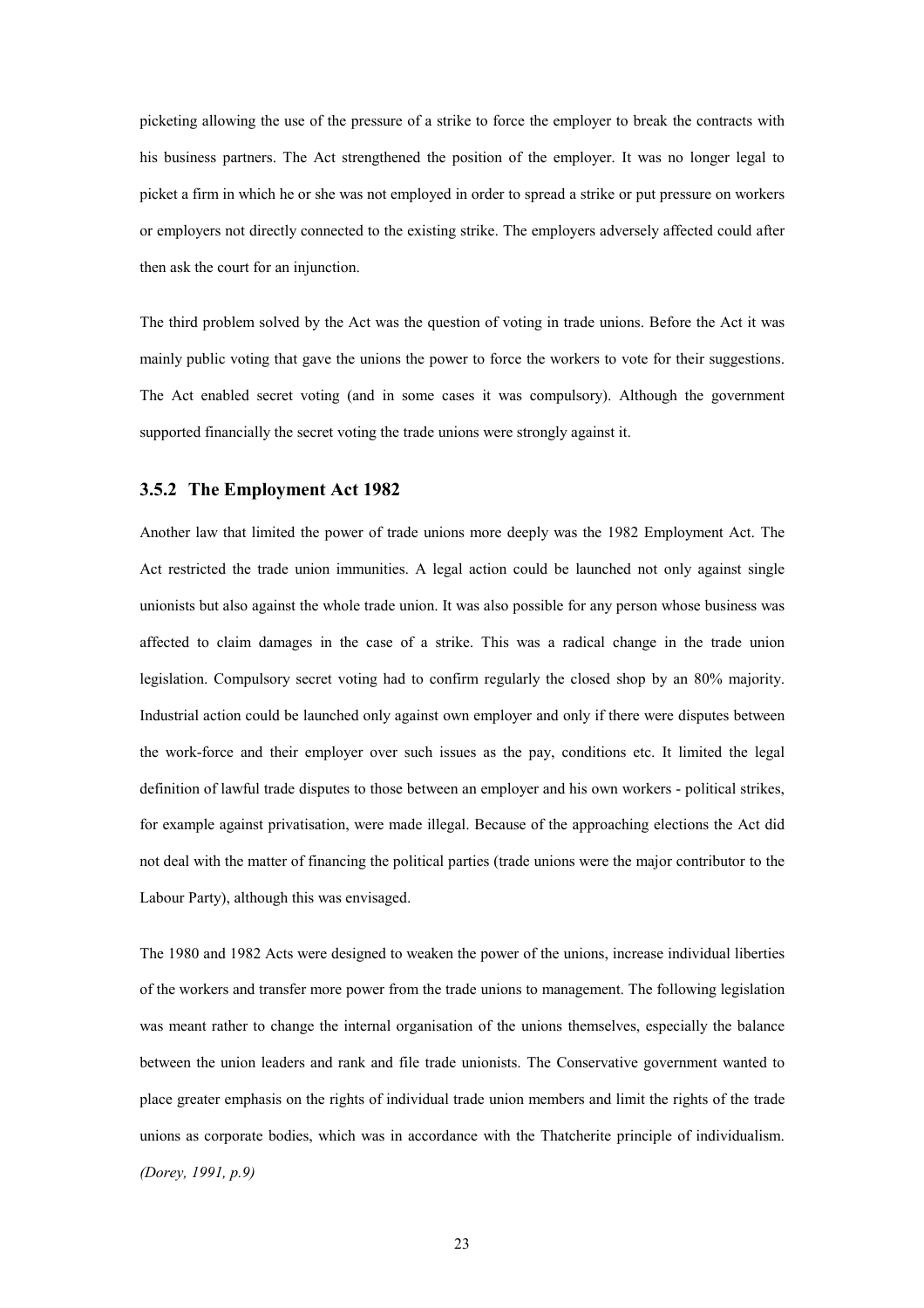## <span id="page-23-0"></span>**3.5.3 The Trade Union Act 1984**

The 1984 Trade Union Act stated that the leadership of trade unions must be selected in secret and direct elections. This was to avoid mass meetings, often chaotic, where voting was done by hand and intimidation of some members was a frequent phenomenon. It confined the immunity of the trade unions only to the cases where the strike (or other industrial action) was supported by a majority of workers (i.e. union members) in a secret vote within the previous four weeks. If the union failed to organise this voting, anyone who was negatively affected by the industrial action could sue the trade union or its leaders for an injunction to stop the action and for damages. The Act also required that the support and financing of the political parties had to be decided regularly every ten years by a secret ballot of all members.

## <span id="page-23-1"></span>**3.5.4 The Employment Act 1988**

The 1988 Employment Act further restricted the principle of the closed shop and strengthened the rights of workers to resist a strike if it had not been agreed in a secret vote. Among other changes it enabled a worker to continue working even if a strike had been agreed on by a majority. An industrial action to establish or to maintain the closed shop was made illegal and no employee could be dismissed just because he had not been a member of the trade union. The Act also curbed the usage of trade union financial resources and set up an independent supervision over the secret election of the trade union representatives.

#### <span id="page-23-2"></span>**3.5.5 The Employment Act 1990**

This Act aimed to tackle the remaining problems linked with trade union activities: the closed shop, secondary action and unofficial strikes. The closed shop was effectively outlawed since any employee could no longer be dismissed just for the reason he was or was not a member of the trade union. All immunities for the secondary action were removed. The government claimed that three-quarters of all industrial disputes could be classified as unofficial. The Act further extended existing legislation enabling employers and others to take a legal action against the union which called the industrial action without holding a proper secret ballot.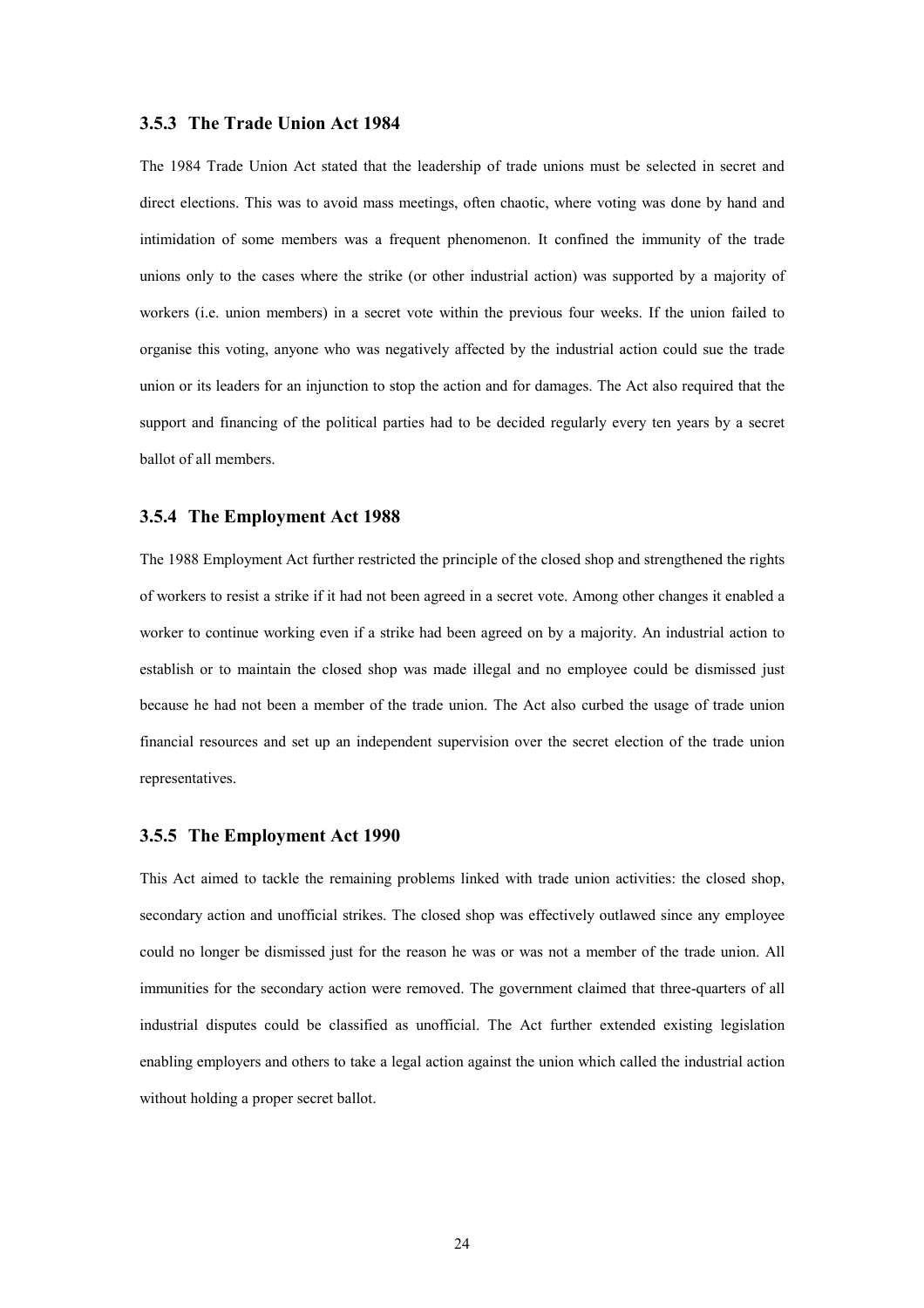## <span id="page-24-0"></span>**3.5.6 Summary of trade union reform**

The impact of the new legislation on the economic activity was enormous. In the 1980's the labour productivity grew and the number of strikes and days lost because of the strikes dropped dramatically. The number of trade unions also fell. The membership in the trade unions fell from 13m in 1979 to 8m in 1995. The number of man-days lost due to strikes fell from 29.5m in 1979 to 415,000 in 1995. *(The Economist, Sept. 14 1996, p. 37)*

A new legal climate favouring the employers emerged. This new balance of power was probably even more important for economic efficiency and greater labour market flexibility than falling number of strikes. Unionised firms raised productivity by more than non-unionised ones in the 1980's, as union power declined. Firms that derecognised unions enjoyed the biggest gains. Managers found it easier, as union power eroded, to restructure working practises and to hire and fire. *(The Economist, Sept. 14 1996, p. 37)* The ability of unions to stop change had been especially harmful in the UK before M. Thatcher. The legal changes were accompanied and strengthened by the industry development (see *Table 4*). The industries where the trade unions were traditionally strong were in a period of recession, whereas the industries with low trade unionism experienced rapid growth. This development included the growth of employment in small and medium enterprises, growth of part-time work and female employment, growth of service sector, transfer of economic activities from the North to the South of Britain etc.

One of the reasons determining the success of M. Thatcher's trade union reforms was relatively (this word is important in this case) lower union militancy. There are several explanations. M. Thatcher's legislation was adopted gradually in smaller steps with a flexible approach. If she had come with a radical reform at one time by one massive bill the resistance would have been much stronger, as Mr. Heath experienced during his government. Breaches of trade union legislation became a matter of the civil law rather than the criminal law and thus the courts could use such civil penalties as injunctions, compensation and sequestration, which became fatal for some unions during strikes. Mass unemployment undermined power of the unions and caused the workers to feel that too high wage demands could lead to the loss of their jobs. M. Thatcher was often speaking about workers "pricing themselves out of a job" and they really started to believe in it. In contrast to the pre-1979 years there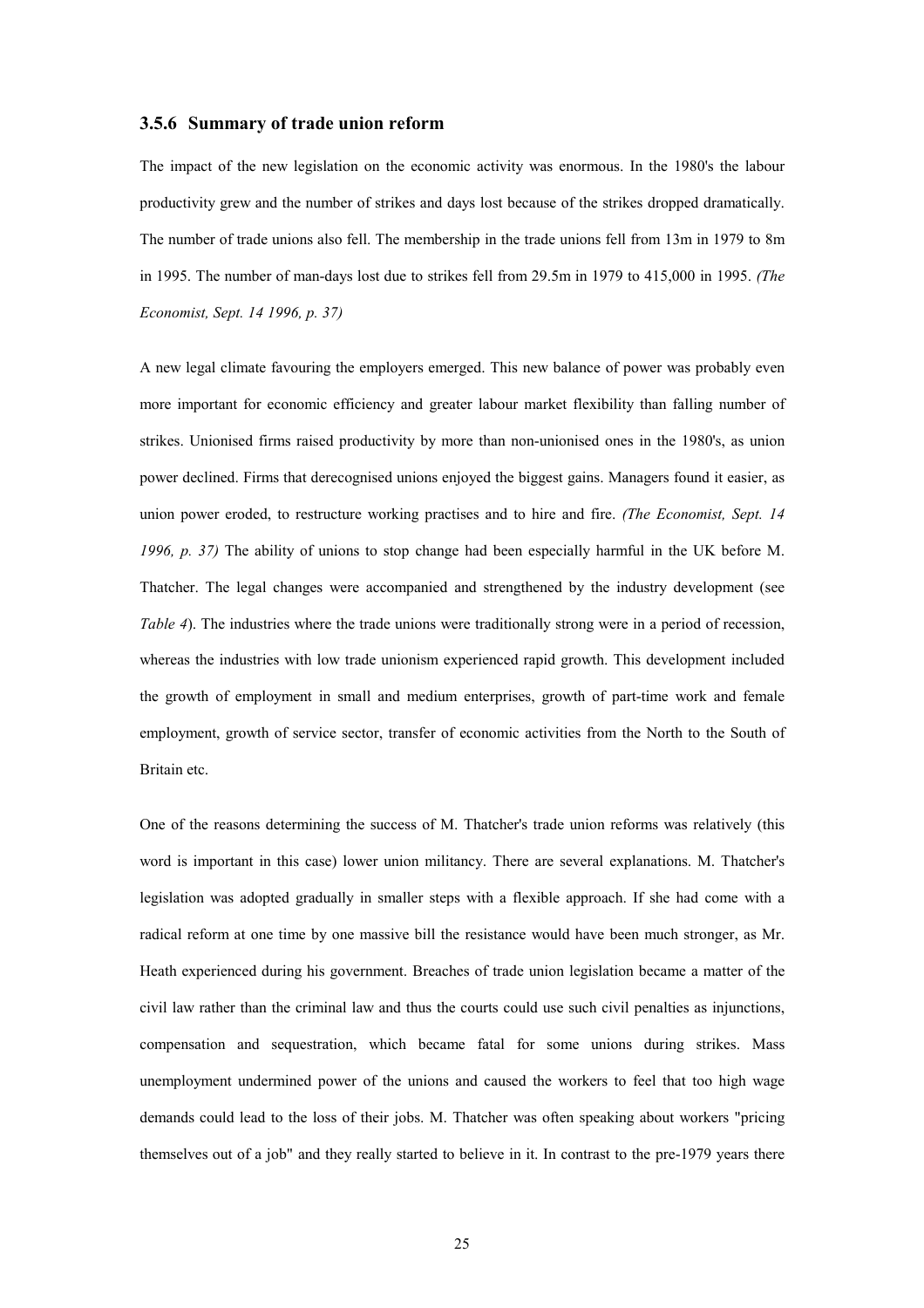was no official incomes policy and settling disputes was left over to employers and unions. This way the government could not get into conflict with the unions over pay negotiations. Only in the public sector the government determined wage increases and sometimes used it as an indicator for the private sector. *(Thomas, 1992, p. 252-254)*

| <b>Sector</b>                                  | 1964 | 1969 | 1973 | 1979 | 1986 | 1988 | 1990 | 1991 |
|------------------------------------------------|------|------|------|------|------|------|------|------|
| <b>PRIMARY</b>                                 | 5.8  | 4.3  | 4.2  | 6.7  | 5.3  | 3.8  | 3.3  | 3.7  |
| Agriculture, forestry and fishing              | 1.9  | 1.8  | 2.9  | 2.2  | 1.7  | 1.3  | 1.4  | 1.7  |
| Coal and coke                                  | 3.9  | 2.5  | 1.1  | 1.3  | 1.0  | 0.7  | 0.5  | 0.6  |
| Extraction of mineral oil and natural gas      |      |      |      | 3.2  | 2.6  | 1.8  | 1.4  | 1.4  |
| <b>SECONDARY</b>                               | 40.8 | 42.0 | 40.9 | 36.7 | 32.2 | 31.3 | 31.3 | 29.8 |
| Mineral oil processing                         | 0.5  | 0.5  | 0.4  | 0.6  | 0.7  | 0.3  | 0.4  | 0.4  |
| Manufacturing                                  | 29.5 | 30.7 | 30.0 | 27.3 | 23.0 | 22.4 | 21.2 | 19.9 |
| Construction                                   | 8.4  | 8.4  | 7.3  | 6.2  | 5.8  | 6.2  | 7.2  | 6.4  |
| Other energy and water supply                  | 2.4  | 2.4  | 2.8  | 2.6  | 2.7  | 2.4  | 2.5  | 3.1  |
| <b>TERTIARY</b>                                | 53.8 | 53.0 | 54.9 | 56.5 | 62.3 | 64.8 | 65.4 | 66.4 |
| Distribution, hotels, catering, repairs        | 14.0 | 13.3 | 13.1 | 12.7 | 13.3 | 13.2 | 13.9 | 13.9 |
| Transport                                      | 4.4  | 4.4  | 4.7  | 4.8  | 4.3  |      |      |      |
| Communication                                  | 1.6  | 1.9  | 2.3  | 2.5  | 2.6  | 6.9  | 6.7  | 6.6  |
| Banking, finance, insurance, business services | 8.3  | 8.6  | 10.7 | 11.0 | 15.0 | 18.4 | 17.3 | 16.8 |
| and leasing                                    |      |      |      |      |      |      |      |      |
| Ownership of dwellings                         | 5.4  | 5.5  | 5.1  | 5.8  | 5.5  | 5.1  | 6.1  | 6.6  |
| Public administration, national defence and    | 7.6  | 7.0  | 6.1  | 6.1  | 6.9  | 6.5  | 6.3  | 6.6  |
| compulsory social security                     |      |      |      |      |      |      |      |      |
| Education and health services                  | 6.9  | 7.1  | 7.7  | 8.1  | 8.6  | 8.5  | 9.0  | 9.5  |
| Other services                                 | 5.6  | 5.2  | 5.1  | 5.7  | 6.1  | 6.2  | 6.1  | 6.4  |

## <span id="page-25-0"></span>**Table 4. Percentage shares of GDP at factor cost\***

*Source: Cook et al. (1995), p. 24*

\* totals may not sum to 100 due to rounding

In the public sector M. Thatcher was a very successful negotiator and she won most of the battles. The defeat of the one-year mineworkers' strike (March 1984 - March 1985) led by NUM (National Union of Mineworkers) leader Arthur Scargill should especially be mentioned. Her major failures in this field were when she had to fulfil Professor Hugh Clegg's findings - these recommended large pay rises in parts of the public sector and were "ordered" by the Labour party during the "winter of discontent" and promised to be implemented by the Conservatives during the election campaign. The second and last major concession was made in 1981 to NUM - M. Thatcher agreed with a pay rise because she feared economic and political consequences of a possible strike during the second oil shock caused by the revolution in Iran. *(Thomas, 1992, p. 254-255)*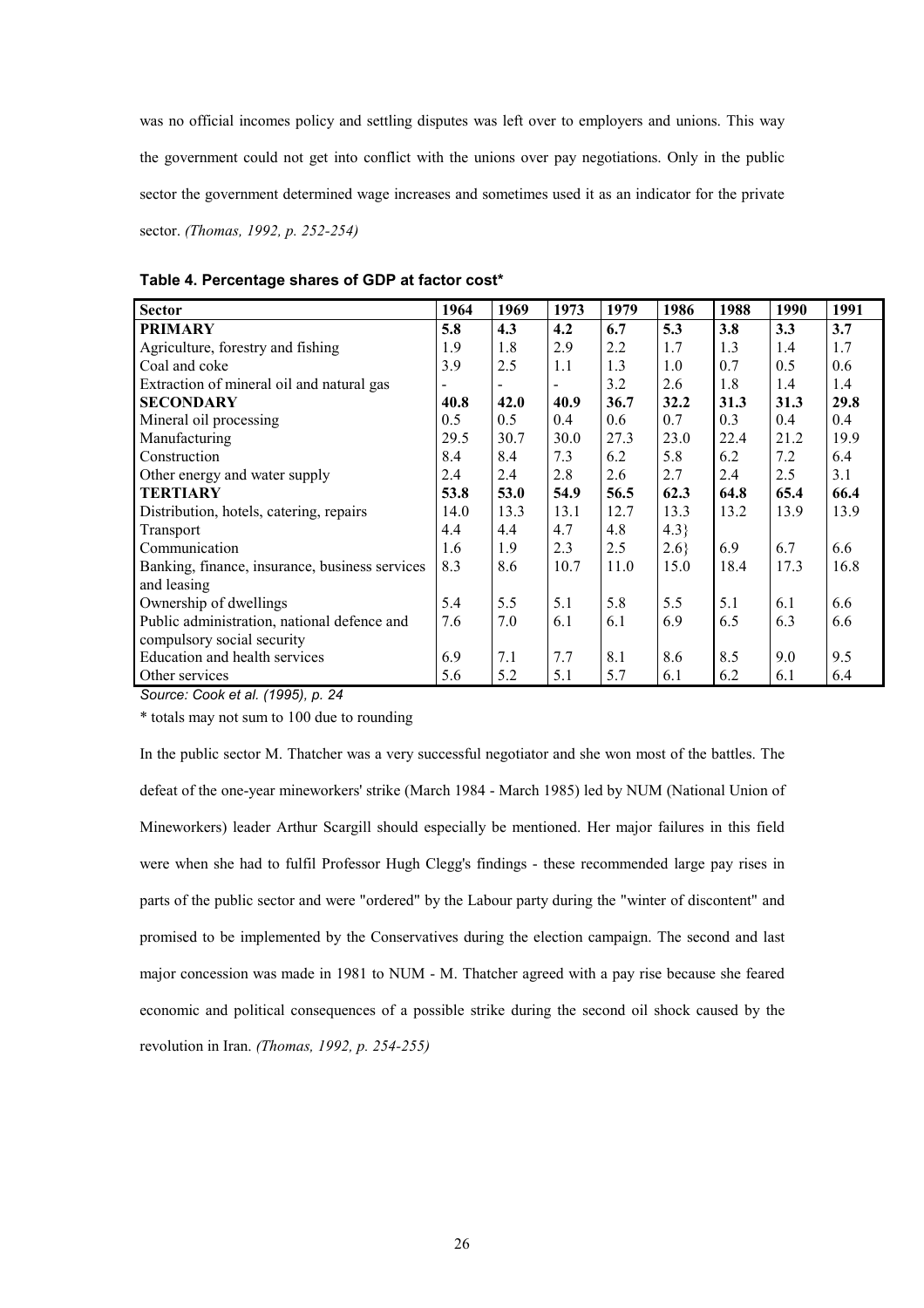## <span id="page-26-0"></span>*3.6 Deregulation*

Apart from the trade union reform, many other sectors were deregulated. Government regulation of goods and financial markets is usually justified as a means of protecting consumers or workers in the case of health and safety legislation. Regulation is normally aimed at firms that tend to exploit their monopoly power or power resulting from their superior access to information. However, in reality there are many regulations that, instead of protecting consumers and workers, are designed to limit competition and serve in the interest of the regulated companies. *(Cook et al., 1995, p. 128)* As Mrs Thatcher put it, more regulation means higher costs, less competitiveness, less employment and less wealth to build on real values in the long run. *(Thatcher, 1996, p. 461)*

M. Thatcher wanted to eliminate mainly these competition-restricting regulations that do little to enhance the well-being of consumers. In 1979 the government eliminated all price, private sector pay and dividend controls. The Conservative government always proclaimed that they were against any kind of income policies that do distort markets and create inefficiencies. In her programme, M. Thatcher wanted to address especially the low productivity in the British industry and its causes and she, in contrast to previous governments, did not want to deal with the issues of income policy even though she acknowledged that the wages rose more than the productivity. *(Thatcher, 1996, p. 71)* She wanted to reach the right objectives by other, more liberal and pro-market means.

Her government also abolished most restrictions in foreign trade and foreign exchange. It widened opportunities for lending and allowed companies and pension and insurance funds to invest abroad at will and to borrow freely in foreign currency. *(Johnson, 1991, p. 197)* The critics said that the abolition of the foreign exchange controls was harmful to the British economy because it enabled the British investors to create overseas portfolios instead of investing in the domestic industry. However, this argument is rather doubtful. In the financial sector the government deregulated the banks and building societies, which increased competition in this industry. The distinction between banks and building societies has blurred as a result of deregulation and market forces.

Competition and liberalisation of the industries was highly promoted by Thatcher's government. For example, in the telecommunication sector the government licensed Mercury, creating thus competition for British Telecom. BT was forced to allow Mercury to use its lines in order to compete for business.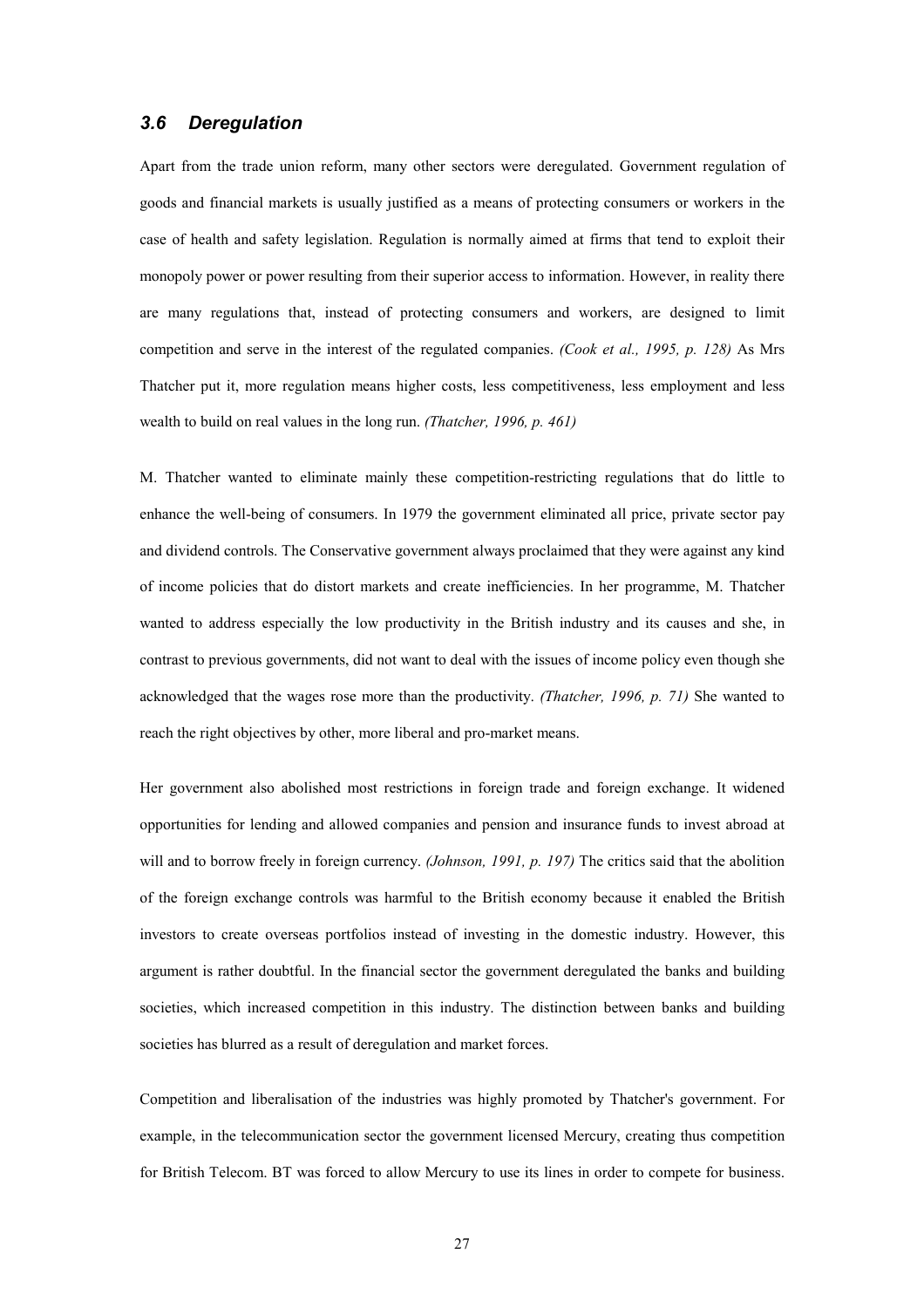Another example could be from the transport industry. For example, buses were liberalised by the 1980 Transport Act. This led to expansion of services and fare cutting. A similar approach was adopted for domestic air routes, private housing rentals, London buses, radio frequencies and personal pension plans. *(Johnson, 1991, p. 196)* Today's results are apparent. Deregulation normally leads to cost reduction and stimulates the provision of new services for which there is a demand.

Further liberalisation of the employment conditions (e.g. conditions for dismissal) should also be mentioned because it was, besides the trade union reform, an important factor that increased labour force flexibility and its competitiveness, especially in comparison with other European countries.

#### <span id="page-27-0"></span>**3.6.1 Financial services deregulation**

Liberalisation of the Stock Exchange, which took place mainly in the second half of the 1980's, is very important and must also be mentioned - as a result, the City of London has emerged as probably the world's leading trading centre for the mass of financial securities. *(Matthews et al., 1988 , p. 68)* The "Big Bang" of 1986 brought globalisation and liberalisation of financial markets. The roles of brokers and jobbers merged into market-makers and fixed commissions were abolished, which meant that more attractive terms could be offered to large investors. Before the "Big Bang"*,* the abolition of fixed commissions in New York in 1979 made dealing costs for British institutions lower there than in London, while the ending of exchange controls in the same year meant that British investors were unhampered in investing in foreign securities. *(Harvey, 1993, p. 302)*

Introduction of electronic information and communication systems implied that changes in security prices in one dealing centre could be immediately transmitted to another centre. The three major dealing centres, Tokyo, London, New York thus actually became one market, open, due to time differences, almost 24 hour a day. *(Harvey, 1993, p. 303)* A wide range of new financial services became available (e.g. swaps, options, convertibles etc.) It also meant expansion of new markets, for example LIFFE (London International Financial Futures Exchange). From the company's point of view, it is important to note that these new instruments together with easier access to developing Eurobond markets and commercial paper markets significantly widened the opportunities of raising finance and the companies (especially the big ones) no longer depended on the banks they were used to cooperate with. *(Prevezer, 1994, p. 200)*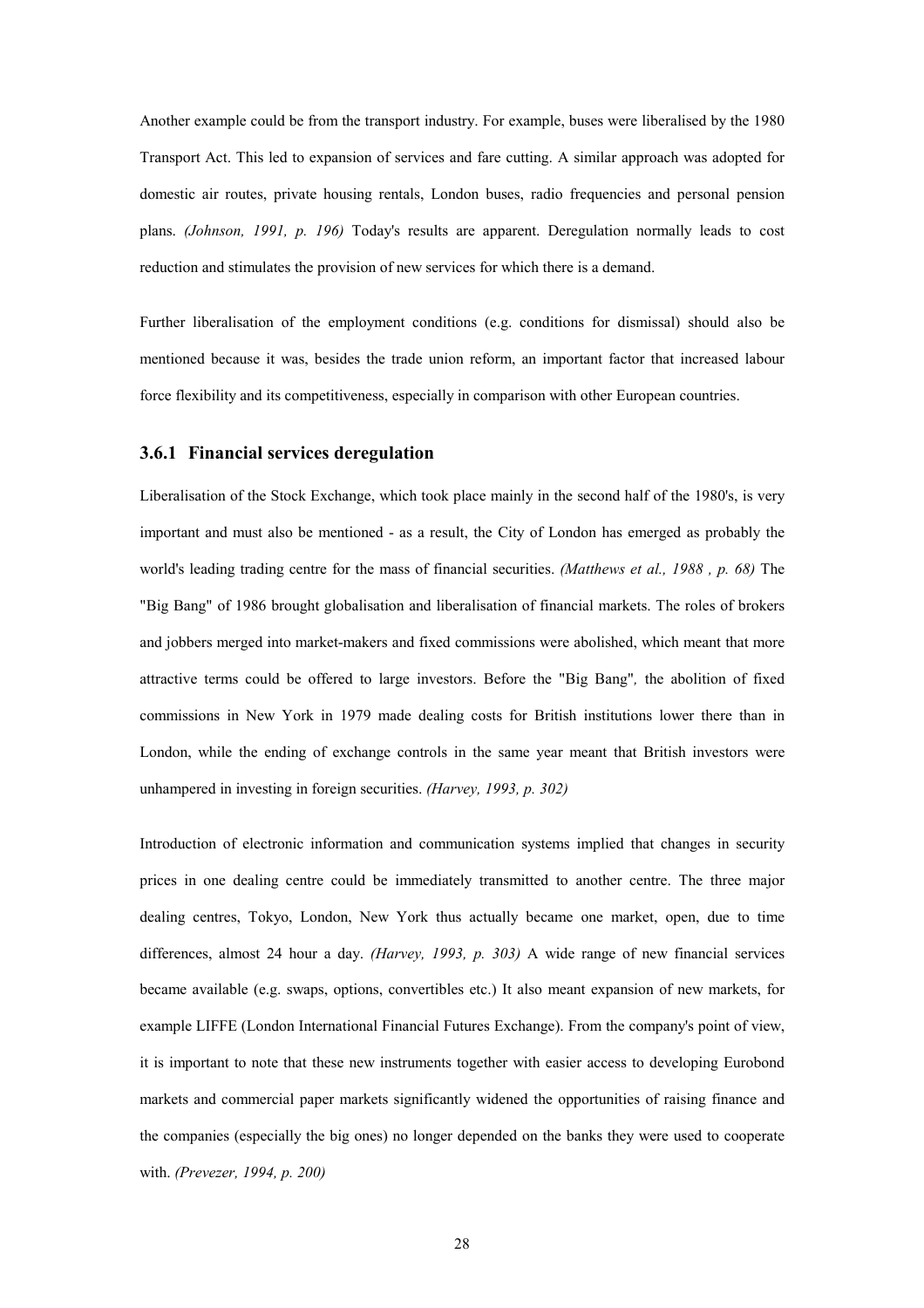As large companies looked directly to the markets to satisfy their financial needs, the banks were forced to shift the composition of their lending, they increased the proportion of lending to the personal sector and decreased the share of lending to business. This created a greater competitive pressure in the banking industry. As a consequence, both margins (interest income as a proportion of interest-earning assets) and spreads (the difference between the rate paid on interest-bearing assets and on deposits) declined on domestic lending. The shift of emphasis on the personal sector also meant that the costs could not be reduced because the banks had to maintain labour-intensive retail branch networks. A new opportunity for the banks came with a growing number of small and medium-sized companies. On the other hand, small businesses are associated with a higher risk and need more servicing, which means that neither this was a possibility for cost reduction. *(Prevezer, 1994, p. 201)*

The 1986 Financial Services Act established a new regulatory body, the Securities and Investments Board that was supposed to supervise a new group of the so called self-regulatory organisations, including the Stock Exchange itself. Further amendments were brought by the 1986 Building Societies Act and 1987 Banking Act. Deregulation resulted in rapid growth of economic activity, employment and profits in the financial and business services industry. However, it is important to note that the new, though deregulated, structure required a new form of regulation, mostly through new independent regulatory bodies or through self-regulatory organisations. The purpose was to discipline privatised monopolies and to supervise the enormous expansion of both old and new financial products. *(Johnson, 1991, p. 196-197)* The investors, especially the small ones, had to be protected from fraudulent practises, which could jeopardise the credibility of the whole financial market.

## <span id="page-28-0"></span>**4. Mrs Thatcher and the EC**

M. Thatcher was known for her "colder" attitude towards the EC. She was known more as a supporter of closer ties with the USA - she promoted "Europe on both sides of the Atlantic" *(Thatcher, 1996, p. 509)*. She was against the world composed from three large protectionist trading blocks - Europe, North America and Japan (or South-East Asia). For Europe, she basically advocated the idea of a free-trade area and refused any proposals that could lead to the loss of sovereignty. She criticised European bureaucracy*,* over-regulation of business and wanted to reach a "fair budgetary deal" for Britain rather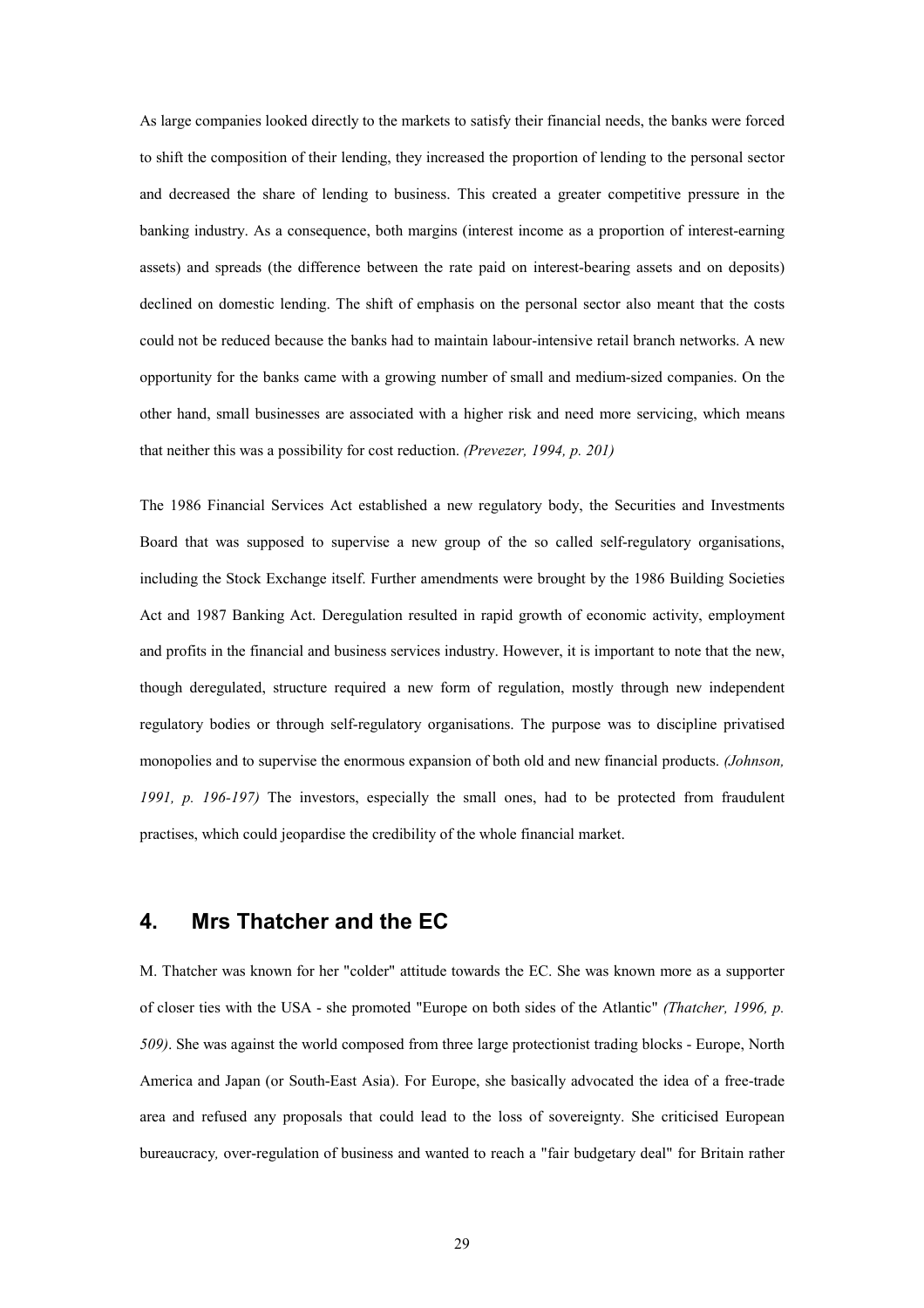than to promote the interests of the Community as a whole. Nevertheless, she did not question the membership of the UK. "Her toughness, irritating though it has often been to other European leaders and to the Foreign Office, ensured that the question of whether or not Britain should be a member of the community disappeared from the domestic political agenda after the 1983 general election." *(Riddell, 1989, p. 192)*

At the beginning of the Thatcher period the relations with the EC were influenced especially by the disputes over Britain's contributions to the EC budget and over how much of this budget should be spent on agriculture through CAP (at one time this figure reached as much as three quarters of the total EC budget). Later the position became more positive and in December 1985 the Thatcher government even agreed with The Single European Act, which was a big step forward. To remain objective, however, Mrs Thatcher never supported any kind of a federal Europe where national governments would play only subordinate roles - this was close to the ideas of Jacques Delors, the French President of the Commission at that time, with whom M. Thatcher had many disputes.

M. Thatcher correctly claimed that the agriculture sector in the UK was relatively smaller and there were not so many small farms (the greatest recipients of the CAP funds) as in other EC countries. That is why she was so firmly opposed to CAP and advocated a decrease in the British contribution to the budget. According to her, Britain could only gain in an open trading system. She felt that free trade was advocated by every one in principle but then, in reality, it was hardly politically feasible. *(Thatcher, 1996, p. 505)*

## <span id="page-29-0"></span>*4.1 Against the Social Charter*

In particular, Labour critics claimed that the main reason behind Mrs Thatcher's negative attitudes towards Europe was not the fear of overwhelming bureaucracy and loss of national sovereignty but the refusal of the social legislation of the EC, the so called Social Charter. The Social Charter clearly conflicted with M. Thatcher's vision and was bitterly opposed by her government, which isolated the Conservative party from Christian democratic parties on the Continent. M. Thatcher "claimed that her government had not 'destroyed socialism' in Britain only to have it reimposed through the back door from Brussels". *(Thomas, 1992, p. 183)*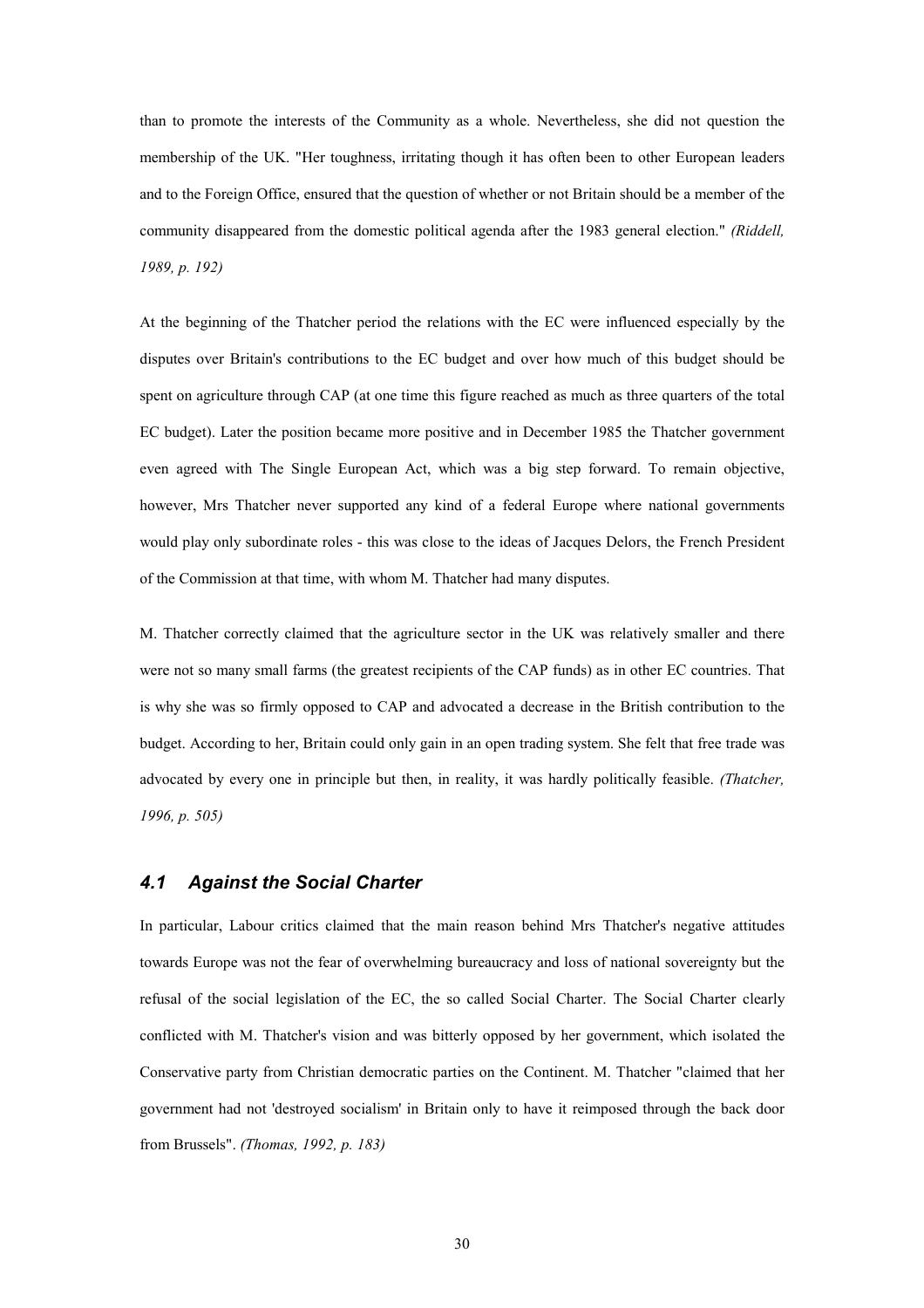She considered the Social Charter as a "Socialist Charter" - prepared by the socialists in the Commission and advocated especially by the countries with socialist governments. She saw the social dimension of the single market in better employment and standard of living resulting from freer trade. Once she called the Social Charter a form of German protectionism. As an example, she put Portugal that would become less competitive if they adopted the social legislation leading to higher labour costs. She said that if the EC adopted German standards as its own norm, especially the less developed EC members would become less competitive. *(Thatcher, 1996, p. 513 - 514)* The Labour Party ceased this opportunity and, apart from a few on the far left, started to be more pro-European because they hoped that the EC would help them to reach their objectives in Britain. They no longer saw in the EC a threat to "socialism" and even abandoned the closed shop concept to be able to support the Social Charter. The Labour party and other critics of M. Thatcher wanted the EC to have not only economic but also social goals.

## <span id="page-30-0"></span>*4.2 Monetary aspects*

However, there were many Conservative politicians (including senior figures like Howe, Lawson, Heseltine or Hurd) who supported closer links with Europe. In the economic field the major disputes were over the currency. M. Thatcher advocated freely floating exchange rates and strong political and economic transatlantic relations and refused any links of the pound to the German mark. *(Thatcher, 1996, p. 507)* She wanted to focus monetary policy on controlling the money supply and not on keeping the exchange rate at a pre-set level - which was necessary under the ERM. She wanted to keep a free exchange rate to have wider opportunities for monetary policy. *(Thatcher, 1996, p. 472)* Even though she was later persuaded by her colleagues from the Cabinet to join the ERM she always emphasised that she would never defend the parity of sterling at any cost because "there is no way to cheat the markets". *(Thatcher, 1996, p. 496)* The costly withdrawal of the pound from the ERM partly justified her words. It is useless to remind that the idea of EMU was out of question for Mrs Thatcher. According to her, EMU would mean an end of economic independence and shift of power from democratically elected government to anonymous European institutions.

Her opponents claimed that pegging the pound or even entry to the ERM would help the British economy because the more stable exchange rate would be an advantage for business operations and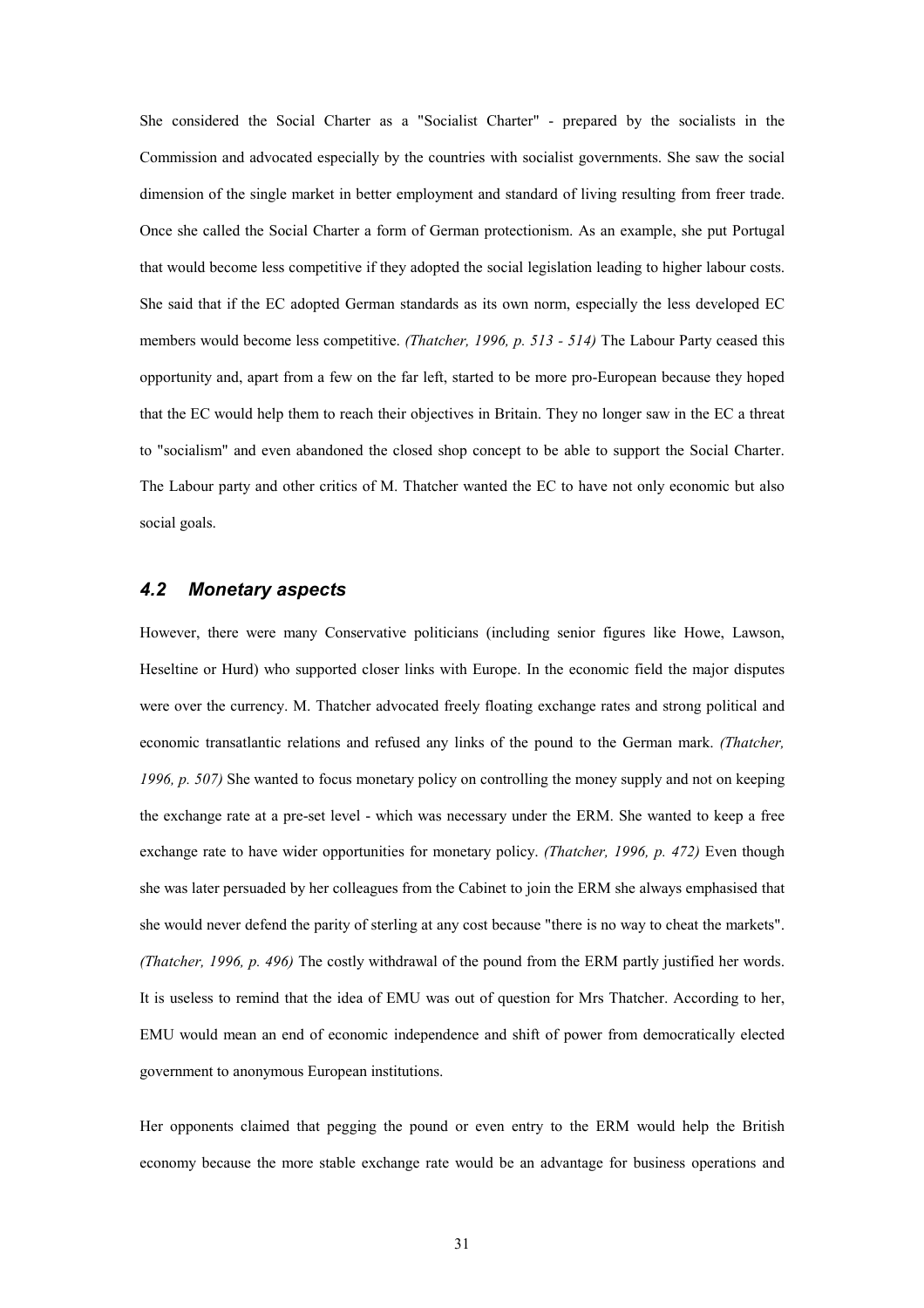membership in the ERM would exert pressure on the government to fight against inflation which should be reduced to the level of Germany - the anchor of the whole system. It was hoped that more stable pound would attract more foreign investment without having too high interest rates. Mrs. Thatcher's successor John Major also believed that the entry to the ERM would unite the Conservative party because it would eliminate "eurofils'" fears that Britain would remain isolated. *(Thatcher, 1996, p. 491)* The critics emphasised mainly the fact that Britain would no longer be able to use devaluation to regain competitiveness. Some criticism also aimed at the fact that the ERM could stabilise the exchange rates under certain conditions but did not fix them. That is why if turbulence in foreign exchange markets was too high, realignments were done in big steps that tend to be more costly and destabilising than gradual adjustment. Britain joined the ERM on 5 October 1990 under the Chancellor John Major. At that time it was clear that M. Thatcher's authority was waning.

## <span id="page-31-0"></span>**5. Assessment of Mrs Thatcher's reforms**

Professor Patrick Minford, a noted monetarist, spoke about M. Thatcher's vision of the world "in which small businesses could compete freely for the favours of the individual family consumer; in this world the state keeps law and order, including the elements of a moral order to protect family decency, and provides succour to the genuinely unfortunate who cannot help themselves". *(Minford, 1988, p. 94)* Most supporters of Thatcherism appreciate that under M. Thatcher the state stopped its involvement in the activities that should not be its business, such as short-term demand management, interference with private sector pay and prices, involvement in the structure and the location of economic production and the direct production of goods and services. A reduction in the attempt to affect the distribution of income and wealth was also esteemed. *(Thomas, 1992, p. 113)* They also claim that under Mrs Thatcher the government started pursuing long- or at least longer-term objectives instead of the short-term ones. They reject the criticism of the high unemployment during the Thatcher years and say that it was a necessary price to pay if the productivity and efficiency was to be raised in the future. The austerity measures in that period brought about changes that would improve British competitiveness in the future.

M. Thatcher herself was convinced that "good housekeeping" was the basis of sound and prosperous economy and was best guaranteed by free clash of commercial self-interests. She expected that the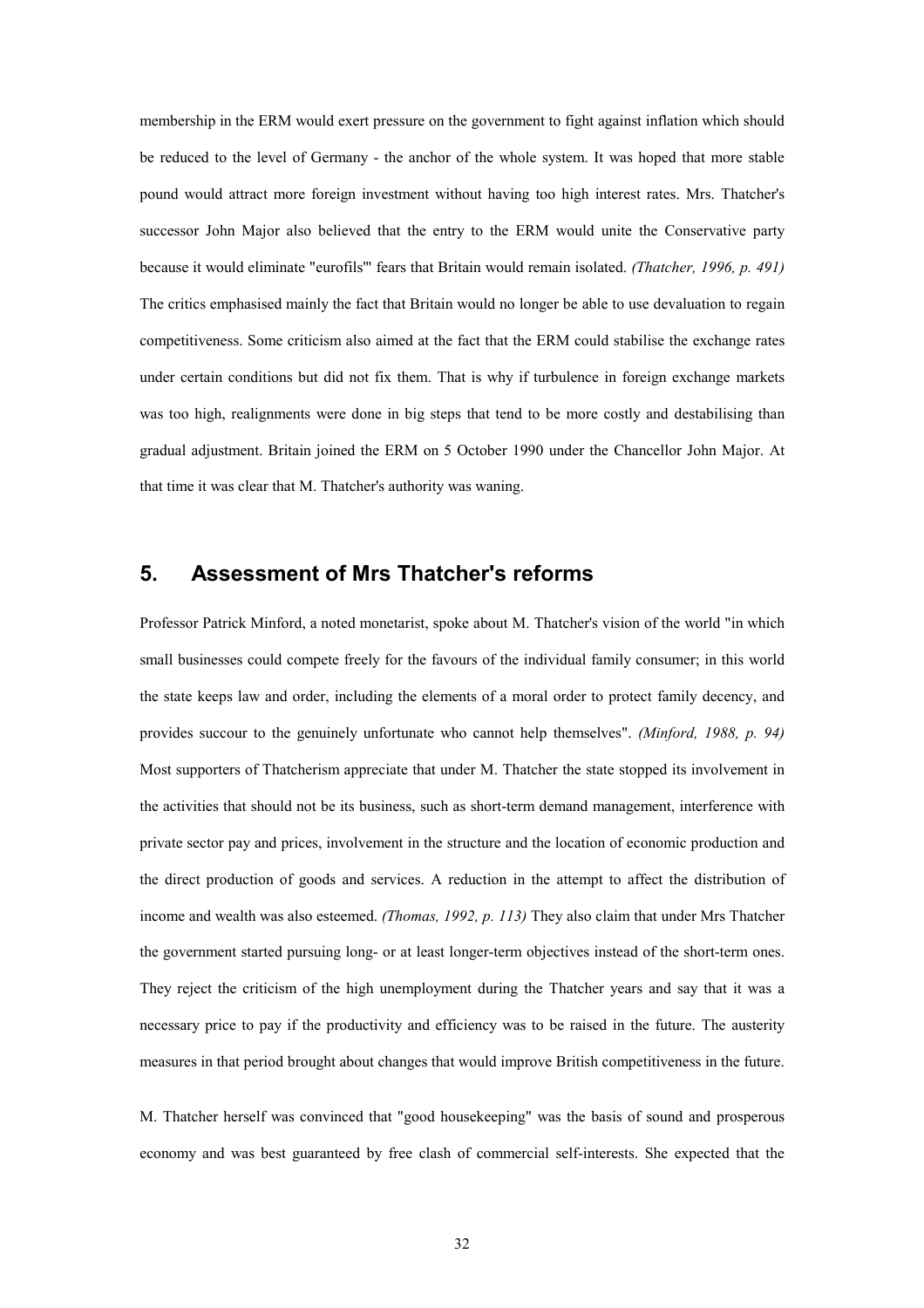private companies should flourish where the state could not do well and success should be won in free markets. The state should help only those who helped themselves, not those who failed or did not try. Her vision of the economy can be best described by her own words in the following citations. "My policies are based on some economic theory, but on things I and millions like me were brought up with: an honest day's pay; live within your means; put by a nest-egg for a rainy day; pay your bills on time; support the police." (1981) "I came to office with one deliberate intent: to change Britain from a dependant to a self-reliant society - from a give-it-to-me to a do-it-yourself nation; to a get-up-and-go, instead of a sit-back-and-wait-for-it Britain. (1984) *(both: The Economist, Nov. 24 1990, p. 26)*

## <span id="page-32-0"></span>*5.1 Productivity growth*

According to professor Geoffrey Maynard the rise in labour productivity after the recession of 1979-80 exceeded that of the previous twenty years and the British economy radically changed in terms of improved management, e.g. better working practises, better directed investment and greater readiness to innovate. *(Thomas, 1992, p. 114)* Before M. Thatcher " high taxes and over-regulation by the state had discouraged effort, and, together with the growth of trade union power, had circumscribed and demoralised management". *(Riddell, 1989, p. 71)* The key success factor was reducing the trade union power, especially with respect to their opposition to new technologies and new working practises. Government willingness to accept high unemployment also undermined trade union power.

Maynard appreciated "the legislative attack on trade union power and privileges ...and the willingness to stand up against crucial strikes ...or to provide explicit or implicit support for others who have done so." *(Maynard, 1988, p. 156)* He rejected the opinion that Britain should have followed an export-led strategy based mainly on under-valued currency because he believed that the key factor to the success in the world markets was higher productivity. The companies facing the strong currency of the early 1980's had to improve productivity and cut costs in order to remain in business. In this period "the essential basis for sustained long run improvement in economic performance was laid down". *(Ibid., p. 159)* High unemployment and loss of national output were considered irrelevant in the long term. Some economists who are not so fond of Mrs Thatcher acknowledge that the economic situation in the UK improved during the 1980's but they stress that the social costs imposed especially on those less well-off were too high. However, the issue is more complex and today it seems that the austerity was necessary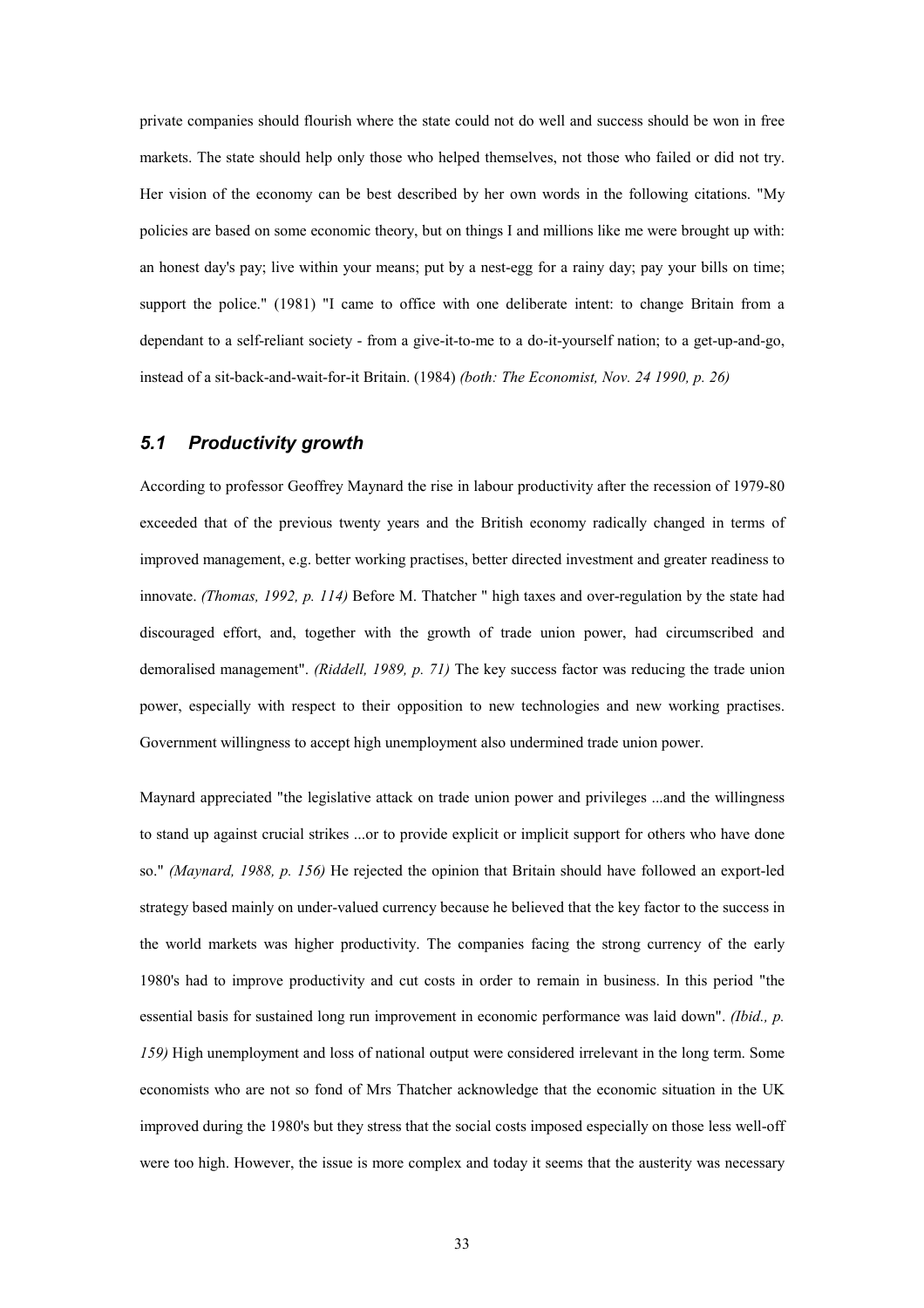to force the companies to stop over-manning and increase efficiency and the scope to reduce the social burden by the government was quite limited.

Overall, it can be said that M. Thatcher's supply-side programme was successful. The microeconomic changes made the economy work more efficiently, the productivity raised. Privatisation, deregulation, trade union reform and reducing taxation were the key success factors of her programme. In international comparisons, Britain during the Thatcher years made a big step forward as far as the productivity is concerned. *Table 5* shows productivity growth in manufacturing in selected countries and demonstrates the British success. M. Thatcher's macroeconomic policies are more doubtful. The government always claimed that beating the inflation was the top priority. As a result of lack of credibility of monetary policies, difficulties connected to measuring and controlling the money supply and some other factors Britain's record on inflation during and after the Thatcher years is relatively worse than for the other industrial countries. However, steady growth, low unemployment and low inflation have to be judged together and in that case Britain's position is very favourable today.

| Country              | 1975-1980 | 1980-1985 | 1985-1990 |
|----------------------|-----------|-----------|-----------|
| United Kingdom       | 0.9       | 5.4       | 4.0       |
| Japan                | 7.3       | 6.0       | 3.9       |
| <b>United States</b> | 1.7       | 4.4       | 3.6       |
| Italy                | 5.7       | 1.8       | 3.3       |
| France               | 4.0       | 2.1       | 3.2       |
| Germany              | 3.6       | 2.6       | 2.0       |
| Average              | 3.8       | 3.8       | 3.3       |

<span id="page-33-1"></span>**Table 5. Manufacturing productivity growth\***

*Source: Cook et al. (1995), p. 6*

\* annual per cent change in real value added per person employed

## <span id="page-33-0"></span>*5.2 Unemployment*

Of course, Mrs Thatcher had and still has many critics. Even some of her supporters claimed that she found the answers to the problems of the 1980's in Britain but she no longer understood the problems of the 1990's. *(Rovná, 1991, p. 176-177).* The issue of unemployment is the reproach most often made of Mrs Thatcher by her critics. It is true that her reforms brought about significant unemployment which rose in the first half of the 1980's. In May 1979 1.09 million people were out of job and in July 1986 the figure reached its peak of 3.13 million. However since then the figure has fallen, surprising many people, and at the beginning of 1989 the number was below 2 million. *(Thomas, 1992, p. 118)* In September 1997, at the time when most Western European countries are suffering from high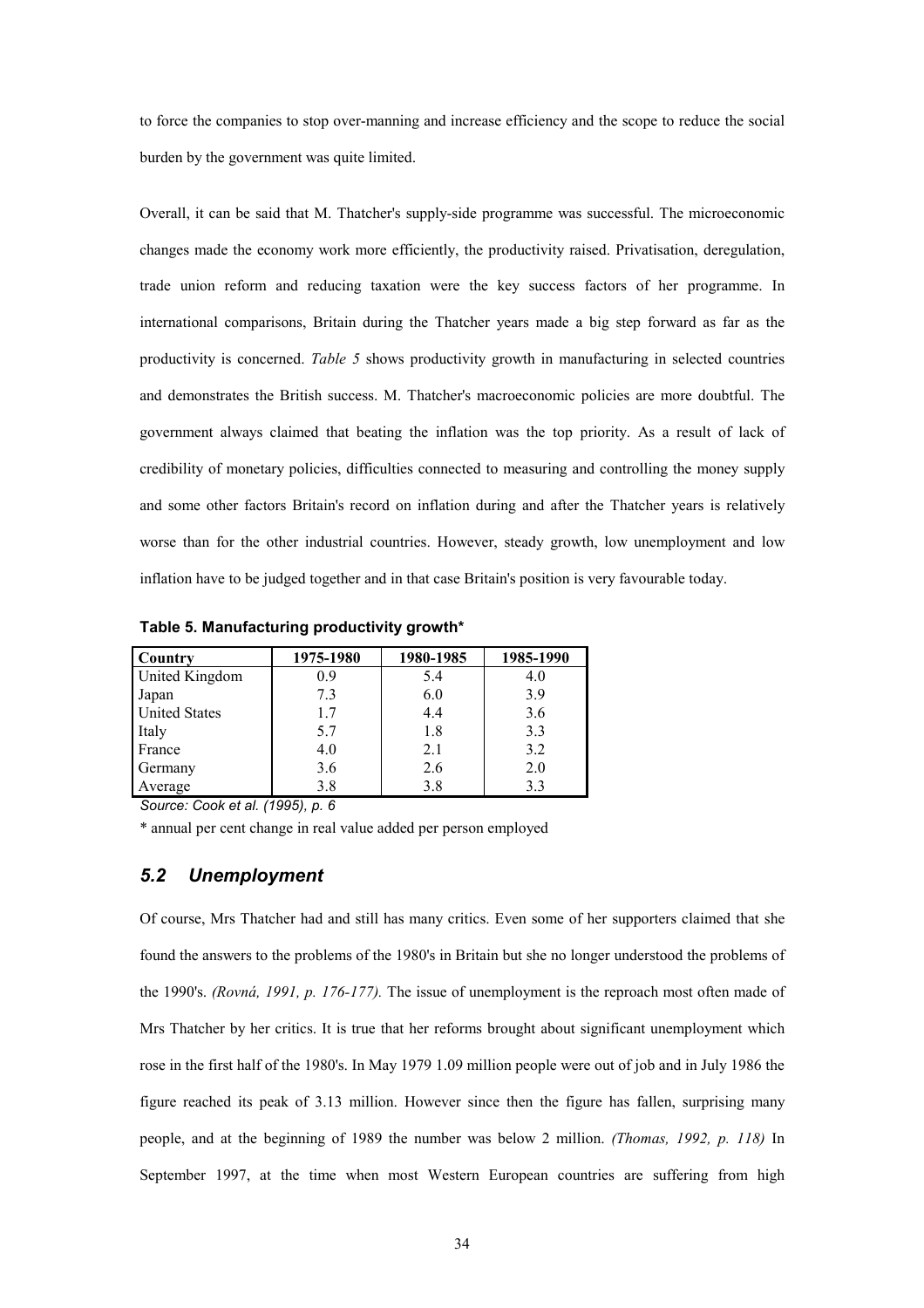unemployment, the figure in the UK has dropped to 1.47 million, which is the lowest level since July 1980. *(Lidové noviny, 16.10.1997)* The development of the unemployment rate from 1979 to present is shown in *Table 6.*

| Year | Unemployment rate (%) |
|------|-----------------------|
| 1979 | 6.0                   |
| 1980 | 7.7                   |
| 1981 | 11.0                  |
| 1982 | 12.8                  |
| 1983 | 13.0                  |
| 1984 | 13.4                  |
| 1985 | 13.2                  |
| 1986 | 11.4                  |
| 1987 | 9.4                   |
| 1988 | 7.6                   |
| 1989 | 5.9                   |
| 1990 | 6.5                   |
| 1991 | 9.1                   |
| 1992 | 10.2                  |
| 1993 | 10.3                  |
| 1994 | 9.3                   |
| 1995 | 8.2                   |
| 1996 | 7.5                   |
| 1997 | $5.3*$                |

<span id="page-34-0"></span>**Table 6. Unemployment rate 1979 - 1997**

*Source: Jewell (1993), p. 107*

 *OECD: Main Economic Indicators, Nov. 1997, p. 212*

\* latest

M. Thatcher advocated her policies by claiming that high unemployment was temporarily necessary as the British industry was getting "leaner and fitter" but then new employment opportunities were created in the restructured, more productive, economy. She said that the unions and socialists could not accept the fact that, to raise productivity, at the beginning it was necessary to lay off workers before new capital was accumulated to create new vacancies. *(Thatcher, 1996, p. 70)* The latest development in the UK supports her views. There is little doubt that the 1980's Thatcher revolution accompanied by labour market reforms substantially reduced the level of unemployment consistent with low inflation (the so called natural rate of unemployment). Moreover, the labour market reforms were accompanied by successful social-security reforms. Today's unemployment is tending down around 30,000 a month and is forecast to reach only 4% by the end of 1998. *(Bloom, 1997, p. 66)* Some economists fear that such a large fall is getting the labour market too tight and that it could initiate inflation in the end.

The opponents criticise mainly the statistics that are used by the government. During the Thatcher years the government made it more difficult for people to claim unemployment benefits and so be officially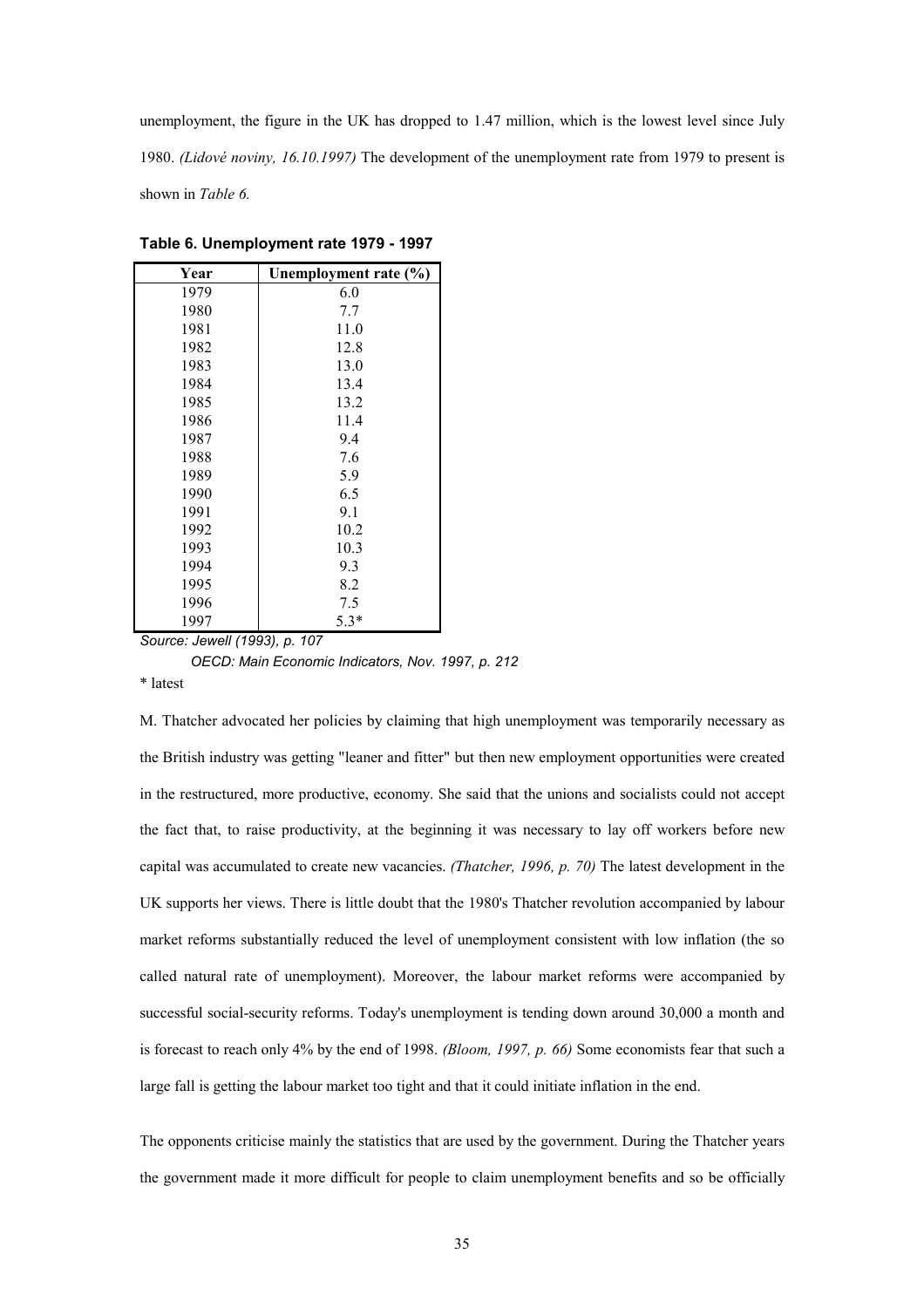registered as the unemployed. Some aspects of the American-style system, under which the unemployed are pressured to take any work, were adopted. The unemployed claiming the benefit must be actively seeking work and their "availability for work" is tested. For example, the 1989 Social Security Act required claimants to prove that they had been actively seeking work each week. This discouraged many people from claiming the benefits and registering as unemployed without actually being employed or self-employed.

Despite this, Britain remained a welfare state. No benefits for the jobless, unless they take the training, or do the work, that the state offers, are still Thatcherite dreams. In real terms, education, the national health service (NHS) and social security spending are higher than in 1979. The government explained this fact by claiming that for the same money the quality of the service provided was higher. The government pressured for higher efficiency in the public sector by the means of value-for-money and efficiency audits, introducing competition and so on. *(The Economist, Nov. 24 1990, p. 24)* The state also encouraged the people to opt out of the welfare state. For example, it was the above-mentioned unemployment benefit system, encouraging council tenants to buy their homes (the law of 1980 transformed millions of families from welfare clients into mortgage payers), or sharing costs for NHS medicines, spectacles etc. by some people. These reforms aimed mainly at targeting the social expenditure to those who really need it.

## <span id="page-35-0"></span>**6. British difference from the rest of Europe**

## <span id="page-35-1"></span>*6.1 Britain is different*

Even though the Single European Market has been in operation for a few years there are differences between the EU members. The economic theories tell us that these differences should diminish over time. However, in the case of Europe, due to many institutional barriers some big differences persist and there is little hope that they will be eliminated in the near future. The reforms that Mrs Thatcher undertook considerably differentiated the British economy from the rest of the EU. It is true that today there are some pressures to remove these differences. But their effects will not become relevant immediately. It is both the EU legislation that goes often in the direction of free markets (e.g. deregulation of air services, financial and telecommunication sectors etc.) and the present Labour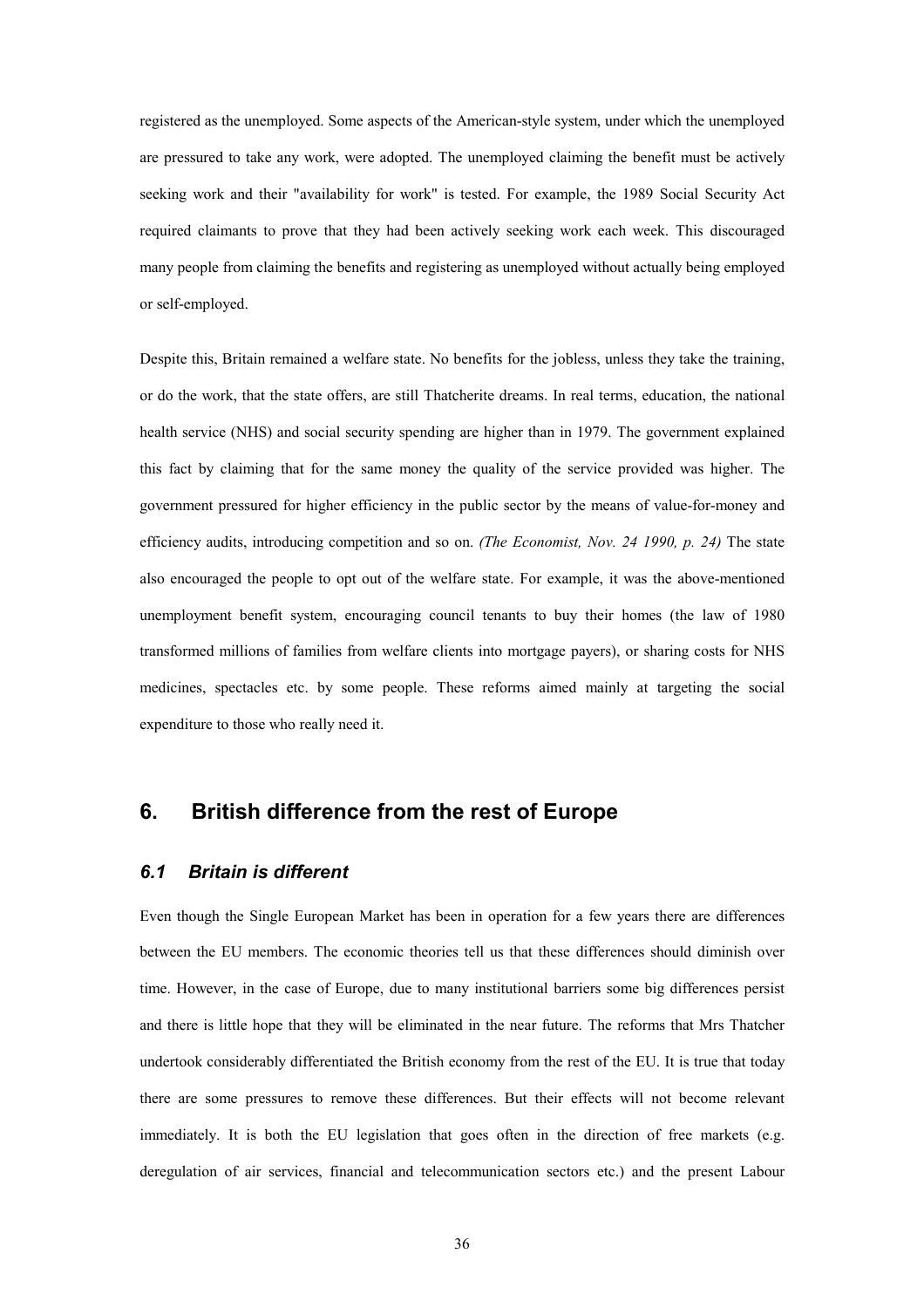government willing to be more pro-European - they are going to adopt the Social Charter and they are not so firmly opposed to EMU. Great Britain remains (together with the USA) an example of a liberal system with deregulated financial, product and labour markets, whereas the Continental Europe, despite the differences between the countries, represents the other kind of system with a greater role for the government. They are sometimes called corporatist or coordinated economies.

The different aspects of the economies include financial institutions, education and training, work organisation, career patterns of managers, employment security, work-force participation, the role of business associations and employer organisations, unions, export marketing, relations between companies etc. *(Soskice, 1991, p. 47)* All of them have some influence on competitiveness. The corporatist economies are characterised by strong business and employee associations. Industrial companies have often close links with the banks, from which they get most of their long-term finance. Consensus between employer and employee associations is also very frequent. The deregulated economies are highly individualist and the links between different economic units are not so strong.

In the UK the companies behave in much more a flexible manner. This is mostly an advantage but can be a disadvantage too. The main drawback is a shorter-term orientation. The British companies are not prepared to take short-term losses even if they could expect more profits in the future. The reason lies mainly in the financial system - large share prices falls may lead to hostile take-overs and there are no long-term relationships with the banks as in Germany. Also the cost of pulling out of a market is less for the British companies - they have usually shorter-term relations with their customers and it is much easier for them to lay off work-force. The UK companies have strong incentives, if losses in their export markets occur, to pull out of the market, create redundancies and/or enforce wage reductions. On the other hand, they benefit from greater pressure on their efficiency and they are usually better equipped to exploit new opportunities more quickly. It may also happen that the losses that were supposed to be short-term are actually long-term - in that case the British companies are already one step ahead.

In Germany (and soon probably in other Continental European countries) the decisions of the management must be agreed also by the elected representatives of the employees (that must be present in the boards of trustees). Moreover, these companies must face collective bargaining, which means that wages are often determined at industry level in deals made by trade unions and employer organisations.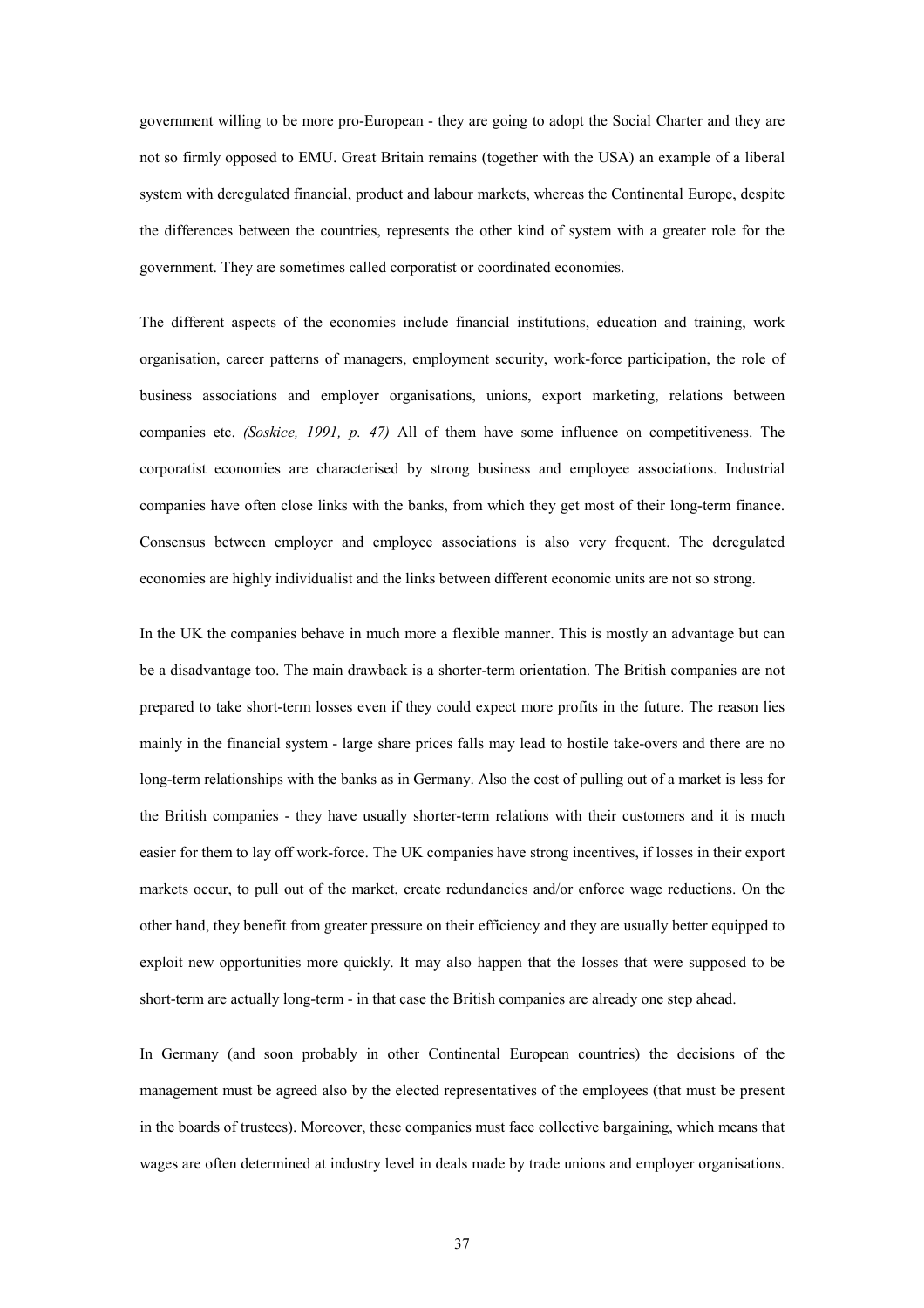This, of course, limits the ability of a company to make flexible decisions. None of these is present in the UK, giving the British companies a competitive edge.

## <span id="page-37-0"></span>*6.2 Education and training*

The most often mentioned disadvantage of the British deregulated system is that of company training. Training is mostly seen as something very positive - it reduces unemployment, improves overall productivity and living standards and motivates especially the young. Moreover, it is assumed that if training is left over to the private sector it is inadequate and that is why the state should be involved. And it is the lack of state involvement in training that is often reproached to M. Thatcher. The British companies do not have strong incentives to train their employees (if so it is mostly only the company specific skills) because they rely on hiring from outside. The tool that is used for this purpose is paying higher wage than the competitor.

The German system favours both retraining of the existing work-force and initial training (apprenticeships), both of which give the workers more general marketable skills. This is also supported by the fact that the school system in Germany (and some other countries) has better results than the British system. The consequence is that the British workers are, in general, less educated and less skilful than their European counterparts. It is also evidenced that those companies that take training seriously and integrate it into human resource management tend to outperform the others. *(Sharp et al., 1994, p. 423)* The new government in Britain has realised this fact and improving education is one of the most important goals of Mr. Blair. It is important to improve radically the mass education (not the top schools) and motivate the 16 year olds to stay on at school or undertake systematic training. There are today signs that the situation in this field is improving.

## <span id="page-37-1"></span>**6.2.1 Causes of a poorer performance of the British education**

Mr. Soskice *(Soskice, 1991, p. 58-60)* believes that the poor efficiency of the British education system, apart from traditional backwardness in education and skill training in Britain, is caused by the fact that the employers are not interested in academic work. In the UK the children who leave school at 16 enter directly an anonymous labour market, whereas in Germany these children see a relationship between school, apprenticeship and employment. If they work better in school they will get better apprenticeship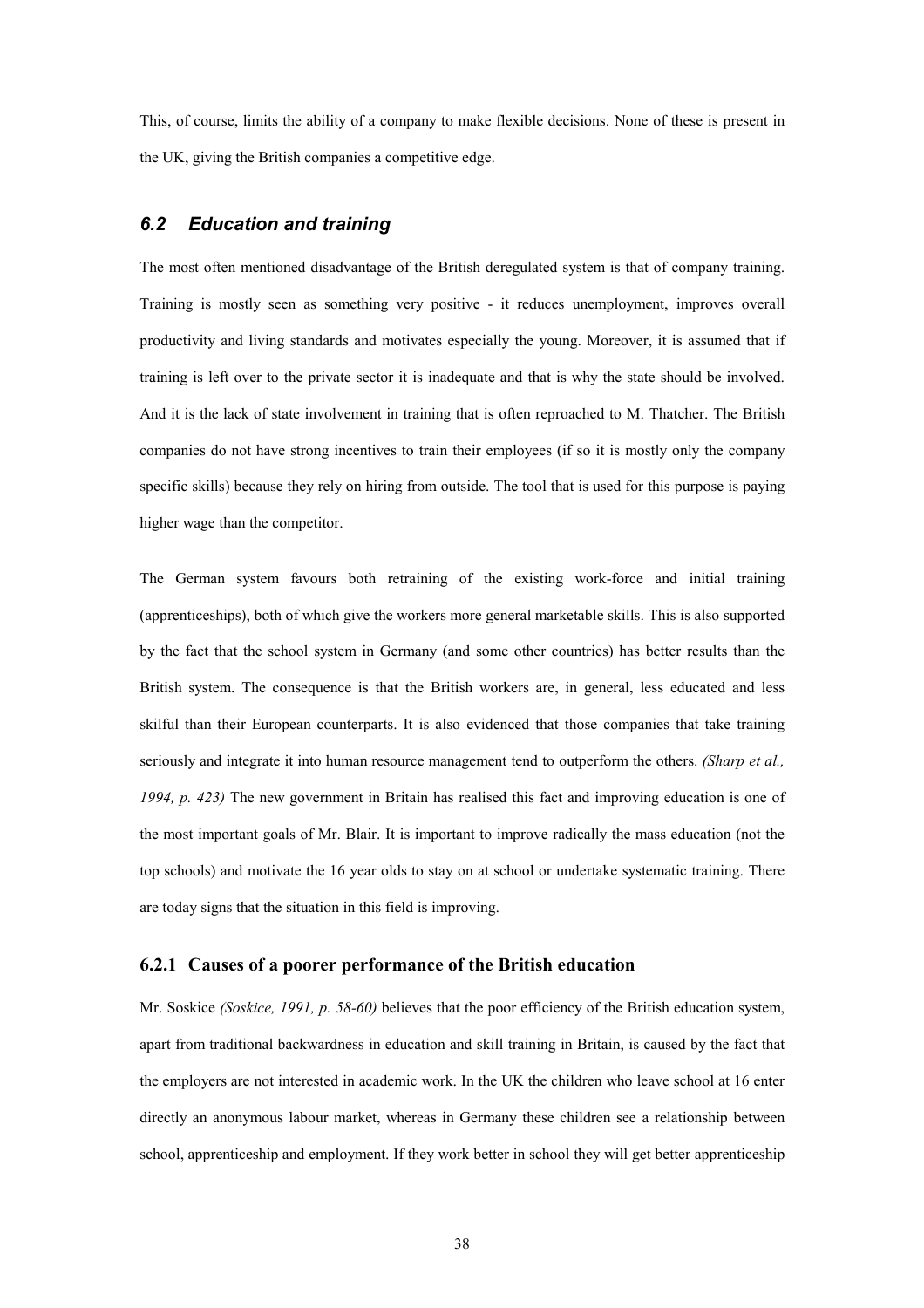and hence a better job. In Britain the companies are not very much interested in academic results of their new workers - if they prove to be less good they can be easily dismissed. The Thatcher government was a bit obsessed with financing education and achieving value for money, which disabled a long-term perspective. *(Sharp et al., 1994, p. 421)*

The British education system is inefficient, partly due to the lack of interest and finance in the Thatcher era. Growth of the British economy is undermined by the shortage of skills (especially technical) resulting from an education system that cares only for an elite. Traditionally, one out of three British pupils stayed on at school until the age of 18, compared with four out of five in Germany or nine out of ten in Japan. *(The Economist, Oct. 24 1992, Survey: Britain, p. 14)* The results of the British pupils are also worse than in other comparable countries. The core of the problem lies in elementary and secondary education that is designed to get the best students to top universities, which are still among the best in the world. However, the system is not motivating enough for the average ones. The lack of skilful technicians and craftsmen is the reason for the still lower productivity (measured in absolute terms) in the UK. Insufficient company training is a similar problem.

#### <span id="page-38-0"></span>**6.2.2 The issue is not simple**

On the other hand, the issue of training and education should not be exaggerated. There is enough evidence that the mass government-sponsored training schemes do not always bring the required results, especially lower unemployment. The efficiency is lower because the state programmes often help those who would find a job anyway or just substitute one worker by another. The German "dual-education system" is quite successful but is not a government training scheme in the ordinary sense and is hardly transferable to other countries. In Germany the cost is borne not only by the state but also by the apprentices themselves (they work for lower wages) and especially by the businesses. The companies benefit from qualified labour and they can, through apprenticeships, influence the skills of their future employees. Moreover, there is a closer link to basic education, which makes the whole system more efficient. However, "dual-education system" is not a solution to unemployment, which is evidenced by German statistics. The system produces too many qualified (and expensive) workers (that made the German industry great) but fewer lesser-skilled flexible workers and even fewer low-skilled (and cheap) workers that the industry still needs. *(The Economist, April 6 1996, p. 23-25)*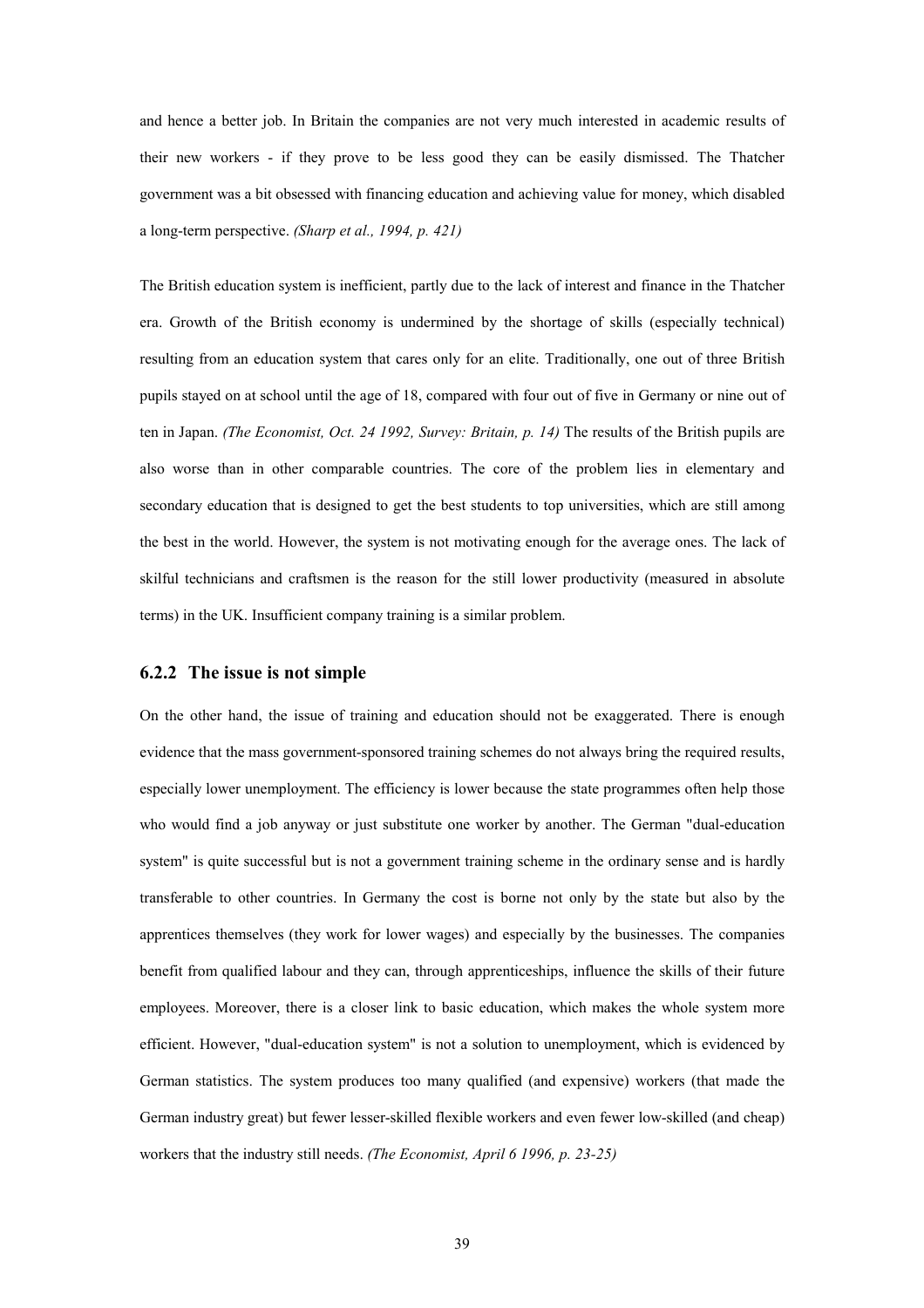At first it would seem that the German-style system must be more efficient and internationally more competitive. However, the advantage that the UK-style system has in its high flexibility can compensate the previously mentioned disadvantage. The proofs are productivity growth, FDI and unemployment rate, which are discussed in another section. To sum up, it seems that the best solution is to concentrate the government programmes on job counselling and providing basic skills (mostly at schools). Today there is ample evidence that the companies will train workers provided that they will meet a part of the cost through lower wages and/or part of their acquired skills will be company-specific. Antiunemployment policy will be most effective if it lowers the cost of employment until it is shifted to the level that the market would bear. *(The Economist, April 6 1996, p. 25)* And in this field the positive legacy of Thatcherism is apparent.

## <span id="page-39-0"></span>*6.3 Short-termism in the UK*

The situation of managers is also different in the two systems. In German-style system managers usually build up their careers in a single company. As a result and since they often have good technical background they possess more valuable company-specific skills than their British colleagues. German managers are usually recruited from inside the company. In the UK the managers must face outside competition for promotion - this is a strong incentive for them to acquire rather marketable than company-specific skills. German managers have more space to assume longer-term perspective in running their business. Whereas in the UK the most often used solutions for a company having difficulties include take-overs and cost-cutting, in German-style economies the managers try to pursue more long-term objectives and the solutions include product-development and retraining. *(Soskice, 1991, p. 62)*

To conclude, the critics of the British deregulated system emphasise two main problems. Firstly, it is short-termism, which is caused by looking for bigger profits for the shareholders. The underlying difference from other countries (except the USA) is that companies finance their investment through capital markets and not through, for example, Keiretsu as in Japan or Hausbank as in Germany. The share prices and paying dividends are important for the companies and sometimes keeping these in mind conflict with long-term investment potential. Secondly, it is the fact that the British workers and management are relatively unskilled and inadequately trained, which has negative consequence on the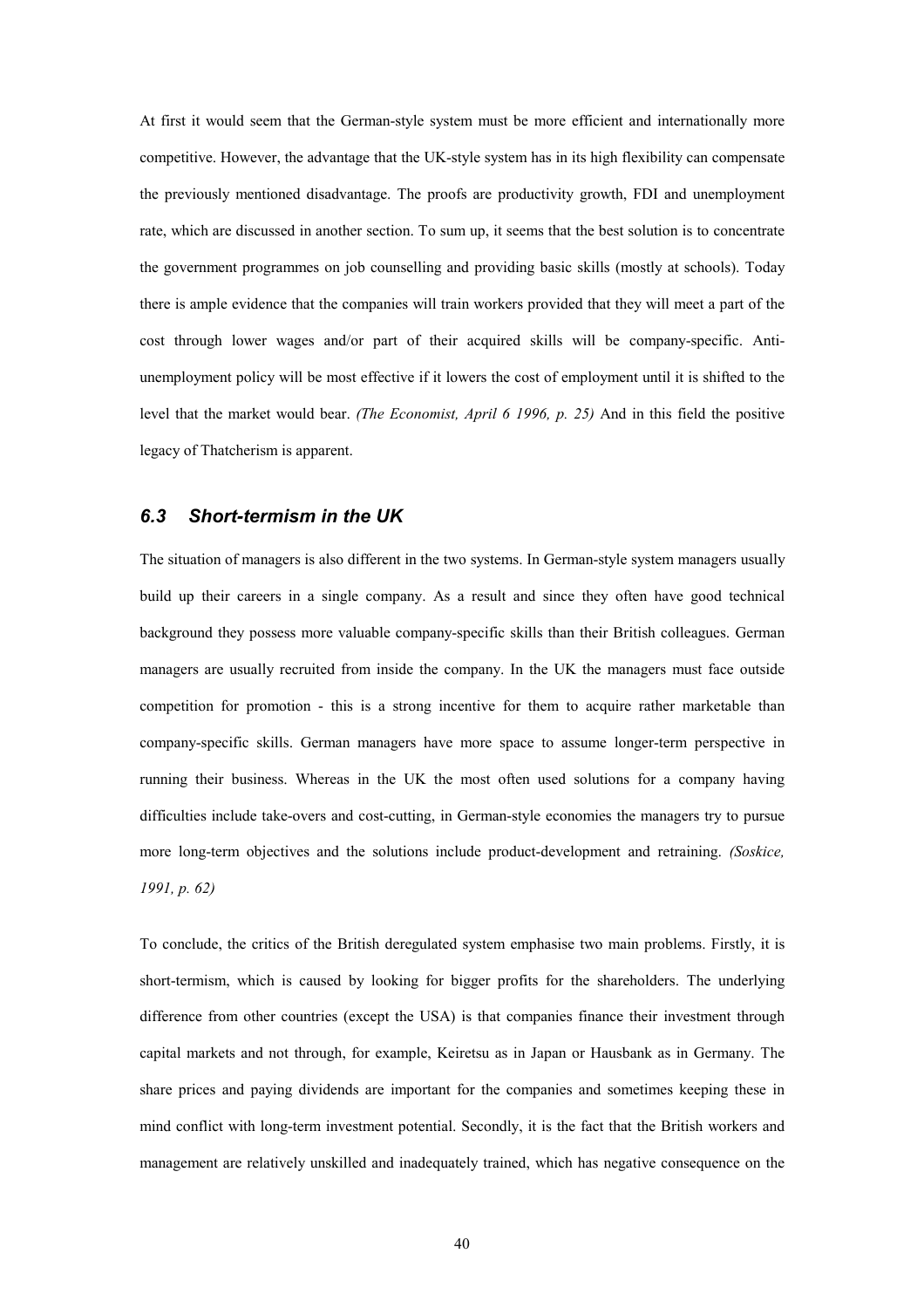performance of companies. The issue if these adverse trends were supported by M. Thatcher's reforms or not is a question of debate. However, her liberal deregulation programme, having mostly positive consequences on performance of the industry, could have some negative effects as well. And the previously mentioned two problems are the most serious ones.

## <span id="page-40-0"></span>**7. Competitive position of nowadays' Britain**

## <span id="page-40-1"></span>*7.1 What is competitiveness?*

There are economists who believe that measuring competitiveness for countries does not make sense because the countries do no compete in the same way as firms. Whereas one company's gain is the other's loss, the international trade is a positive-sum game where every one can win. Despite that, competitiveness of a country can be defined as the ability of a country to achieve sustained high rates of growth in GDP per capita. A country's future prosperity depends on its growth of productivity, which can be influenced by government policies - and these are obviously different in different countries. To measure competitiveness of a nation, a wide range of indicators is usually used, both hard statistics and subjective data based on surveys of businessmen. The most important indicators include: the openness of an economy to trade and investment, the role of government (e.g. public spending, tax rates etc.), the efficiency of the financial sector, flexibility of the labour market, levels of education and skills, quality of management, infrastructure and technology and effectiveness of legal and political institutions. *(The Economist, June 1 1996, p. 84)* The EU countries generally lag behind the USA and Japan thanks to their high taxes and inflexible labour markets. The post-Thatcher UK is an exception to the rule, scoring well in these two indicators.

Wages form the most relevant part of the total costs since in today's world there is a high capital mobility and the differences between the cost of capital in various countries are not so great. This is not to say that high labour costs automatically mean low competitiveness. The decisive factor is the relation between wage level and labour productivity. The productivity is determined by the skills and education but also by the efficiency of using capital, infrastructure etc. Some economists warn that the UK may be becoming, because of lower skill levels, lower relative investment and lower R&D, a lower-quality producer of manufactured goods. In other words it means that the UK would become more a low-wage,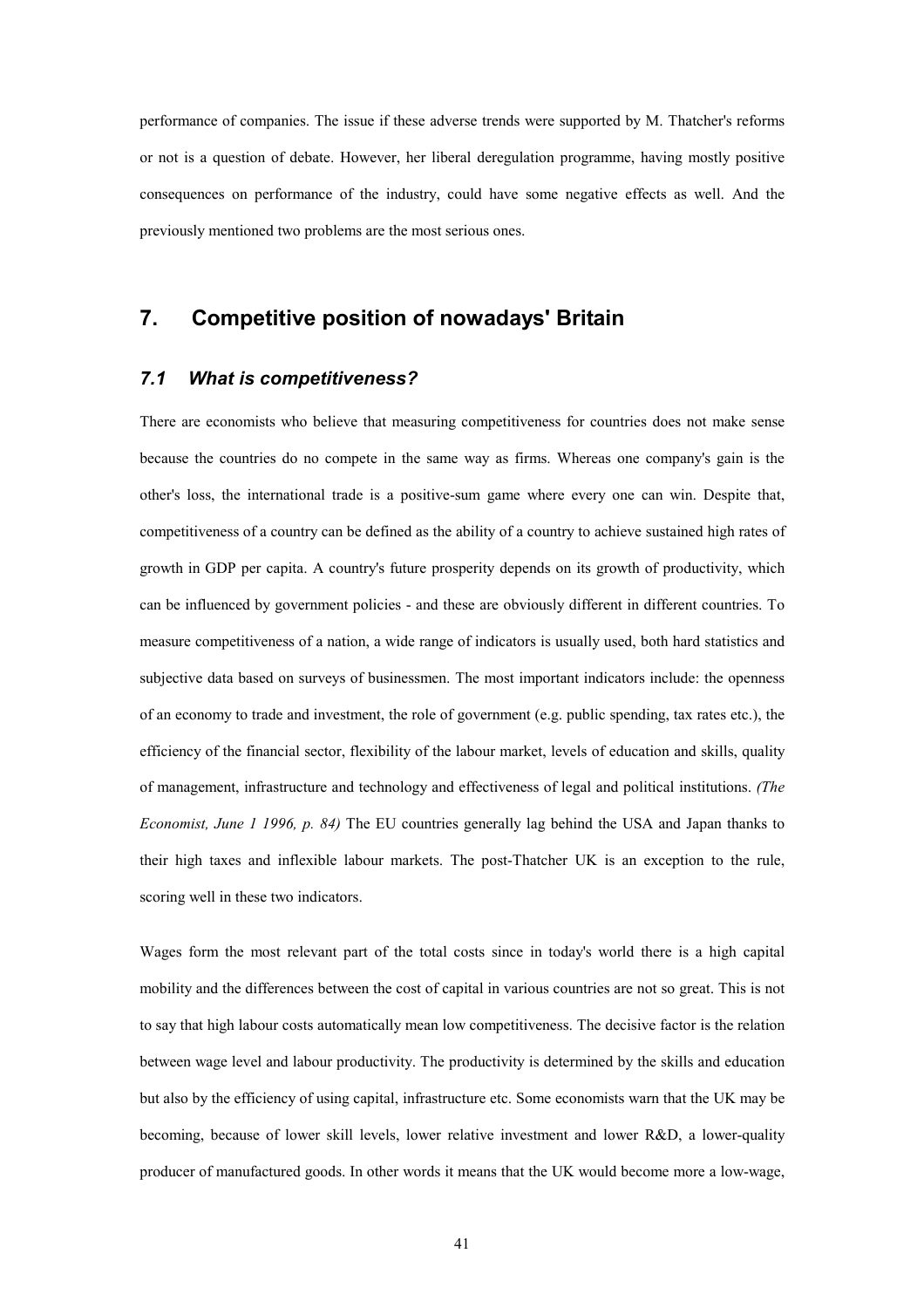low-productivity economy, competing directly more with the so called Newly Industrialised Countries (NIC's) than with its European neighbours. *(Cook et al., 1995, p. 72-75)* Hourly wage costs in selected countries are shown in *Table 7*. The evidence tells us that the wages in the UK are among the lowest in the industrialised countries.

| Country     | <b>Costs</b> |
|-------------|--------------|
| Germany     | 23.8         |
| Switzerland | 22.5         |
| Belgium     | 22.0         |
| France      | 18.2         |
| Japan       | 16.5         |
| <b>USA</b>  | 15.5         |
| UK          | 12.0         |
| Hong Kong   | 5.6          |
| hina        | 0.6          |

<span id="page-41-1"></span>**Table 7. Hourly wage costs (\$, 1993)**

*Source: Cook et al. (1995), p. 74*

## <span id="page-41-0"></span>*7.2 Structural change*

On the other hand, there are views that the UK is in a process of change - whilst its manufacturing sector is declining, its service sector (including financial, computer, leisure, health and other services) is growing. The supporters of this opinion claim that the comparative advantage of the UK in this sector is growing. They also say that the tertiary sector (services) is where the biggest profits will be reaped in the future. It is because today, largely thanks to cheap but high quality transport and communication, manufacturing can take place anywhere in the world and it will be most often in the countries with the lowest labour costs provided that the productivity and infrastructure are sufficient. This development would be similar to structural changes that took place during the Industrial revolution when England was the first to switch the emphasis from natural resource extraction (mining and agriculture) to manufacturing. At that time England was the first industrial nation. Today it could become (together with the USA) the first post-industrial nation. The relative size of structural change, compared to other nations, is demonstrated in *Table 8*, evidencing that, in many aspects, the UK is closer to the US than to the rest of Europe. This idea is well described in Robert Reich's *Work of Nations.* The supporters of this theory usually appreciate Mrs Thatcher because she helped this development by creating pressure on inefficient businesses to close down and by deregulation of many industries thus giving big business a freer role in the economy. A recent survey disclosed that Britain had 16 of the 25 most profitable companies in Europe. *(Britain 1997 - An Official Handbook, p. 155)*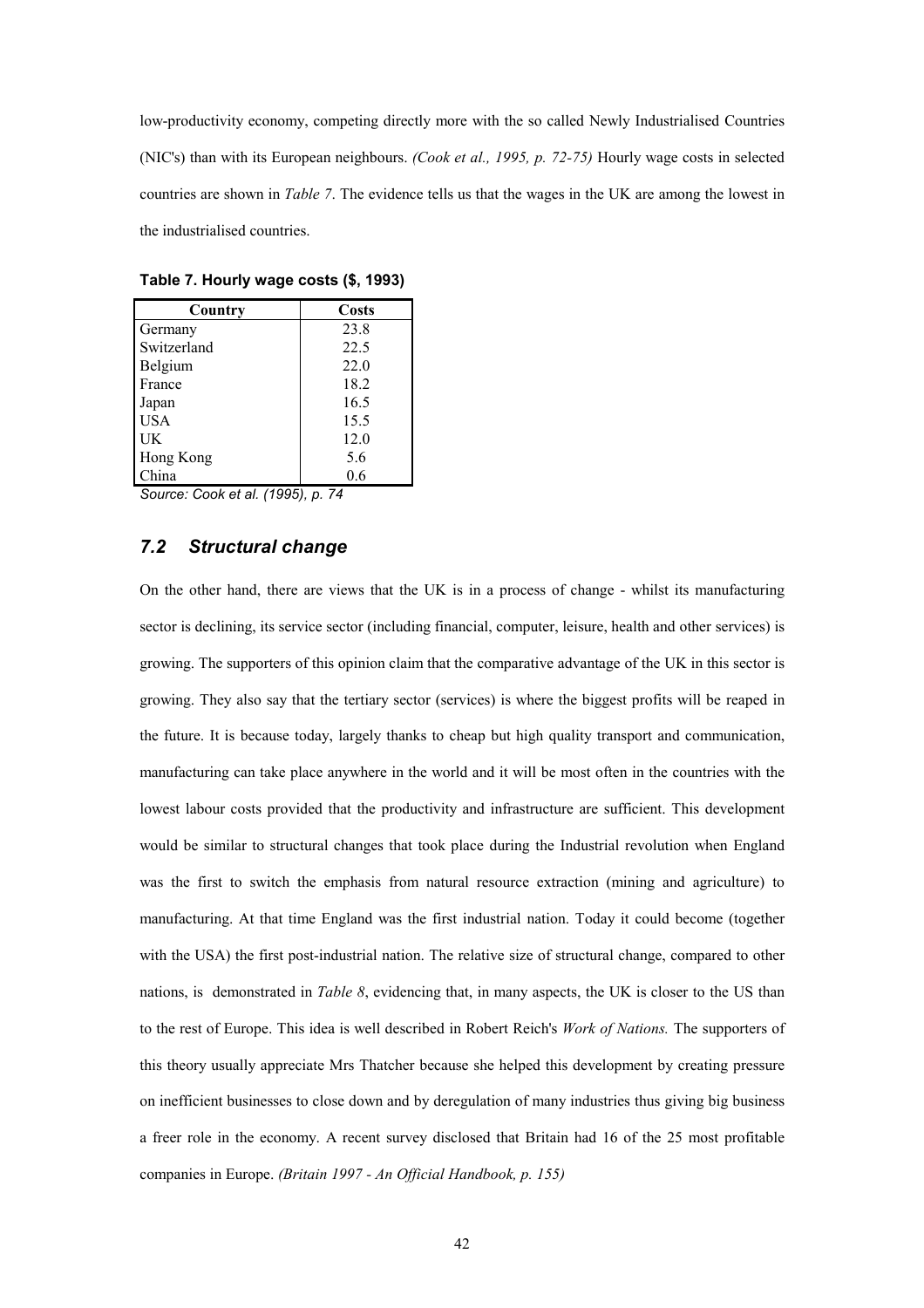|      |                 | France | Germany | Japan | UK   | <b>USA</b> |
|------|-----------------|--------|---------|-------|------|------------|
| 1950 |                 |        |         |       |      |            |
|      | Agriculture     | 27.4   | 23.2    | 41.0  | 4.9  | 11.9       |
|      | Industry        | 37.0   | 44.4    | 24.2  | 49.4 | 35.9       |
|      | <b>Services</b> | 35.6   | 32.4    | 34.8  | 45.7 | 52.2       |
| 1970 |                 |        |         |       |      |            |
|      | Agriculture     | 13.9   | 8.6     | 17.4  | 3.2  | 4.5        |
|      | Industry        | 39.7   | 48.5    | 35.7  | 44.8 | 34.4       |
|      | <b>Services</b> | 46.4   | 42.9    | 46.9  | 52.0 | 61.1       |
| 1990 |                 |        |         |       |      |            |
|      | Agriculture     | 6.1    | 3.4     | 7.2   | 2.1  | 2.8        |
|      | Industry        | 30.0   | 39.7    | 34.1  | 28.8 | 26.2       |
|      | Services        | 63.9   | 56.9    | 58.7  | 69.1 | 70.9       |

<span id="page-42-0"></span>**Table 8. Deployment of the labour force (%)**

*Source: Cook et al. (1995), p. 26*

Such a structural change is very long-term and there are many developments that can push it back or forward. With the creation of the Single European Market, many non-European multinational companies used the UK as a base for entering the European market. This had several reasons: The UK is one of the most liberal countries in the EU with open trading system and enterprise culture, it has a well-developed market for corporate control, it is close to other European markets, the wages are relatively low and labour relations are stable, personal and corporate taxation is also comparatively low, the infrastructure is adequate, all people speak English etc. The inflow of these companies may change the shape of the British economy. For example, today Nissan is an important exporter of "British" cars or the UK is today a net exporter of TV sets even though there is no British producer of them*. (Cook et al., 1995, p. 71)*

Until about the end of the 19th century Britain was the industrial leader of the world. Since then its position deteriorated. The British Empire collapsed and the relative economic strength of the UK declined. In the post-war era, the 1960's and the 1980's are the periods when the governments tried to halt this decline. However, the approaches that were taken are totally different. In the 1960's it was believed (both by the Conservative and Labour governments) that the market economy had deficiencies that had to be corrected by the state. The state got involved in industrial management and tried to reduce inequities of income and opportunity. *(Sharp et al., 1994, p. 397)* On the other hand, in the 1980's, during "Thatcherism", the view that the state should not be involved in the economy was widely held. It was believed that liberal market economy would always bring better results than the economies where the state was involved with all its imperfections. In contrast to the 1960's the government was "technology neutral" - it means that it did not indicate preferences or backed them with funds.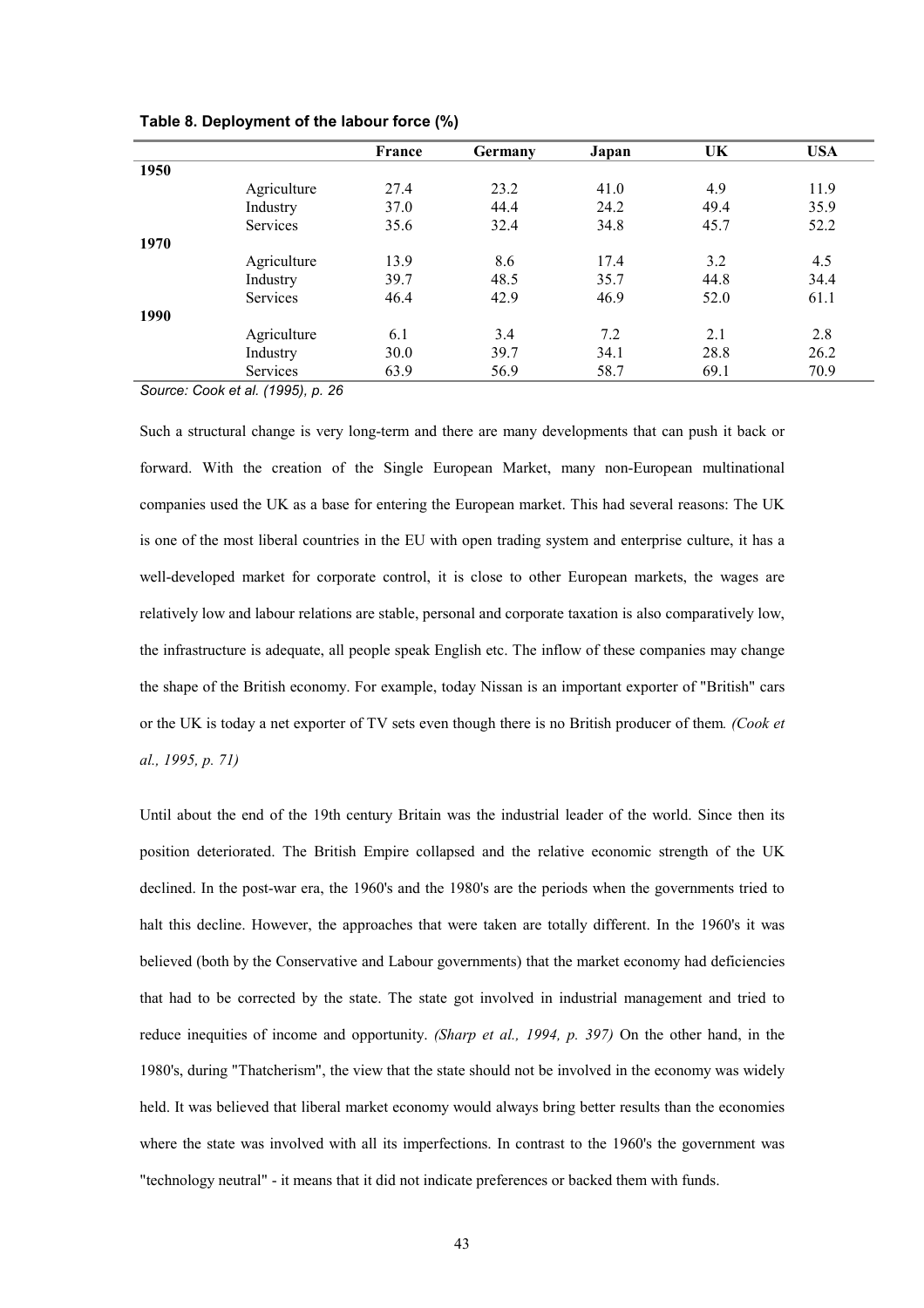The 1980's were characterised by the change in relative shares of manufacturing and services, notably banking, finance, insurance, distribution, retailing and hotels. This shift occurred in all industrial countries but it was particularly significant in Britain. The employment in manufacturing fell from well over one-quarter of total employment in 1979 to one-fifth in the early 1990's. The overall share of industrial production (agriculture, energy, manufacturing and construction) did not fall so much because of the effects of the North Sea oil and gas. *(Sharp et al., 1994, p. 407)* The labour productivity in manufacturing increased considerably during Thatcher years. The reasons behind it included mainly reducing labour-force, closing inefficient plants and improving working practises. The contribution of improvement of plants and machinery (i.e. technological change) was relatively irrelevant.

## <span id="page-43-0"></span>*7.3 Inward and outward investment*

An evidence of the relative decline of the British manufacturing industry is the growth of manufactured imports, which grew from 14% of GDP in 1979 to 17% in 1990. Accordingly to this theory, manufactured exports fell in the same period from 16% to 15% or GDP. *(Sharp et al., 1994, p. 407)* It is also true that in the 1980's British manufacturing industry was increasingly coming under the control of foreign multinational companies. In recent years Britain has received the greatest share of inward investment into the EU, especially some 40% of Japanese and US investment. It is second only to the US as a destination for international direct investment. *(Britain 1997 - An Official Handbook, p. 155-6)* In some sectors of the economy the multinationals now predominate. For example it is Ford, GM, Peugeot, Nissan, Toyota and BMW in automobiles, IBM, DEC and Fujitsu in computers, Matsushita, Sony and Hitachi in consumer electronics or Intel, Texas Instruments and NEC in semiconductors. *(Sharp et al., 1994, p. 408)*

Whereas the inward investment was mostly in manufacturing (see *Table 9*), the British outward investment was oriented towards the service industries (hotels, retail, air transport, insurance, publishing etc.) The favourite location of the British overseas investment was the US, not Europe. This indicates that the British position in the EU is really different from the rest. A huge part of the British portfolio investment went also outward, meaning that a significant part of British savings went abroad. This is a further evidence of the openness of the UK economic system that was shaped by M. Thatcher.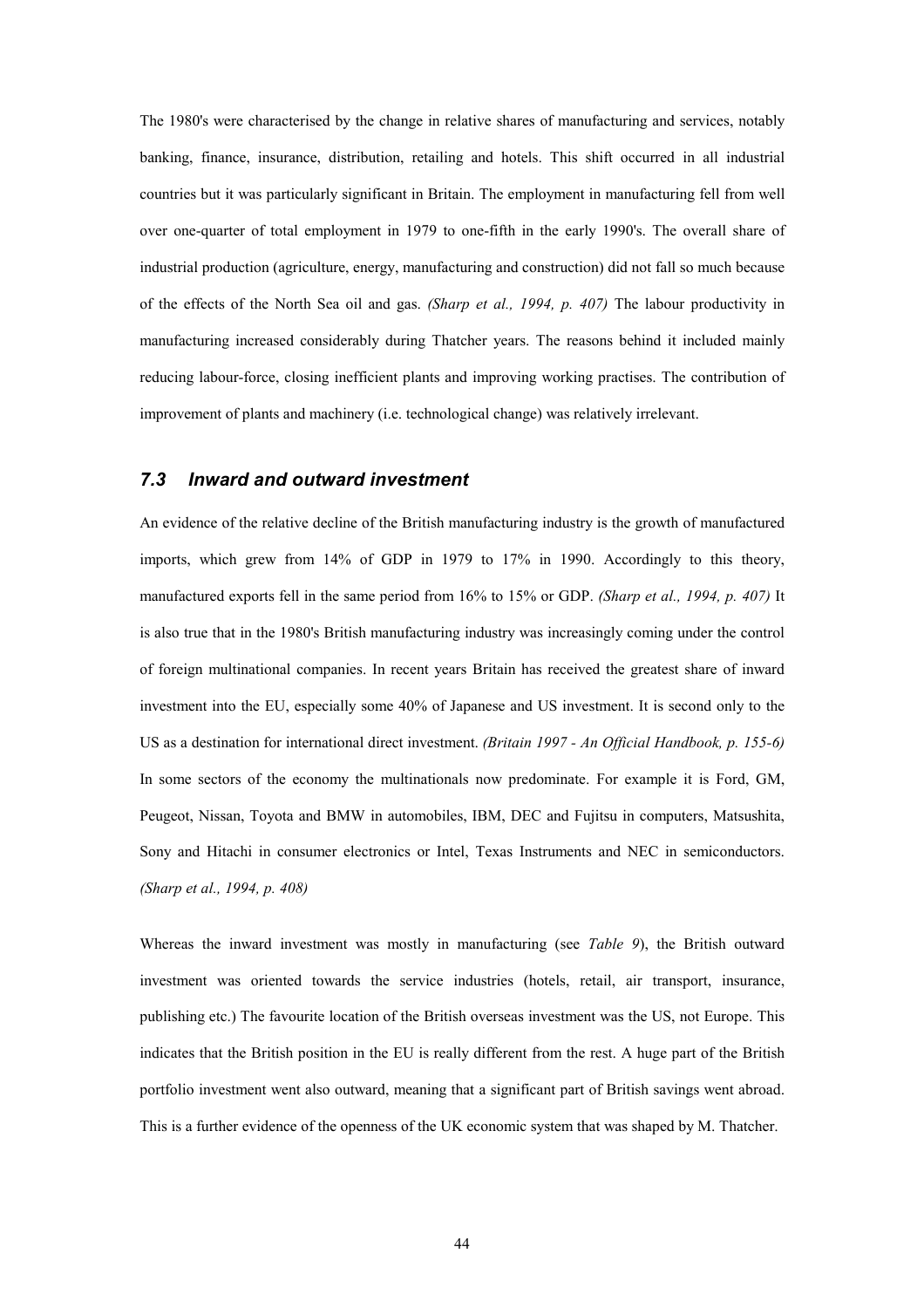| <b>Sector</b>                      | L billion |
|------------------------------------|-----------|
| Agricultural, forestry and fishing | 0.1       |
| Energy                             | 30.7      |
| Manufacturing                      | 40.3      |
| Construction                       | 0.4       |
| Distribution, hotels, catering     | 8.9       |
| Transport and communication        | 12        |
| Financial services                 | 23.2      |
| Others                             | 15.1      |
| <b>Total</b>                       | 119.9     |

<span id="page-44-2"></span>**Table 9. FDI in the UK in 1993 (sectoral breakdown)**

*Source: OECD Economic Surveys, United Kingdom, 1996, p. 48*

Although there are still many critics of selling out national assets to foreigners, in today's globalised business environment this view is less and less justifiable and is based more on sentiments than arguments. As R. Reich points out in his *Work of Nations*, it is more and more difficult to distinguish the nationalities of the big international companies. In fact, they are today called multinationals and they operate world-wide. They allocate their activities to places where they see some competitive advantages. R. Reich also emphasises that a nation benefits from a company's presence no matter which "nationality" it is. However, the nation, and particularly its government, can influence how much of that benefit will go to that country. The more value is added by a multinational in a particular country, the more benefit will go to the people of that country. Thus it is not relevant if, for example, the British automobile industry, is in "foreign" hands but it is important to create such conditions that the multinational companies do maximum of their activities in the UK, especially those having the biggest value-added. The British ownership of a business does not guarantee that the enterprise will be operating in Britain. In reality, there are many cases when British companies transfer their activities abroad, mostly to exploit lower labour costs.

## <span id="page-44-0"></span>*7.4 Research and development*

## <span id="page-44-1"></span>**7.4.1 Argument: Thatcher did not promote enough R&D**

Mrs Thatcher is often criticised that she did not create such conditions that would motivate the companies to spend more on R&D. The critics claim that the government should provide tax incentives to encourage private firms to spend more on R&D because by boosting productivity and so raising living standards, R&D brings benefits to society as a whole. If there is no such government aid, private companies perform less R&D than is optimal for the society as a whole. In the 1980's Britain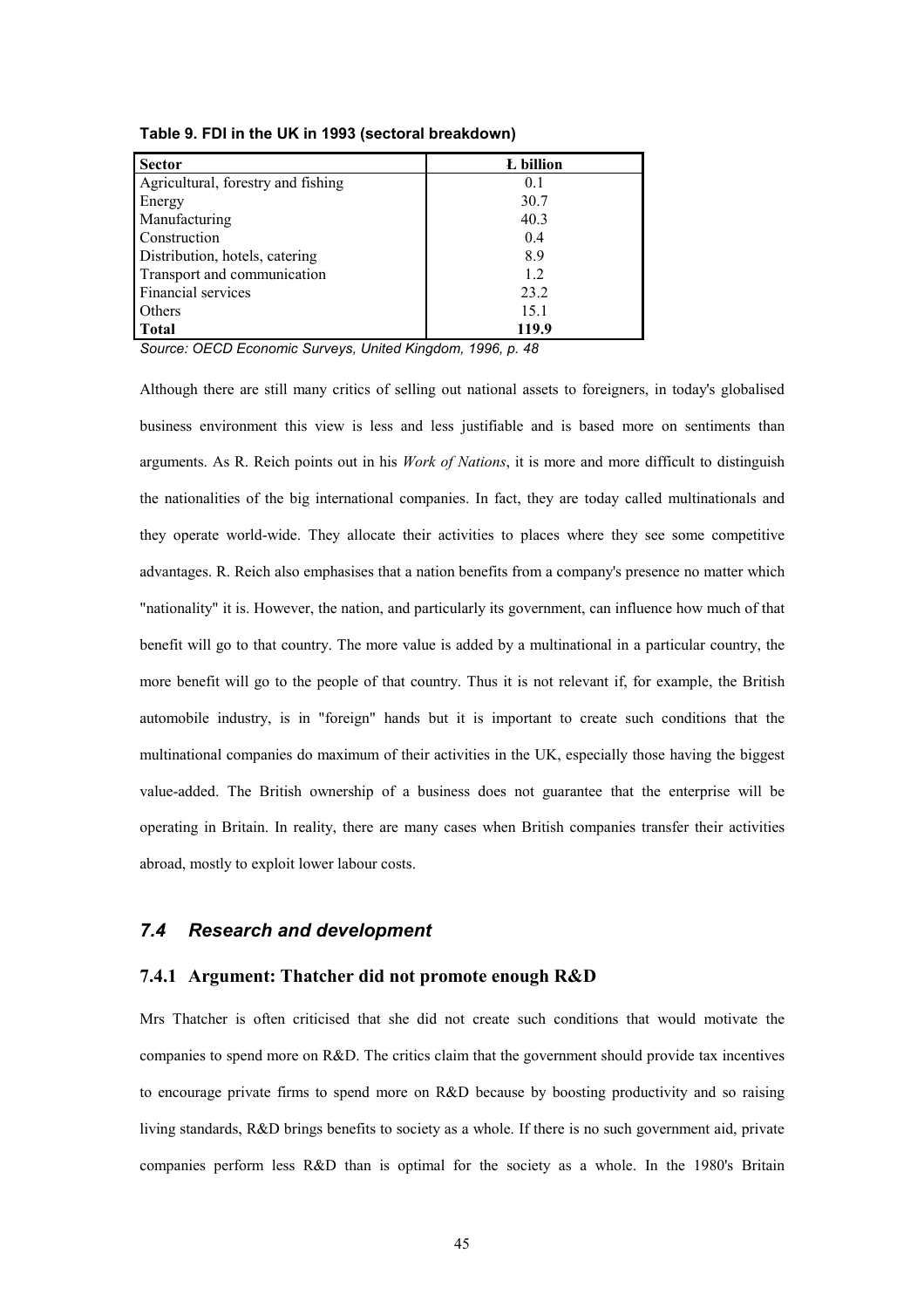experienced one of the fastest growth rates in profits and simultaneously one of the lowest (right behind the US) increase in manufacturing investment. An average British company invests in R&D 1.55% of sales revenue and 19.7% of profits, these shares for the 200 world's largest companies are 4.59% and 94.3%. *(Sharp et al., 1994, p. 410)* The British companies spend a big part of profits on paying dividends, which, in turn, helps to push up the share prices.

Tight monetary policy of most of the Thatcher years resulted in high interest rates, which, together with the effect of the strong pound, pushed the companies to search high short-term profits. The traditional dependence of the British companies on stock-market finance and frequent take-overs further encouraged the companies to maintain high share prices. As a result, investment and R&D was often viewed more as consumption than wealth-creating activity. "One paradoxical ...feature of the contrast between stock market and bank finance economies is that the former have lower levels of overall capital investment, generate less external finance and exhibit lower growth rates, but also declare company profits which are significantly higher than those in the latter." *(Ingham, 1984, p. 72)* Financial approaches that dominated the management of both public and private companies during the 1980's encouraged withdrawal from, rather than a deeper engagement in, high-technology manufacturing. The companies often found it easier to resort to cost-cutting and low-price, low-productivity competitiveness even though it is evidenced that a high-productivity approach (meaning high R&D spending) brings better results in the long-run.

#### <span id="page-45-0"></span>**7.4.2 Argument: Thatcher's approach was consistent with her programme**

A very persuasive contra-argument is that research, by itself, may not be sufficient to ensure economic growth. Similarly, measures such as R&D spending as a percentage of GDP (see *Table 10* for this measure for selected countries) do not measure exactly a country's technological sophistication. Rather than inventing new technology it is important to use it effectively. Many companies pursue technological development by purchasing R&D intensive capital equipment, rather than by supporting research laboratories. This is particularly true in services, many of which (banking, telecommunications, air transport, health care etc.) invest heavily in buying sophisticated computer systems. This boosts their productivity. The impact on productivity of such "acquired technology" is at least as big as that of direct R&D spending. The increase of Japan's technological sophistication over the past couple of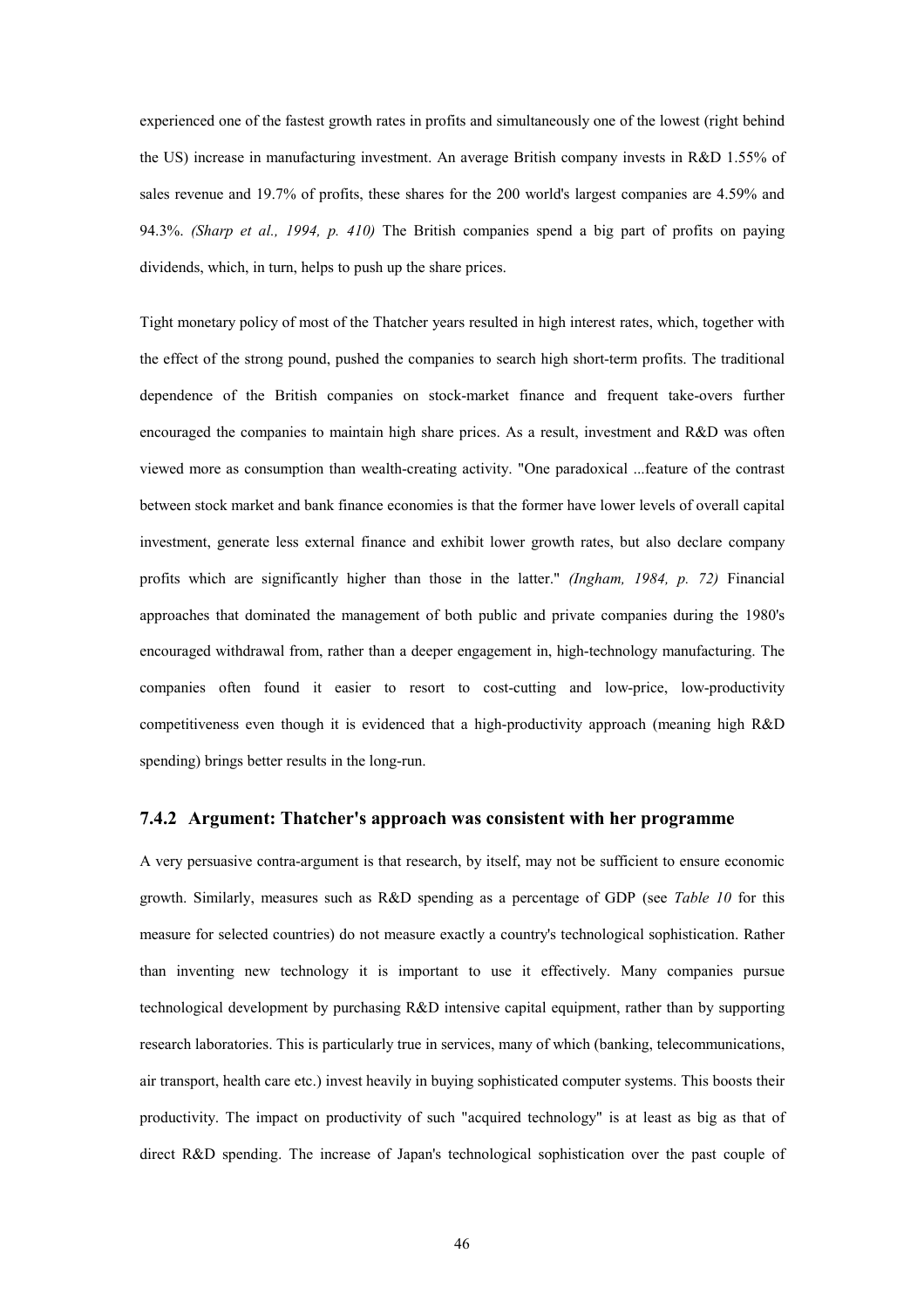decades has been due mainly to industries' greater use of high-tech equipment, not to heavier spending on R&D. *(The Economist, May 24 1997, p. 84)*

| <b>Country</b> | 1970 | 1979    | 1989 |
|----------------|------|---------|------|
| l UK           | 2.2  | 2.2     | 2.2  |
| France         | 1.9  | $1.8\,$ | 2.3  |
| Germany        | 2.1  | 2.4     | 2.9  |
| Italy          | 0.9  | 0.9     | 1.3  |
| Japan          | 1.9  | 2.2     | 3.0  |
| <b>USA</b>     | 2.7  | 2.4     | 2.8  |

<span id="page-46-0"></span>**Table 10. R&D expenditure (% of GDP)**

*Source: Cook et al. (1995), p. 138*

Since purchasing R&D is often more productive than domestically acquired technology, efforts to dominate a particular field of R&D may be counterproductive. Consequently, the governments should shift the emphasis on education (so that people are able to use the sophisticated technology), opening the markets (so that the inflow of new technologies is easier) and fostering competition (so that the whole society benefits from lower prices). And that is exactly what the Thatcher government did (perhaps except education). Moreover, government support of R&D intensive industries is not always productive and it often serves as a means of protectionism.

Britain is often criticised that in most fields of civilian technology it is the follower, not the leader in Europe. The critics say it is due partly to *laissez-faire* policies (which the others did not pursue) and partly to traditional British mistrust of joint European projects. Despite this critique, many British firms co-operate with other European companies on high technology projects, e.g. Airbus. Moreover, there are two major exceptions. First, it is the chemical and pharmaceutical industry. Here investment in new technology (research is crucial in this industry) was high. The British companies Glaxo, Smith Kline Beecham, ICI (now Zeneca) and Wellcome are among the top twenty firms in the industry. *(Sharp et al., 1994, p. 414)* The other exception is the defence industry where the expenditure on R&D was very high during the 1980's (an interesting similarity between the friends M. Thatcher and R. Reagan) In defence engineering Britain has probably the greatest competitive advantage and the spill-over effect on civilian aerospace industry is incontestable (e.g. Rolls-Royce aero-engines).

Speaking about innovativeness of a sector, it is necessary to mention the British service sector (including financial services, retailing, property, hotels and other areas) that was and still is among the leaders in the world. There is no doubt that M. Thatcher's policies helped the rapid growth of this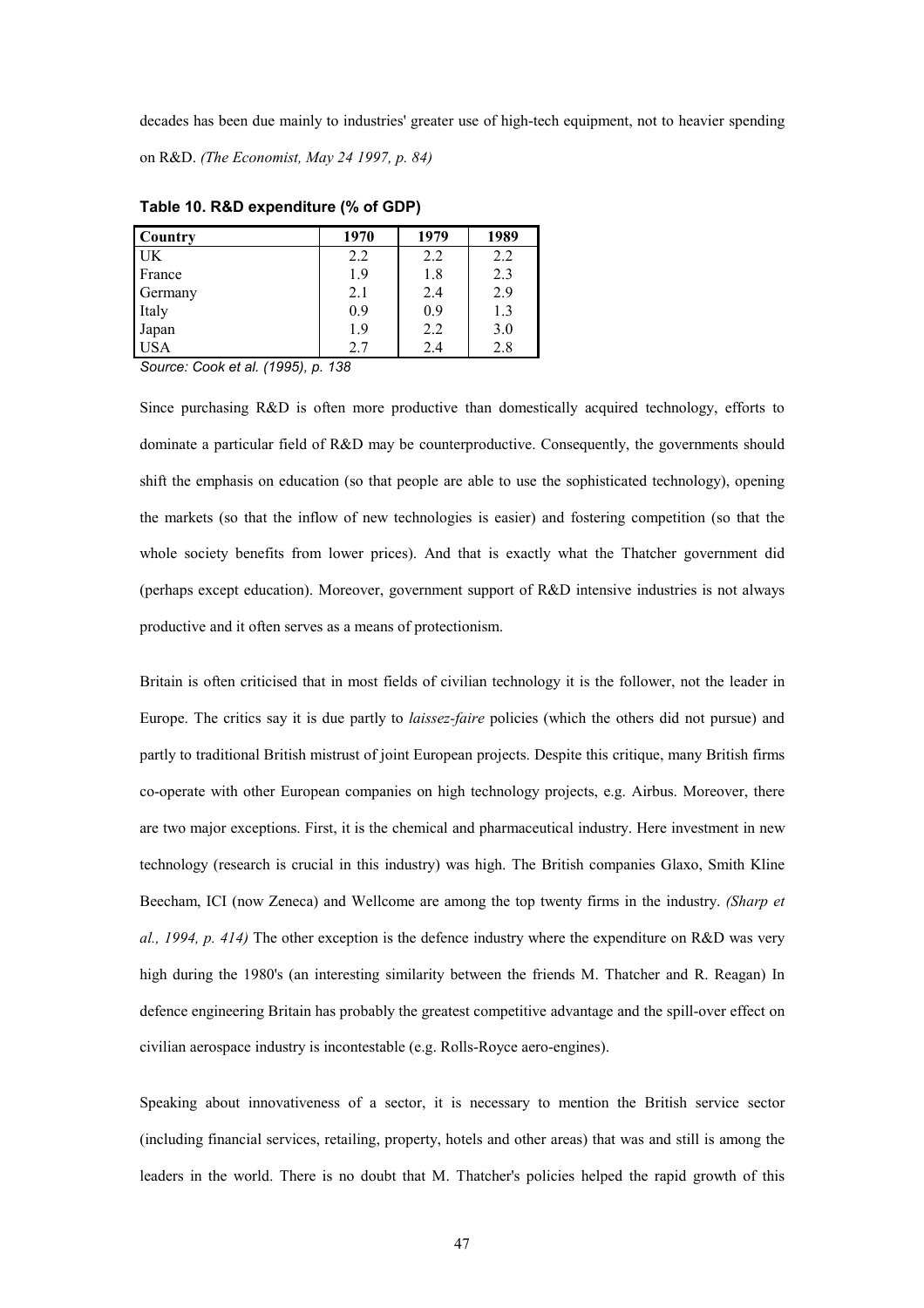sector. Japanese and US companies operating in the UK should also be mentioned because of their higher propensity to invest. To conclude, it is hard to say if Thatcher government had some significant influence on R&D investment. Clearly, the business environment was formed by her government but the aggregate effect is not obvious. The government did not create any special incentive structure for the companies and some of its policies encouraged short-termism, on the other hand, liberalising and opening the economy was an important stimulus itself and attracted multinational companies.

## <span id="page-47-0"></span>*7.5 Industrial policy of Mrs Thatcher*

The government under M. Thatcher changed radically the economic policy that had been practised in the UK until then. M. Thatcher often used three terms to describe her attitude towards the economy: free market, enterprise and value for money. Free market was seen as a natural and the most efficient means of managing the economy. Government intervention in the market brings only doubtful results because private companies are, by their nature, better managers, have superior knowledge and are financially motivated. The state intervention disturbs market mechanisms and diminishes perceptions of risk by providing a safety net for erring companies - the government proclaimed that it would no longer support "lame ducks", how these loss-making companies were called (see *Table 11* for an illustration of how the UK cut the subsidies under M. Thatcher, international comparison is especially interesting). Private individualistic enterprise was highly encouraged. The concept of value for money concerned the public sector that could not be privatised. It was aimed to improve public sector efficiency and reduce public expenditure. Public sector was viewed as naturally wasteful of resources. Wherever possible the government tried to subcontract the public services to private companies so that decisions were made at that level. The concept of value for money was often criticised because, for example in the area of basic research, it was regarded as unsuitable because in research, by its nature, the pay-off is very long-term, uncertain and non-quantifiable. Hence demanding fast results can be inefficient in the long-term.

<span id="page-47-1"></span>**Table 11. Average state subsidies to industry (% of GDP)**

| <b>Country</b> | 1973-9 | 1985-9 |
|----------------|--------|--------|
| UK             | 2.7    | 1.7    |
| France         | 2.5    | 3.0    |
| Germany        | 2.1    | 2.2    |
| Italy          | 3.2    | 3.3    |
| <b>USA</b>     | 0.4    | 07     |

*Source: Cook et al. (1995), p. 148*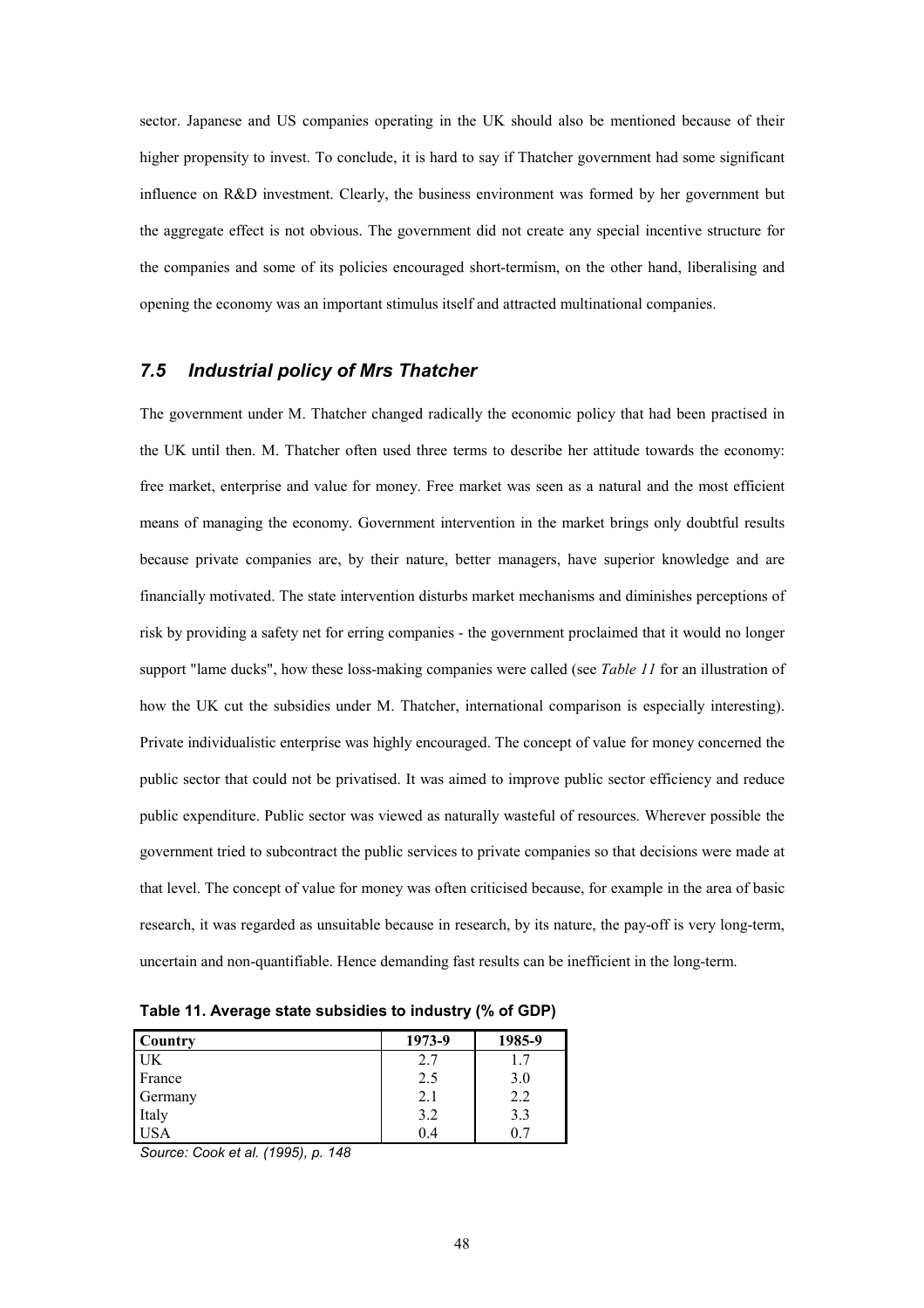Although the government assumed a hands-off approach towards the industry, it continued to support small and medium-sized businesses (SME's) because they were regarded as the most dynamic sector of the economy, as an "engine" that could get other things to move. The tools used to encourage SME's included special grants, loans and consultancy schemes, tax concessions etc. The proportion of those employed in plants employing less than 100 people increased form 17-18% in the 1970's to 25% in 1989. *(Sharp et al., 1994, p. 418)* "Individuals, small firms and competition rather than corporatism and cooperation, provided the ingredients of the ideal capitalist world conjured up in the Thatcher government's statements on economic development." *(Sharp et al., 1994, p. 423)* A study of several thousand innovations in the UK between 1945 and 1983 showed that smaller firms play a leading role in innovation, which is consistently underestimated as they lack the R&D projects and departments of the bigger firms. *(Temple, 1994, p. 368)*

The opponents of M. Thatcher criticise her approach to industrial policy. They refuse the supply-side measures and recommend a more active policy encouraging export-led growth. This policy should be supported by industrial strategy targeted at investment and innovation, which are, according to them, the basis for international competitiveness. They say that market failures are a frequent reality and the state should intervene because there are effects of public goods and externalities (R&D, training, education, infrastructure etc.). The contra-argument would be that market failures are still better than government failures. The government has, quite logically, imperfect information, it is usually operated in an inefficient bureaucratic way and is influenced by political cycle and various interest groups. Big projects backed by the government often bring results that may be technologically interesting but economically hardly workable. The project of the supersonic plane Concorde is a classical example.

## <span id="page-48-0"></span>**8. Services vs. manufacturing**

## <span id="page-48-1"></span>*8.1 The services sector*

It used to be assumed that the service industry was hardly or not at all tradable. The reasons for this argument were that most services depended on the close proximity to customer (e.g. haircut or cinema) and they often depended on specific national circumstances (e.g. tax consultancy). However, today's view is much different and more and more economists believe that the services can be traded through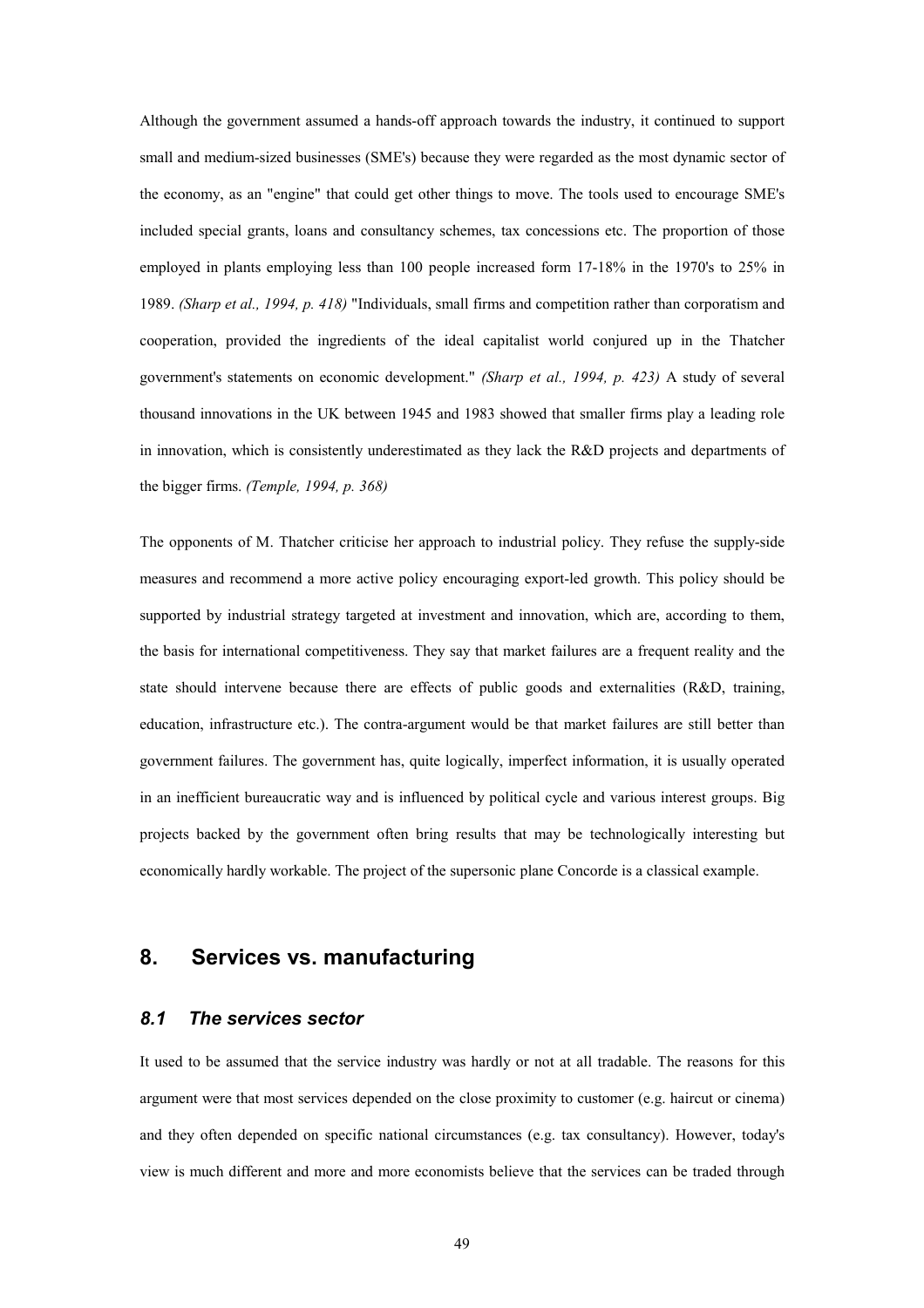moving the customer to the supplier (e.g. tourism, education), moving the supplier to the customer (e.g. engineering consultancy) or relocating the services by foreign direct investment. Due to rapid improvements in information technology and opening up the markets, which is today a trend (EU, WTO etc.), the trade in services is expected to grow.

The share of total employment in services grows hand in hand with the economic development of a country. Since 1979 the growth of services was higher in the UK than in the other industrial countries. A typical feature of the British structural change is the shift towards marketable services, especially banking, insurance and other business service (e.g. management consultancy, employment agencies), computer service, hotels and catering etc. The transport industry employment declined mainly because of new trends and because of increasing efficiency in railways and shipping, although the air transport went up. Growth in non-market services (health, education, public administration) was restricted because the Thatcher government wanted less public expenditure and favoured the private businesses that were not usually present in this sector. *(Temple, 1994, p. 355)* The service jobs are often regarded as inferior and unskilled. The present situation indicates that, on the contrary, they are increasingly likely to be in highly skilled areas such as teaching, financial services, information technology etc. *(The Economist, April 26 1997, p. 88)*

The shift to services can be explained by several reasons. The consumer boom in the second half of the 1980's was important especially for the hotel and leisure industry. Financial deregulation sparked the expansion of banking. Encouraging home ownership was important for the building societies. Privatisation and introducing competition in other sectors meant not only expansion of services but also quality improvements. British Airways are today one of the best managed airlines in the world, similarly the competitive position of British Telecom is very strong. It is hardly possible that these two companies would have such results if they remained state monopolies and did not face any competition. The service sectors are among the last that will be liberalised on the EU level. Thanks to their start, the British service companies (banks, insurance companies, airlines, telecoms etc.) have a big opportunity to exploit in front of them.

The 1980's and notably the second half were a period of rapid growth of FDI. Globalisation of the world economy meant that the big firms, to be competitive, had to operate world-wide to exploit all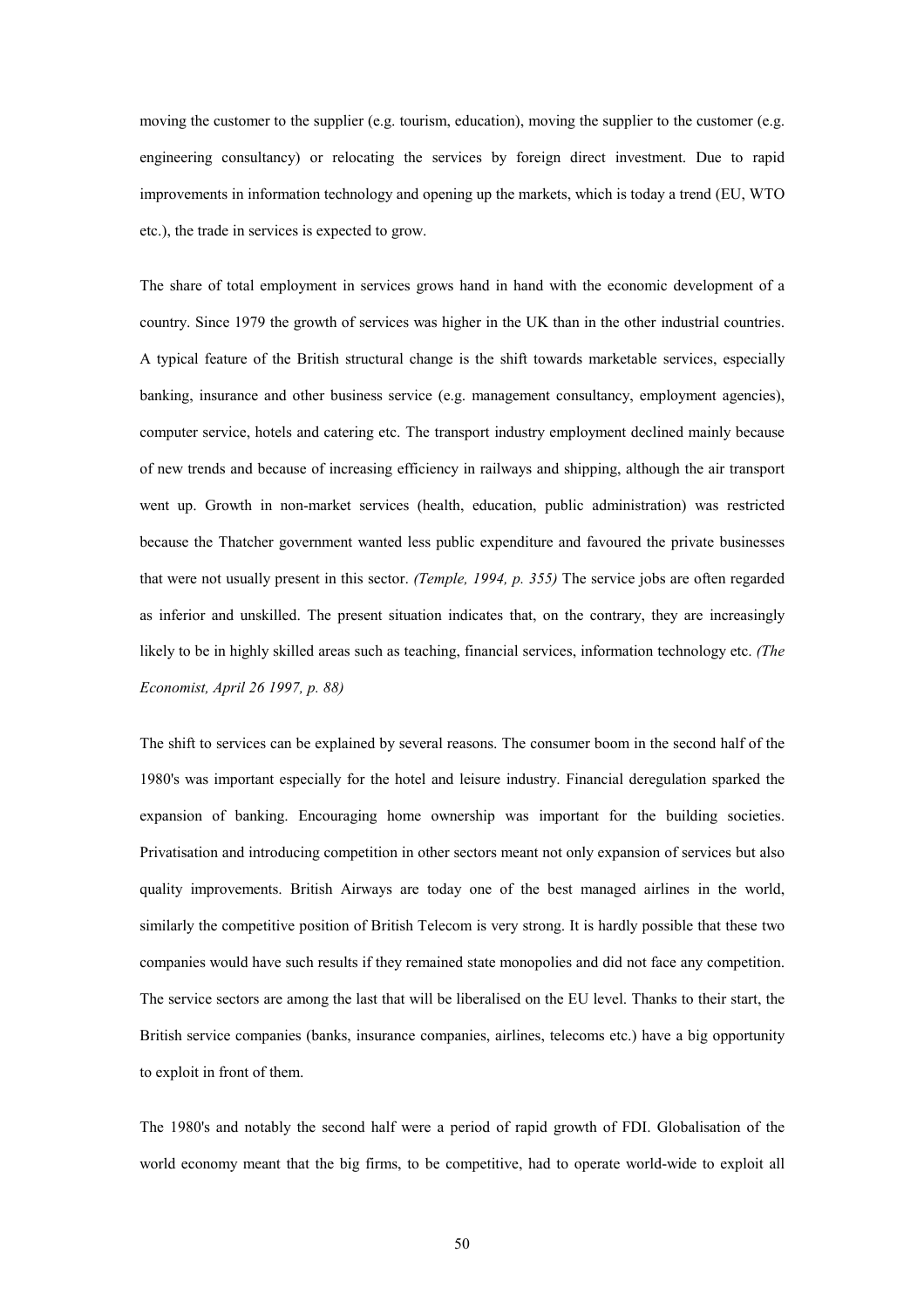sorts of advantages. To exploit them better and/or to overcome barriers to trade they often resorted to FDI. The total flow of FDI generated by the OECD grew at a rate of 31% per annum between 1983 and 1989. It is estimated that the share of services in the total flows reached 55-60% by the end of the 1980's. *(Temple, 1994, p. 360)* The UK was an important actor in this development, both in inward and in outward investment.

## <span id="page-50-0"></span>*8.2 Deindustrialisation*

The problem of deindustrialisation was among the issues cited most often by M. Thatcher's critics. It is true that the British manufacturing sector have been in decline despite "enterprise culture" of the Thatcher era. Manufacturing accounted for 27% of Britain's GDP in 1979, but only 22% in 1989 and about 20% in mid-1993. The trend of a declining share of manufacturing in selected countries is shown in *Table 12*. Consequently, the trade balance in manufactured goods got into deficit. *(The Economist, Oct. 24 1992, Survey: Britain, p. 8)* However, manufacturing still earned over 60% of Britain's export earnings in 1992 and that is why it was important.

| <b>Country</b> | 1960 | 1970 | 1975 | 1980 | 1986 | 1991 |
|----------------|------|------|------|------|------|------|
| <b>USA</b>     | 28.6 | 25.7 | 23.4 | 22.5 | 19.9 | 19.6 |
| Japan          | 33.9 | 35.9 | 29.9 | 30.4 | 29.3 | 29.7 |
| France         | 29.1 | 28.7 | 27.4 | 26.3 | 22.2 | 21.3 |
| <b>Germany</b> | 40.3 | 38.4 | 34.5 | 33.0 | 33.1 | 31.9 |
| <b>Italy</b>   | 28.5 | 28.9 | 29.7 | 30.5 | 23.4 | 22.4 |
| UK             | 32.1 | 28.1 | 26.3 | 23.1 | 21.8 | 20.9 |

<span id="page-50-1"></span>**Table 12. Share of manufacturing in GDP**

 *Source: Cook et al. (1995), p. 46*

The positive element was a rapid productivity growth in manufacturing, which was the second highest (after Japan) in leading industrial countries. This productivity miracle resulted from privatisation, deregulation, trade union reform, lower taxes and state involvement but mainly from significant labour shedding. British manufacturers have never been leaner, meaner and "readier to go". In 1992 there were 171,000 manufacturing firms in contrast to 144,000 in 1980 but they employed 4.5 million people, compared to 6.8 million in 1980. *(Ibid., p.11)* The flexibility improved both on workers' and managers' side. Some economists also point to the fact that faster productivity growth in the UK was caused by a catch-up effect - Britain that was lagging behind started to catch up with its major competitors.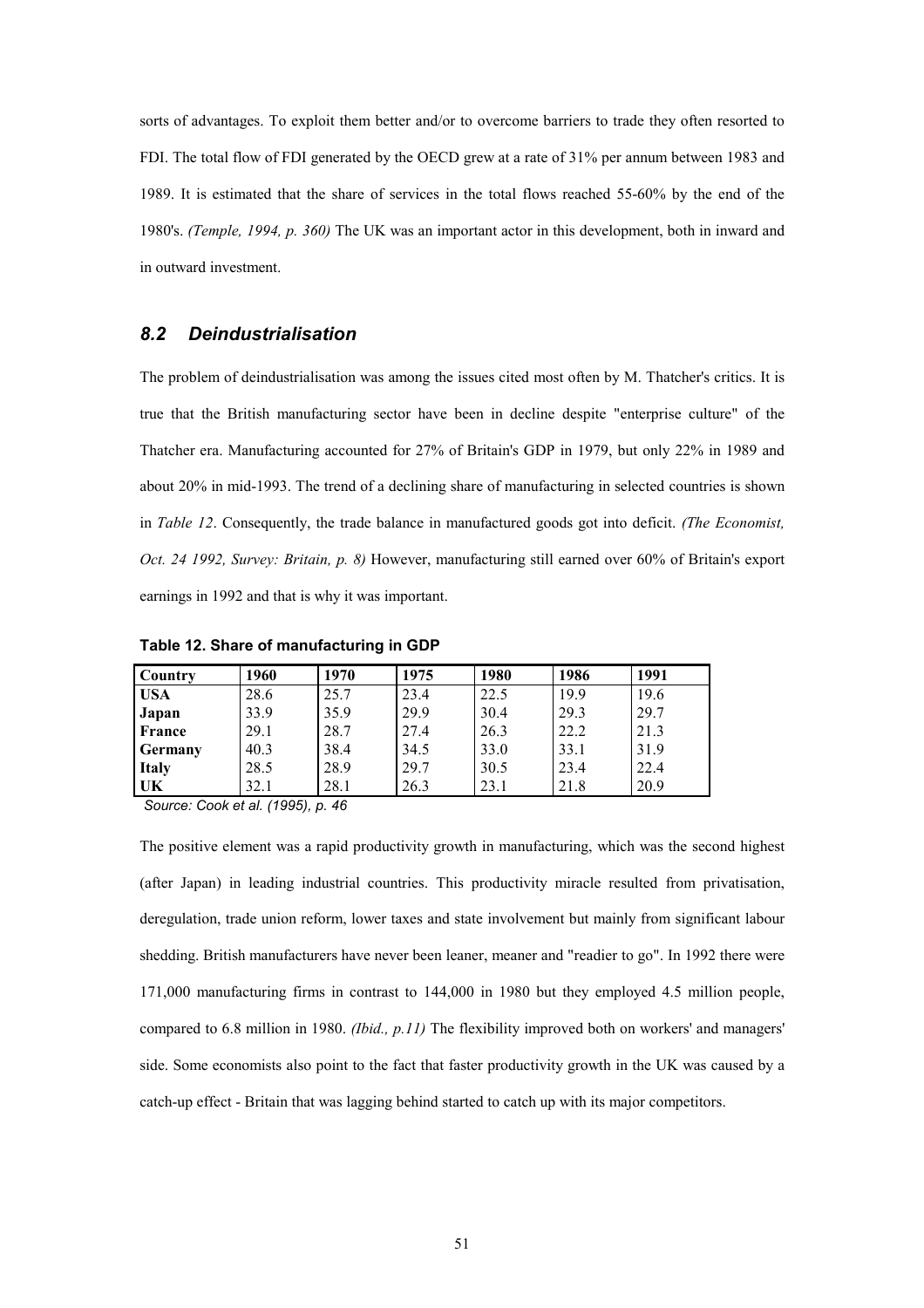In restructuring the UK economy the easier part was done - reducing jobs and closing plants. Now the companies should invest so that they match their competitors' investment rates. Since 1975 the British companies have retained on average only 45% of profits for reinvestment, while French and American firms have retained 54%, Japanese firms 63% and German firms 67%. The increased profits from the North Sea oil in the 1980's were, by a large part, invested abroad to bring better returns, which had negative effects on the British industry. *(Ibid., p. 6)* The recessions of 1979-81 and of the early 1990's pressed the British companies to squeeze more productivity out of their resources, raise the quality of the products and improve stock turnovers rather than invest in new facilities. However, there are today some positive signs that the investment gap is closing.

#### <span id="page-51-0"></span>**8.2.1 Decentralisation**

The loss of male full-time jobs in manufacturing during the Thatcher years was more than compensated by the growth of female employment and part-time jobs, most of them also being for women. This development, very important for nowadays' and future economic development of the UK, led to higher labour market flexibility, consequently to lower unemployment but also to greater differences between the rich and poor. It also created regional differences in the UK. The economy of the northern regions where the traditional industry was prevailing declined, while the south-east and especially the London area experienced a rapid growth. Nevertheless, there are today signs that these differences tend to diminish. For example, Scotland, traditionally a poorer area of the UK, attracts a significant part of foreign direct investment, benefiting from skilled labour and lower wages.

Decentralisation of the UK was thus another big positive legacy of Thatcherism. Today's Labour government takes further measures to delegate the power from the centre to the regions but the 1980's were the first important step. By cutting the funds for the regions, M. Thatcher effectively forced them to look more to their own resources. The regions and cities also gained greater independence to do their own business. This development was welcome by the companies and they started actively seeking better comparative advantages of the various parts of the country. In the 1960's Scottish exports were no bigger than its sales to the rest of Britain, thanks to electronics and oil Scotland exported 2.5 times more than it sold in England and Wales in 1992. *(The Economist, Oct. 24 1992, Survey: Britain, p. 18)*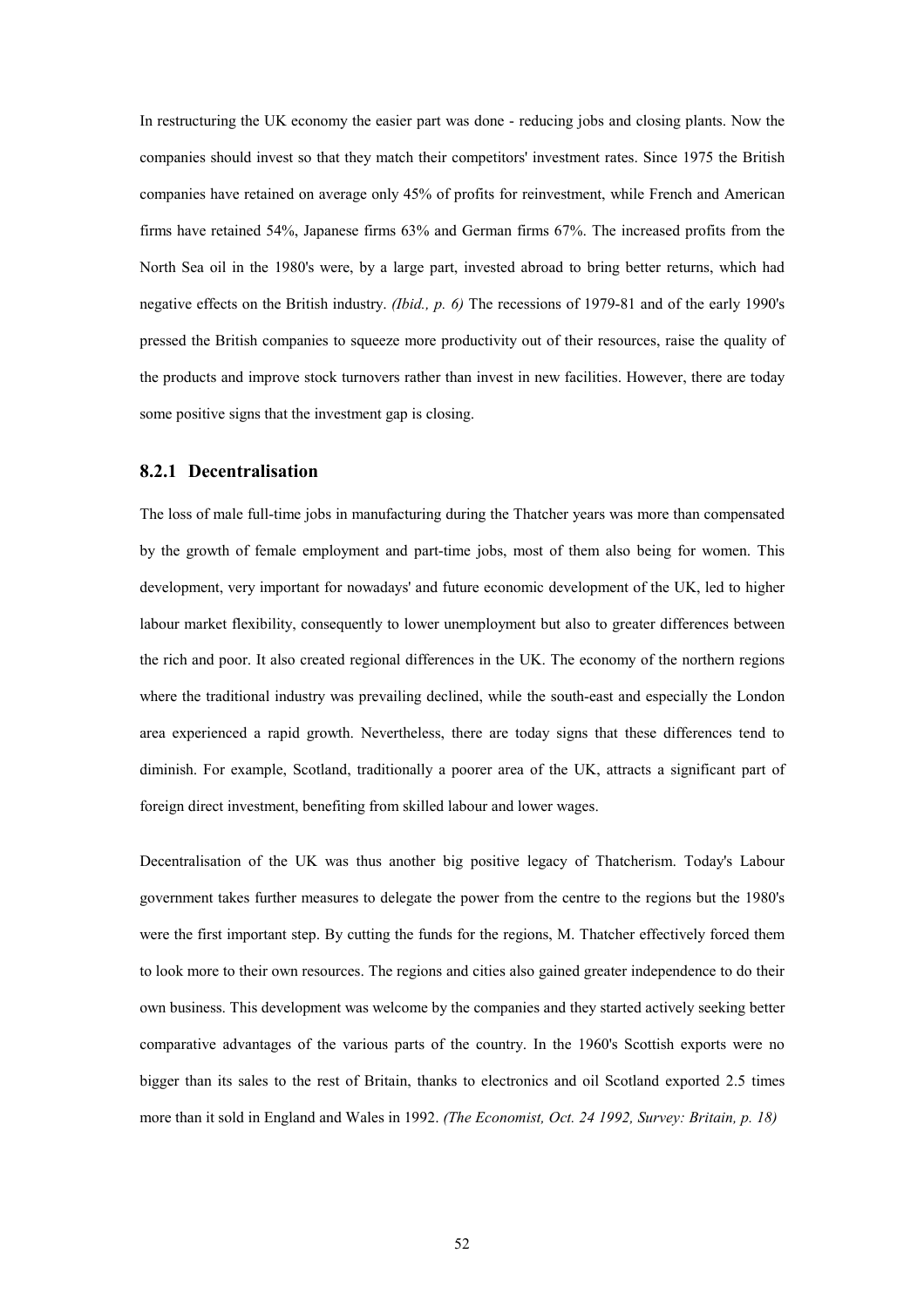#### <span id="page-52-0"></span>**8.2.2 Deindustrialisation is not a tragedy**

Although the "British" manufacturing sector declined, the foreign companies that came into the UK considerably changed the structure of the economy. These foreign companies operate mostly in manufacturing. After the USA, Britain is the most favourite destination for foreign direct investment. Foreign firms now control a fifth of Britain's manufacturing and almost a third of Scotland's. *(The Economist, Oct. 24 1992, Survey: Britain, p. 17)* The major benefits of FDI are not only more jobs but also development of new skills and markets. For example, in 1992 Scotland supplies 40% of the desktop computers sold in Europe and the electronics industry was the fastest-growing manufacturing industry and the biggest export earner (twice as much as Scotch whisky) of Scotland. *(Ibid., p. 17)* The reasons for the big inflow of FDI have already been mentioned, the three main ones are easy access to the EU, good local services (mainly infrastructure) and the possibility of setting up new plants easily and quickly. Because of the upward pressure on wages, the low wage factor is less and less important for FDI decisions. Especially the Japanese companies in Britain significantly outperform their competitors in the British hands in productivity, plant-equipment, training etc. The competitive pressure on domestic producers is also positive.

Deindustrialisation is often perceived as evidence of economic decline but, on the contrary, it should be viewed as a natural consequence of economic progress. Many politician tend to blame the newly industrialised countries for migration of manufacturing jobs from rich countries to poorer ones. However, the root is elsewhere. According to the IMF, in 1960-94 the output of manufacturing and services sectors grew at roughly the same pace in rich countries. On the other hand, productivity in manufacturing rose more than twice as fast as in services. Consequently, employment has shifted from more productive manufacturing to less productive services. *(The Economist, April 26 1997, p. 88)* Instead of subsidies and protectionism, the governments should facilitate absorption of workers released by manufacturing in the labour market. The rich economies will more and more depend on services and the governments should help this development and not to prevent it by regulation and subsidies. From this point of view, Mrs Thatcher did exactly the right policies to promote services and not to subsidise the declining industries and it seems that the UK is now better prepared for the future than its European counterparts.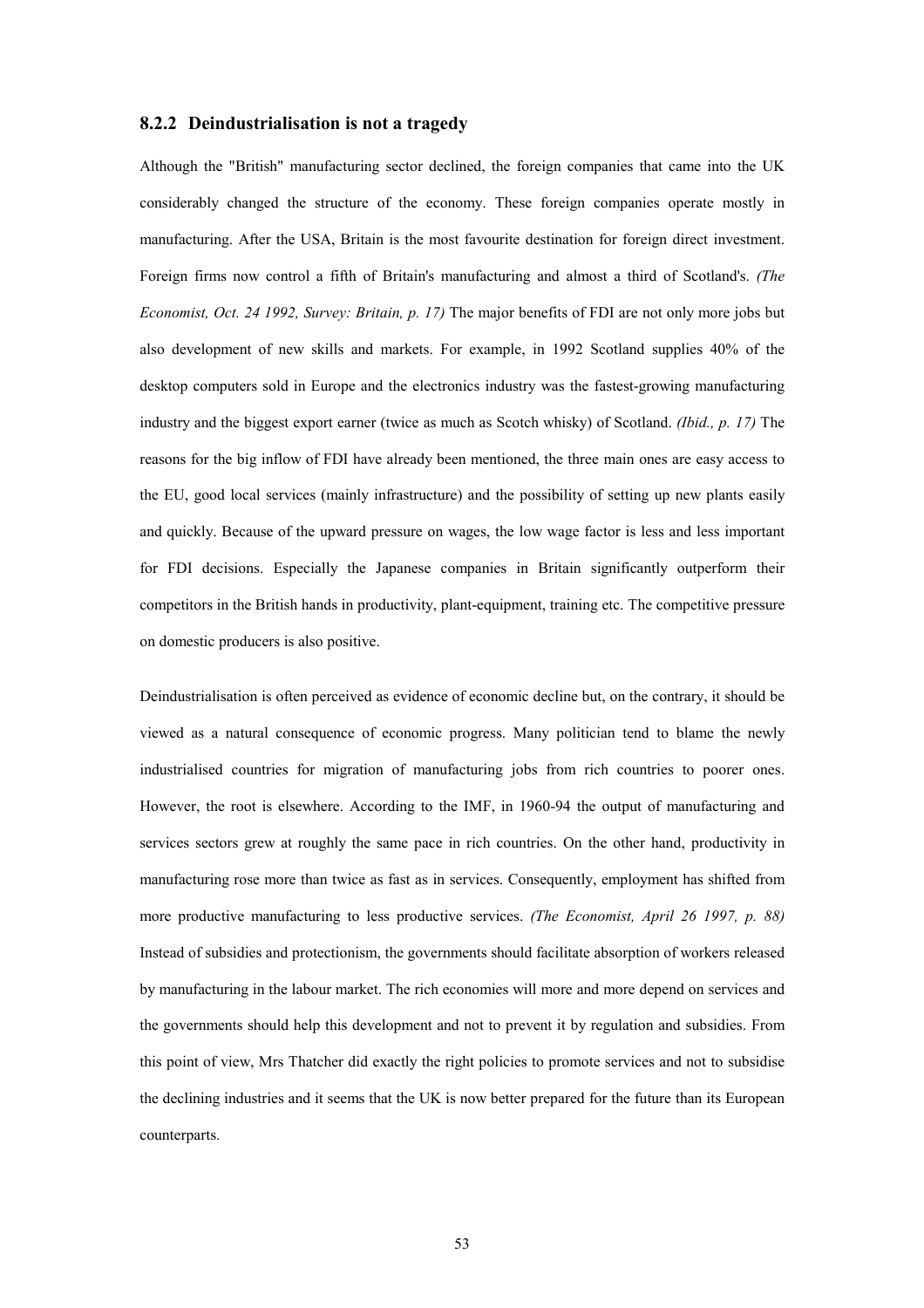## <span id="page-53-0"></span>**9. British business in the 1990's**

The impact of the Tory 18-year rule of Britain was tremendous. Britain's economy has changed irreversibly. Not only has the economy changed but also people have changed. The revival of entrepreneurship is evident. The Labour party no longer deplores curbing of trade union power, privatisation, the rise of part-time work, reducing top rates of income tax, the "neglect" of manufacturing industry etc. In contrast, the new Prime Minister celebrates all these changes and speaks about modernisation of the economy. The main goal of his government is to improve education so that the British people can cope better with the changes in today's global environment which demands high flexibility. Tony Blair was once called "the greatest Tory since Margaret Thatcher". *(Giddens, 1997, p. 37)* Even such jokes tell us how big the legacy of Mrs Thatcher is.

Mrs Thatcher's labour market reforms were, quite rightly, mentioned a few times. Businesses in Britain can benefit from a deregulated labour market. But deregulation in terms of reducing the role of the trade unions and collective bargaining and improving wage flexibility is not enough. It is a necessary but not sufficient condition. Flexible labour market must be accompanied by other policies, notably education and training and welfare reform. *(The Economist, August 17 1996, p. 68)* Even in this field, Britain is doing well. The social system is not so burdensome as in other EU countries. For every  $\epsilon$  100 spent on wages, the social charges (non-wage costs) are  $\epsilon$  18 in Britain,  $\epsilon$  44 in France,  $\epsilon$  34 in Spain and  $\epsilon$  32 in Germany. *(Tieman, 1996, p. 100)* The difference in relative composition of various taxes in Britain and other European countries is indicated in *Table 13*. At the end of the day, businesses are not the only beneficiaries but the British workers can benefit from a much lower unemployment, which is a logical result of the previously mentioned reforms.

<span id="page-53-1"></span>**Table 13. Taxes as a percentage of GDP (1991)**

| Country | <b>Indirect Tax</b> | <b>Income Tax</b> | <b>Social Security</b> | Other | <b>Total Tax</b> |
|---------|---------------------|-------------------|------------------------|-------|------------------|
| UK      |                     |                   |                        |       | 90               |
| France  |                     |                   | ر (                    |       | 44               |
| Germany |                     |                   | IJ                     |       |                  |
| Italy   |                     |                   |                        |       | 40               |

*Source: Cook et al. (1995), p. 130*

Much has been said about the fast productivity growth in British manufacturing, which was in the 1980's highest in the G7 countries. This is where M. Thatcher has done a lot. Her policies helped to stop and reverse the economic decline of the UK. In absolute terms, Britain still lags about 40% behind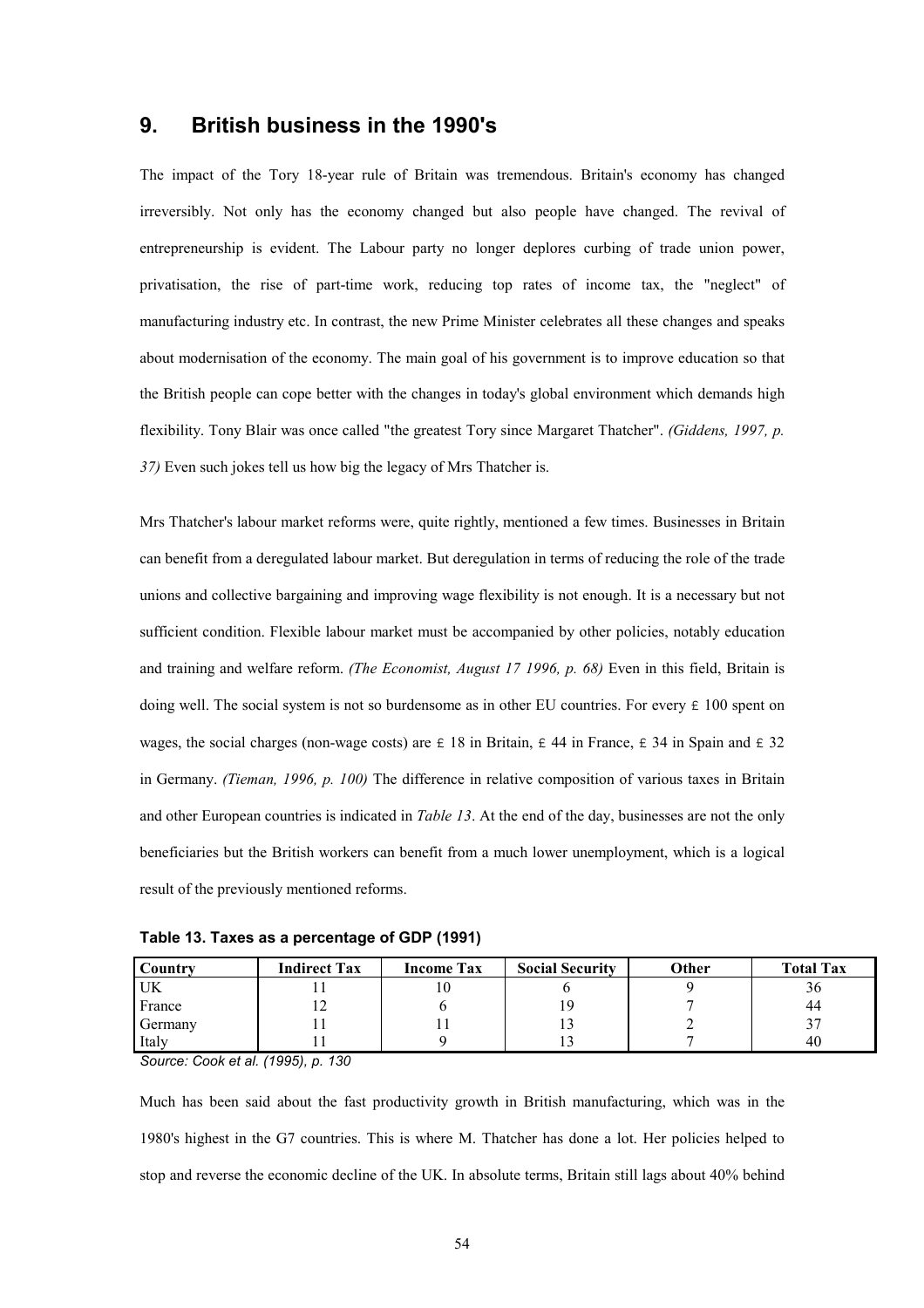the USA, 25% behind Japan and Germany, and 20% behind France but the gap is narrowing. *(The Economist, May 28 1994, p. 74)* The trend is well illustrated in *Table 14.* The lower productivity probably stems mainly from lower investment in the British companies. Cumulative investment per worker is 25% lower than in Japan and 50% lower than in the USA and Germany. The capital-labour ratio in manufacturing has risen about 60% since 1982 so there are positive signs as well. In services, productivity growth has been only a third of that in manufacturing but, thanks to deregulation and new information technology, it should rise. In absolute terms, Britain's productivity in services is higher than Germany's or Japan's, although it still lags behind the USA.

| <b>Country</b> | 1960 | 1985 | 1995 |
|----------------|------|------|------|
| <b>USA</b>     | 100  | 100  | 100  |
| Japan          | 19   | 69   | 73   |
| W Germany      | 56   | 86   | 81   |
| France         | 46   | 86   | 85   |
| UK             | 45   | 60   | 70   |
| Canada         | 69   | 84   | 70   |
| Australia      | 51   | 57   | 52   |
| Netherlands    | 51   | 107  | 97   |
| Sweden         | 50   | 87   | 90   |

<span id="page-54-1"></span>**Table 14. Labour productivity in manufacturing\***

*Source: The Economist, Feb. 22 1997, p. 99*

 $*$  value added per hour, USA = 100

Today Britain's economic shape is very favourable. Unemployment is at historically low levels and is still falling, the growth is satisfactory and inflation is low. At the micro-level, the prospects are even better. The companies were "hardened" by the recession at the beginning of the 1980's, then by Thatcherite policies and lately by the last recession of the 1990's.*(The Economist, May 28 1994, p. 72)* As a consequence, they appear in a particularly good condition. The British business sector can boast high profitability, strong productivity growth and stable industrial relations.

## <span id="page-54-0"></span>*9.1 Successful examples*

The companies such as Unilever, Cadbury, Schweppes, Grand Metropolitan or Allied Lyons are all leaders in their market segments. Moreover, the UK companies are leaders in many modern creative and service industries, such as retailing, finance, advertising, television, popular music etc. The British retailers Marks and Spencer, J. Sainsbury or The Body Shop are known in many parts of the world. Eight of the ten most profitable European retailers are British. *(The Economist, May 28, 1994, p. 74)* British Airways, a sleepy company before its privatisation in 1987, was the most profitable airline of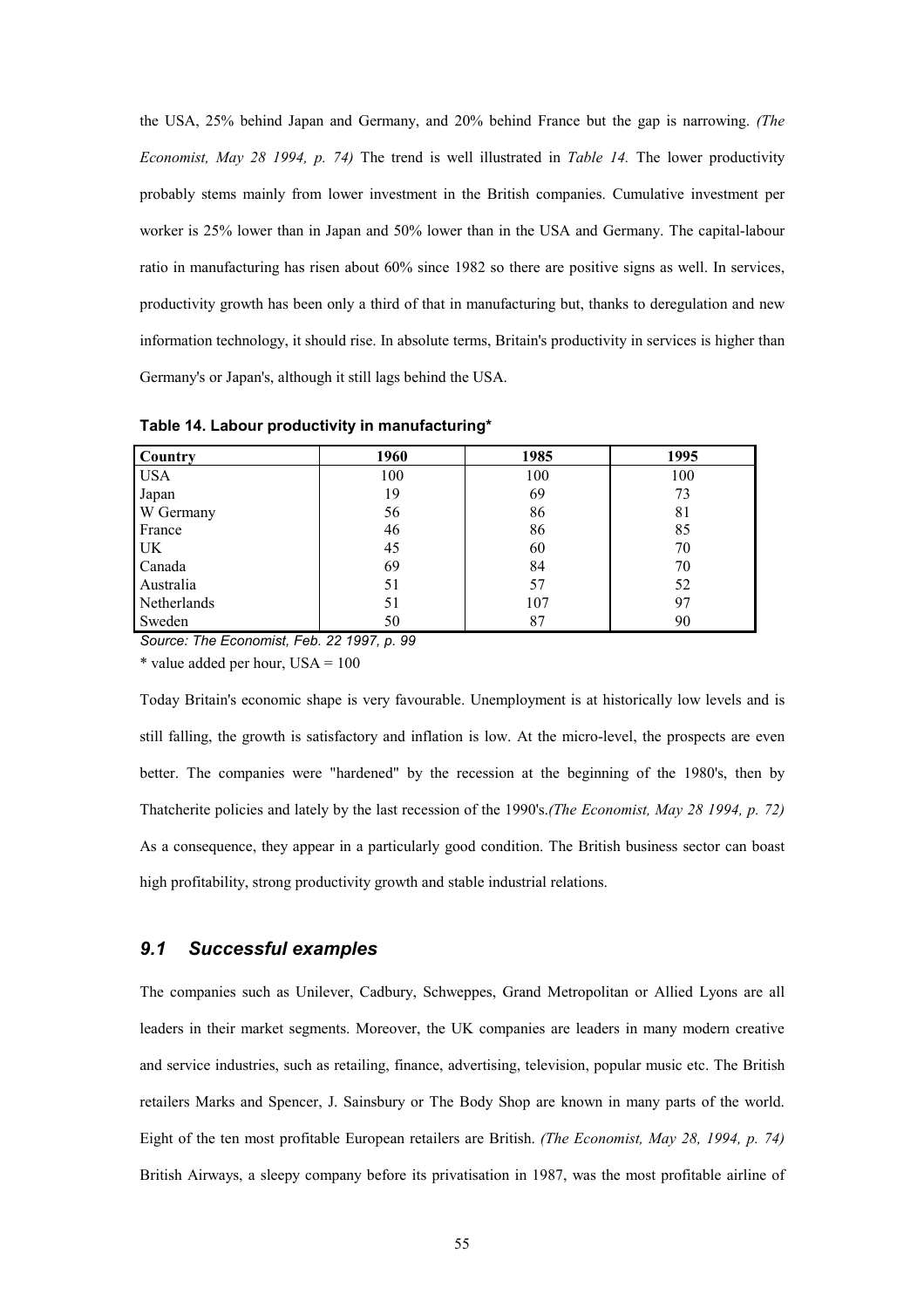the world in 1996. *(The Economist, Nov. 23 1996, Survey: Business in Europe, p. 6)* At the same time many other European airlines were waiting for government subsidies. British Telecom is also so successful that the German government has taken it as a model for privatisation of Deutsche Telekom. Since privatisation, BT's overall charges have fallen by around 40% in real terms and the service quality has also remarkably improved. The results are especially striking if they are viewed in relation to charges in countries with non-competitive telecommunication markets. *(OECD, 1996, p. 63)* Privatisation programme has not been successful only in service industries but also in manufacturing, in some cases even in the old industries. British Steel, one of the most cost-efficient steel makers in the world, is a good example. The shares of the British firms in global markets (see *Table 15*) demonstrate that Britain has retained its position among the leading industrial countries.

| Industry                    | Sales (% of total) | Net profit (% of total) |
|-----------------------------|--------------------|-------------------------|
| Aerospace                   | 16.8               | $-6.7$                  |
| Electrical and electronics  | 4.0                | 8.8                     |
| Beverages and tobacco       | 7.7                | 13.2                    |
| Food and household products | 16.8               | 16.9                    |
| Health and personal care    | 12.3               | 17.5                    |
| Broadcasting and publishing | 9.2                | 15.5                    |
| Business services           | 6.8                | 19.9                    |
| Retailing                   | 8.7                | 24.2                    |
| Telecommunications          | 11.6               | 21.1                    |
| Shipping                    | 28.1               | 57.8                    |
| <b>Banking</b>              | n.a.               | 16.1                    |
| Insurance                   | 13.2               | 19.5                    |
| Conglomerates               | 25.0               | 42.5                    |

<span id="page-55-0"></span>**Table 15. Big British firms' share of selected global industries**

*Source: The Economist, May 28 1994, p. 76*

Apart from restructuring the domestic industry, opening up the economy and deregulation caused that the UK is now, after the US, the most favourite place for FDI. In 1990 25% of the British industry was controlled by the foreigners. *(The Economist, May 28 1994, p. 74)* One in three of Britain's 100 biggest manufacturers is foreign-owned. *(Tieman, 1996, p. 100)* See also *Table 9* for the composition of FDI into the UK. Not only has foreign companies brought in more jobs. They helped to renovate the weak British industry, increased the overall productivity and competitive pressure. They represent good business for numerous British suppliers to their plants. The exports from the inward investors improve Britain's trade balance. Despite frequent criticism, many formerly British companies are better in foreign hands than with a domestic owner. For example, in 1995 the only big profitable computer company was Britain's ICL, 80% owned by Japanese Fujitsu. Another example could be the car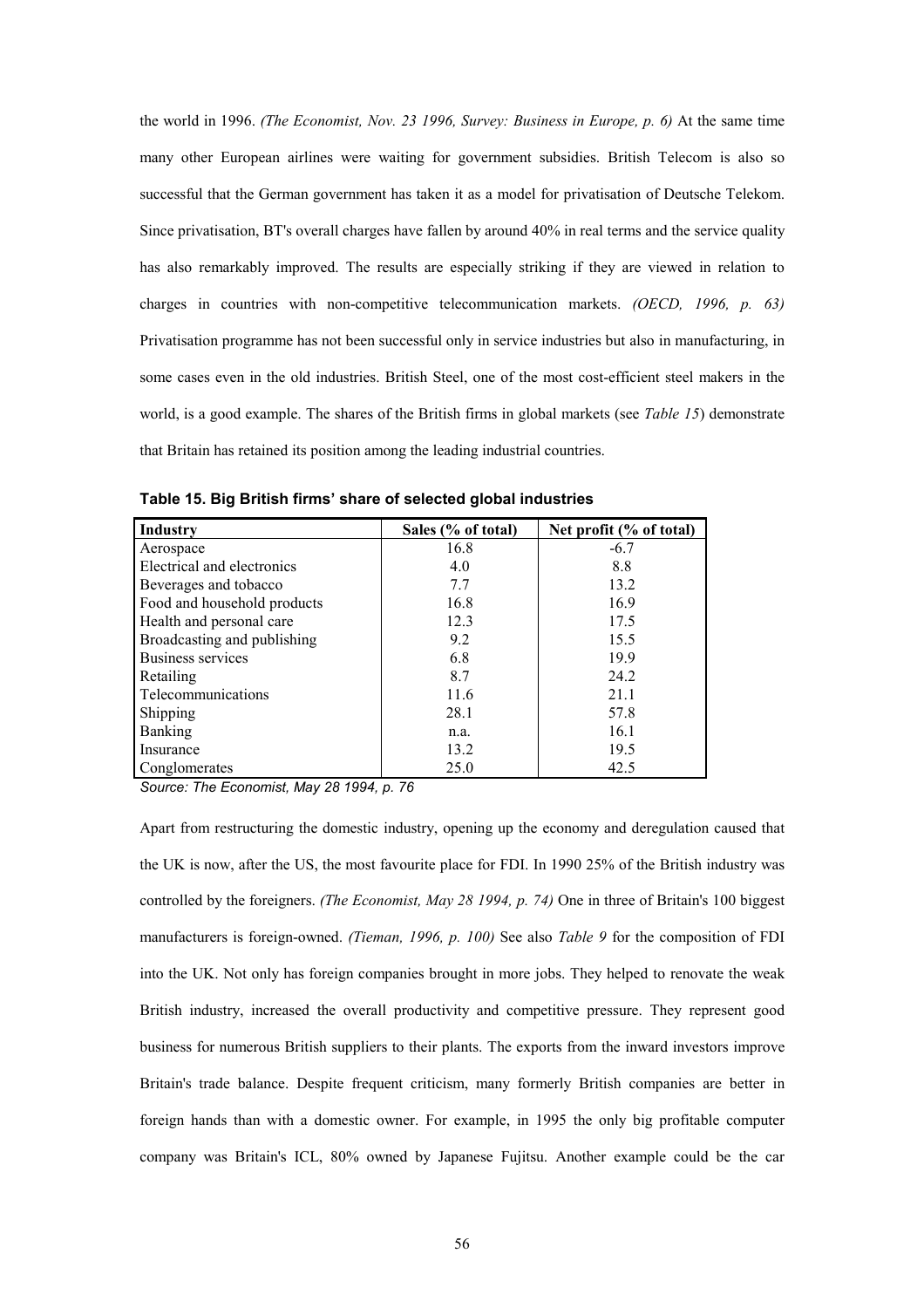industry. Since 1984 the output has doubled and is still rising even though there is no major British car producer.

## <span id="page-56-0"></span>*9.2 Internationalisation*

Another aspect of the modernisation of the British companies is their international focus. They are much less dependent on the UK market than their European rivals. For example, in the chemical industry Japanese companies depend on their home market for 85% of their sales, for the German firms it is 40% but for ICI, Britain's chemical giant it is only 20%. *(The Economist, May 28 1994, p. 74)*

The British companies benefit from the existence of European single market. Before its creation, European companies were denied the economies of scale that their American and Japanese had thanks to their bigger internal markets. Unable to expand in single product areas, they diversified. Now the situation has changed and management often stress focus and globalisation. *(Tieman, 1996, p. 100)* The emphasis on core activities is evident not only in British companies. There is no doubt that British companies have advantages in this development thanks to the reforms of M. Thatcher. They were already forced to be more competitive by her policies and they were also more used to open liberalised markets. Many British companies that will look for cooperation with other companies will thus act from a position of strength.

## <span id="page-56-1"></span>*9.3 Improvements are still possible*

Despite a surge in the rate of start-ups of small businesses in the 1980's and large efficiency gains in big companies, Britain does not have enough strong middle-sized companies (100-499 employees), on which most Continental European countries depend. The critics say that the British small businesses are not expansionist enough and that is why they rarely become exceptional in their markets. Even though Britain has some top engineers, few of them succeed in business the way American entrepreneurs did in Microsoft, Compaq, Dell, Sun Microsystem etc. However, this can be hardly blamed on Thatcherite policies. It is more in people's nature. American entrepreneurs have been more willing to cede majority control to outside venture capitalists who back them. In contrast, a typical British entrepreneur hung on to control, to become under-capitalised, in continuous fight with bankers, and probably forced to sell his business to a big company in the end. This may be the reason of the polarisation of British industry -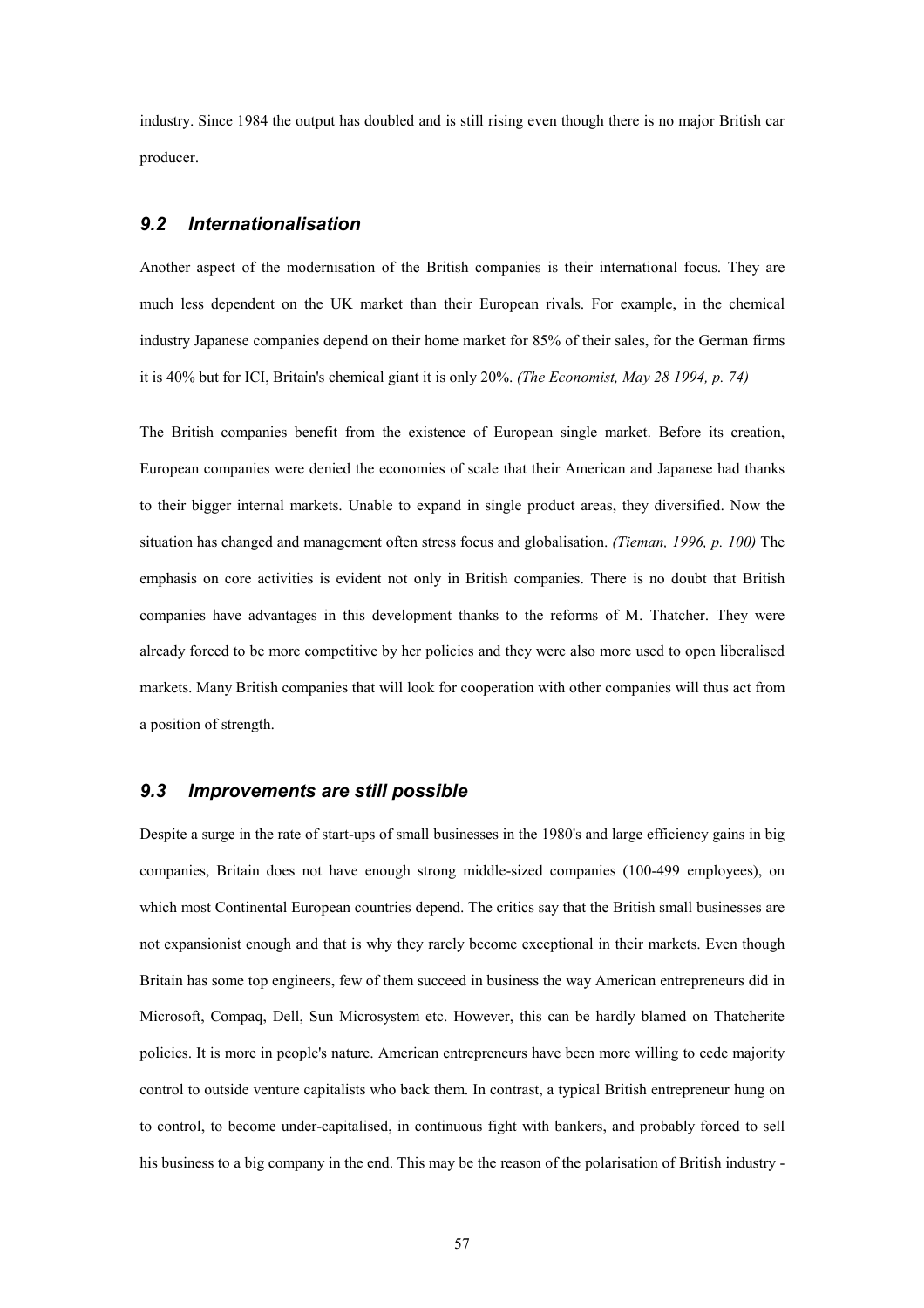many huge companies, even more little ones but few middle-sized. *(The Economist, May 28 1994, p. 7*6*)*

## <span id="page-57-0"></span>**10. Conclusion**

## <span id="page-57-1"></span>*10.1 Record of M. Thatcher's policies*

Seven years after the resignation of Margaret Thatcher, the consequences of her policies must be assessed positively. When she first became the Prime Minister, the major goal of her government was pushing down inflation. In this aspect, even though her monetarist policies meant a break from the previous practice, her achievements are not remarkable. High inflation (much of which was caused by oil crisis) was brought down but then it surged up again during the "Lawson pre-election boom" at the end of the 1980's. John Major forced the inflation rate back down again, being helped by the recession of the early 1990's, but Britain still has an inflation rate above that of its major competitors Germany, France, the USA and Japan. Similarly, the goal of reducing the government expenditure in absolute terms was not achieved even though a decline relative to GDP has occurred. Overall, it can be said that macroeconomic impact of Mrs Thatcher was not as impressive.

Where her achievements are impressive, however, is the microeconomic sphere. Here, her legacy can be viewed from several angles. Mrs Thatcher undertook reforms that changed economic and business environment in the UK so radically as no one before her. She tamed the trade unions that were particularly radical and violent in Britain, given its early industrial development. Her approach to discipline the unions in gradual steps instead of by one massive bill proved to be successful. She privatised not only the companies that had been nationalised by previous Labour governments but she returned to the private sector even those industries, such as telecommunications, that had been in state hands for decades. Privatisation programme was accompanied by thorough deregulation, which brought competition to industries that had been long considered natural monopolies. Her deregulation policies also created a much more liberal and open trading and investment system. Marginal tax rates were radically cut as well.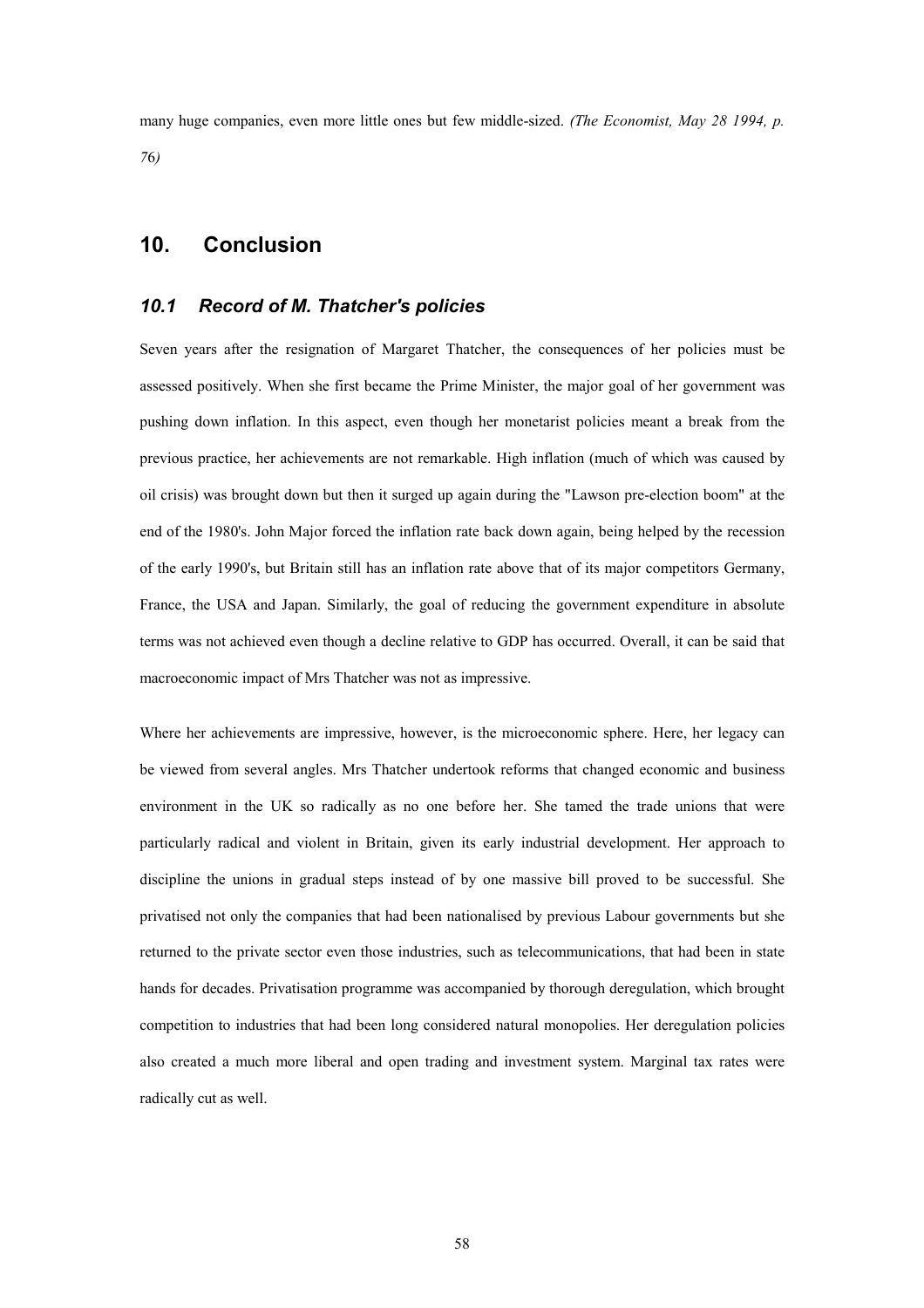## <span id="page-58-0"></span>*10.2 Positive consequences*

What were the consequences? Speaking at general level, the Thatcher government stopped the economic decline of the UK relative to other countries, which Britain experienced after the World War II. The reforms have raised the average rate at which GDP can grow over the long-run without pushing up inflation. *(The Economist, June 8 1996, p. 41)* This was achieved thanks to fast productivity growth in privatised, deregulated and/or de-unionised industries. Introducing Adam Smith's invisible hand of free markets in most sectors of the economy increased efficiency, flexibility and thus competitiveness of those sectors. Despite the mentioned criticism, such as short-term orientation of businesses, low R&D or inadequate education and training, the British business now seems to be in a very healthy, strong and competitive shape. The reforms hurt but worked.

M. Thatcher was often criticised that her reforms favoured big business but not ordinary people - high unemployment rate was most often given as an example. Today it seems that this view is wrong. As unemployment rate is a "lagging indicator" (changes in growth are reflected in employment later), high unemployment during the Thatcher years did not prove a failure of her reforms. Curbing trade union power and collective bargaining, accompanied by a social security reform, increased labour market flexibility and produced favourable conditions, in which jobs can be created quickly. Today's unemployment rate in the UK is one of the lowest in Europe, certainly the lowest of all the big countries. The latest international comparisons for unemployment, as well as GDP growth and inflation can be found in *Table 16*.

| Country    | GDP growth* | Unemployment rate | Inflation* |
|------------|-------------|-------------------|------------|
| UK         | 3.8         | 5.2               | 3.7        |
| France     | 2.4         | 12.5              | 1.0        |
| Germany    | 2.9         | 11.8              | 1.8        |
| Italy      | 1.9         | 12.8              | 1.6        |
| <b>USA</b> | 3.9         | 4.7               | 2.1        |
| Japan      | $-0.3$      | 3.4               | 2.4        |

<span id="page-58-1"></span>**Table 16. The latest economic indicators**

*Source: The Economist, Nov. 29 1997, p. 120*

\* annual rates

The Thatcherite reforms had other positive effects on "ordinary" people. The privatisation schemes enabled a lot of people to buy shares, thus participating in the economy in a much different way than just employees. The state's officially proclaimed philosophy was that everybody should take care of himself and the state was willing to help only those who helped, or at least tried to help, themselves.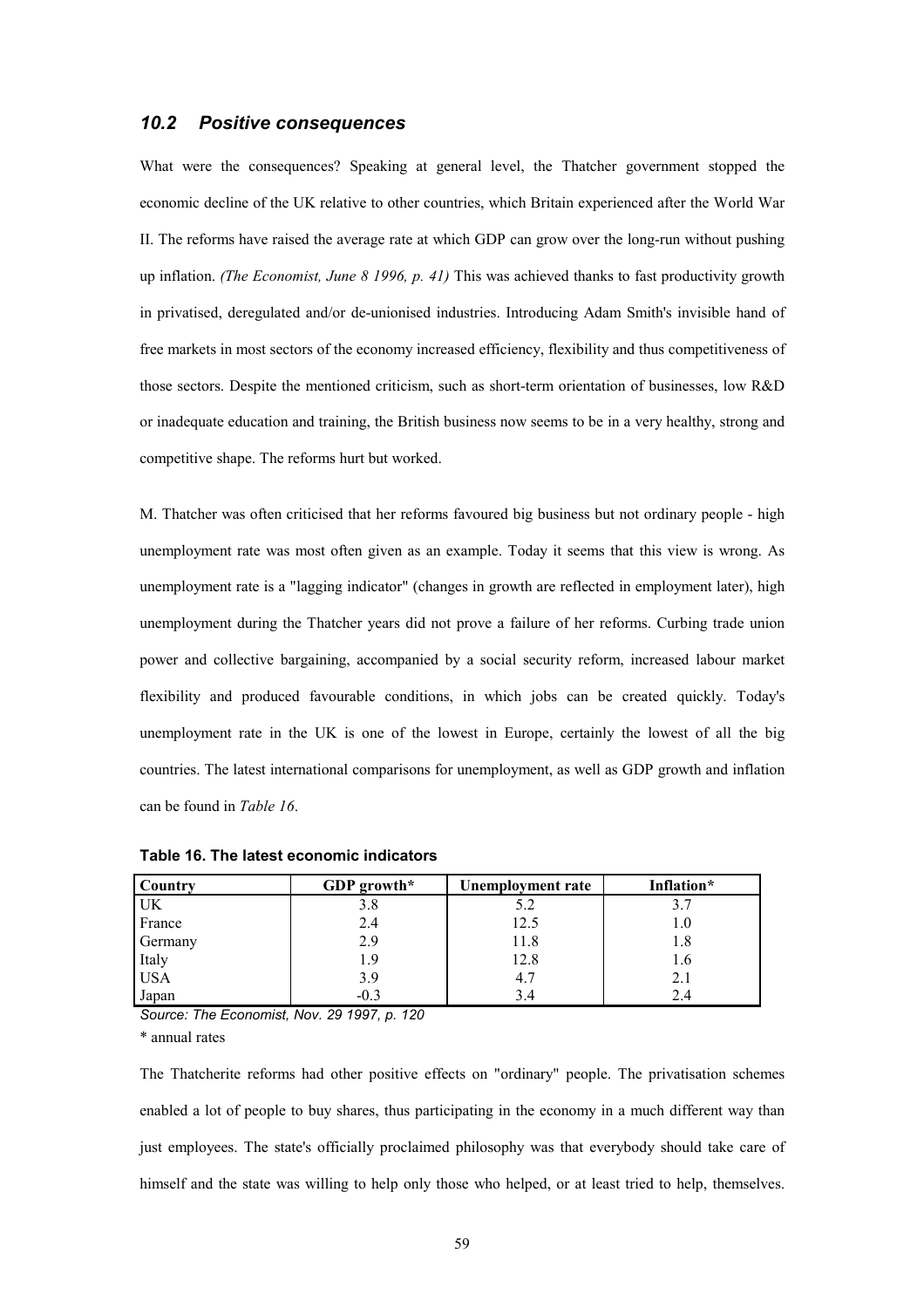The long years of the Thatcher (and then Major) government meant that the British mostly accepted this philosophy (they did not have another option) and, as a result, fewer people rely on welfare, the number of self-employed surged and, apart from boosting productivity and efficiency in business sector, the entrepreneurship among all people have been encouraged.

Mrs Thatcher's policies were not only examples for the leaders in many other countries that also tried to reform their economies with excessive state involvement. Much of today's EU legislation also goes in the direction of free markets, deregulation and liberalisation. Even though few would admit it, at least some inspiration by Lady Thatcher is hardly deniable. Despite that, the EU remains far away from a liberal economic area that M. Thatcher dreamt about, not speaking about the steps towards EMU. Nevertheless, the most significant legacy of Mrs Thatcher can still be found in the UK. The changes in business culture and people's attitude towards entrepreneurship have already been mentioned. What is more striking is the impact on today's Labour government. Not only does Tony Blair reject to reverse the Conservative reforms but he is willing, in some aspects, to continue them. That is the best guarantee that, what Thatcherism has brought positive, will not be destroyed.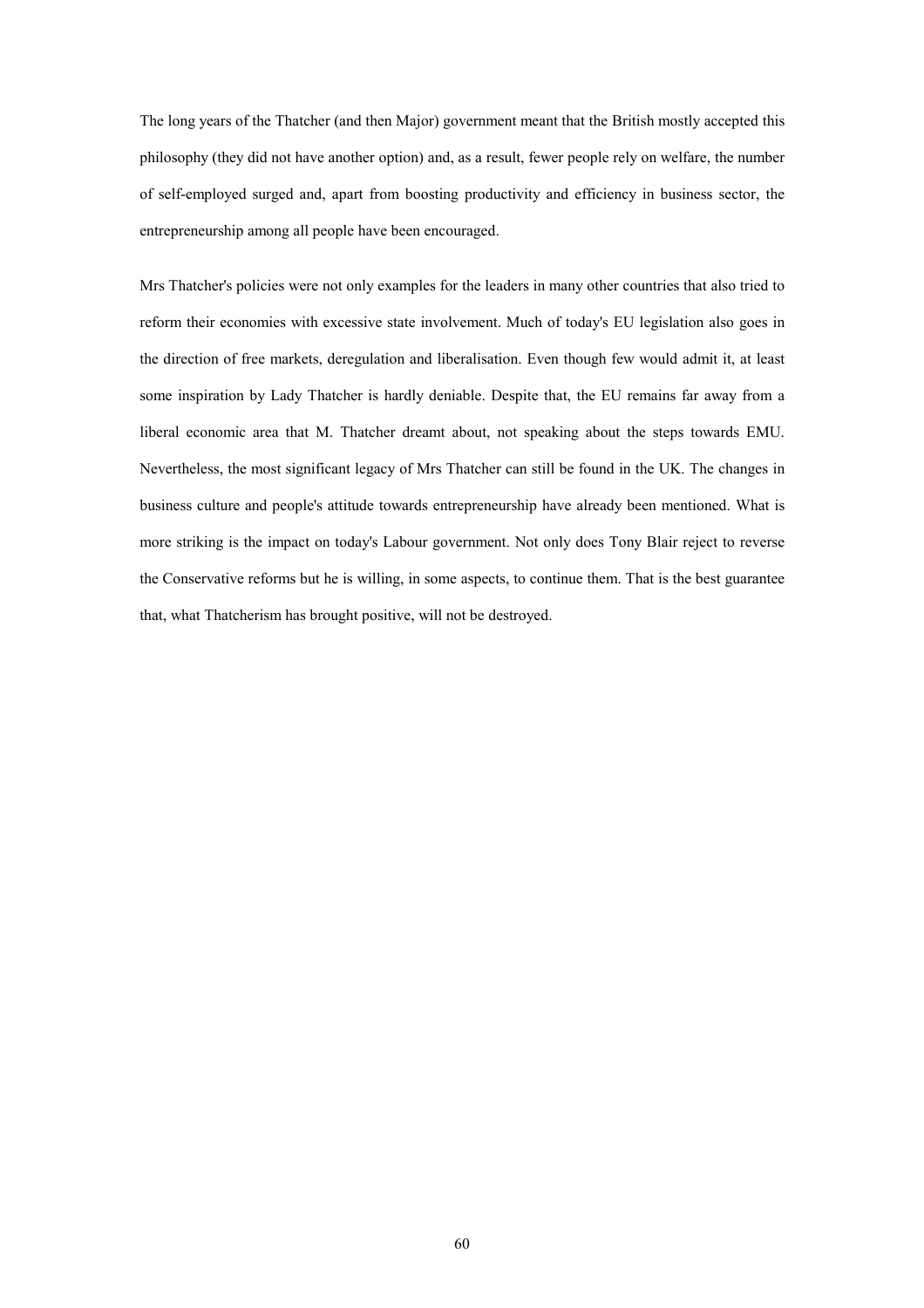## <span id="page-60-0"></span>**11. REFERENCES**

*Bloom, David (1997), "UK focus", Global Economics, August 1997*

*Britain 1997 - An Official Handbook (1996), Central Office of Information*

*Cook, Mark and Healey, Nigel M. (1995), "Growth and Structural Change", Macmillan*

*Curwen, Peter (1990), "Understanding the U.K. Economy", Macmillan*

*Dorey, Peter (1991), "Thatcherism's Impact on Trade Unions", Contemporary Record, Vol. 4, No. 4, April 1991*

*Giddens, Anthony (1997), "Centre left at centre stage", New Statesman, May 1997 Special Edition, Vol.126, No. 4332, p. 37-39*

*Harvey, Jack (1993), "Modern Economics", Macmillan, 6th edition*

*Ingham, G. (1984), "Capitalism Divided? The City and Industry in British Social Development", Macmillan*

*Jewell, Bruce R. (1993), "The UK Economy and Europe", Pitman Publishing*

*Johnson, Christopher (1991), "The Economy under Mrs Thatcher 1979-1990", Penguin Books*

*Matthews, Kent and Minford, Patrick (1988), "Mrs Thatcher's Economic Policies 1979-87", University of Liverpool*

*Maynard, Geoffrey (1988), "The Economy Under Mrs Thatcher", Blackwell*

*Minford, Patrick (1988), "Mrs Thatcher's Economic Reform Programme", in "Thatcherism" edited by Robert Skidelsky, Chatto and Windus*

*OECD Economic Survey (1996), United Kingdom*

*Prevezer, Martha (1994), "Overview: Capital and Control" in "Britain's economic performance" edited by Tony Buxton, Paul Chapman and Paul Temple, Routledge*

*Reich, Robert R. (1991), "The Work of Nations (Preparing Ourselves for the 21st Century Capitalism)", Simon & Schuster*

*Riddell, Peter (1989), "The Thatcher Decade", Blackwell*

*Rovná, Lenka (1991), "Premiérka Jejího velièenstva", Evropský kulturní klub*

*Sharp, Margaret and Walker, William (1994), "Thatcherism and Technical Advance - Reform without Progress?" in "Britain's economic performance" edited by Tony Buxton, Paul Chapman and Paul Temple, Routledge*

*Smith, David (1988), "Mrs Thatcher's Economics", Heinemann Educational*

*Soskice, David (1991), "The Institutional Infrastructure for International Competitiveness: A Comparative Analysis of the UK and Germany" in "Economics for the New Europe edited by Anthony B. Atkinson and Renato Brunetta, New York University Press*

*Temple, Paul (1994), "Overview: The Agents of Change" in "Britain's economic performance" edited by Tony Buxton, Paul Chapman and Paul Temple, Routledge*

*Thatcher, Margaret (1996), "Roky na Downing Street", Naše vojsko, Czech edition of "The Downing Street Years", Haper Collins Publishers (1993)*

*Thomas, Graham P. (1992), "Government and the Economy Today", Manchester University Press*

*Tieman, Ross (1996), "A great British year ahead", The World in 1997, p. 98-100, The Economist Publications*

*The Economist (1990), "The Thatcher record", Nov. 24 1990, p. 19-26*